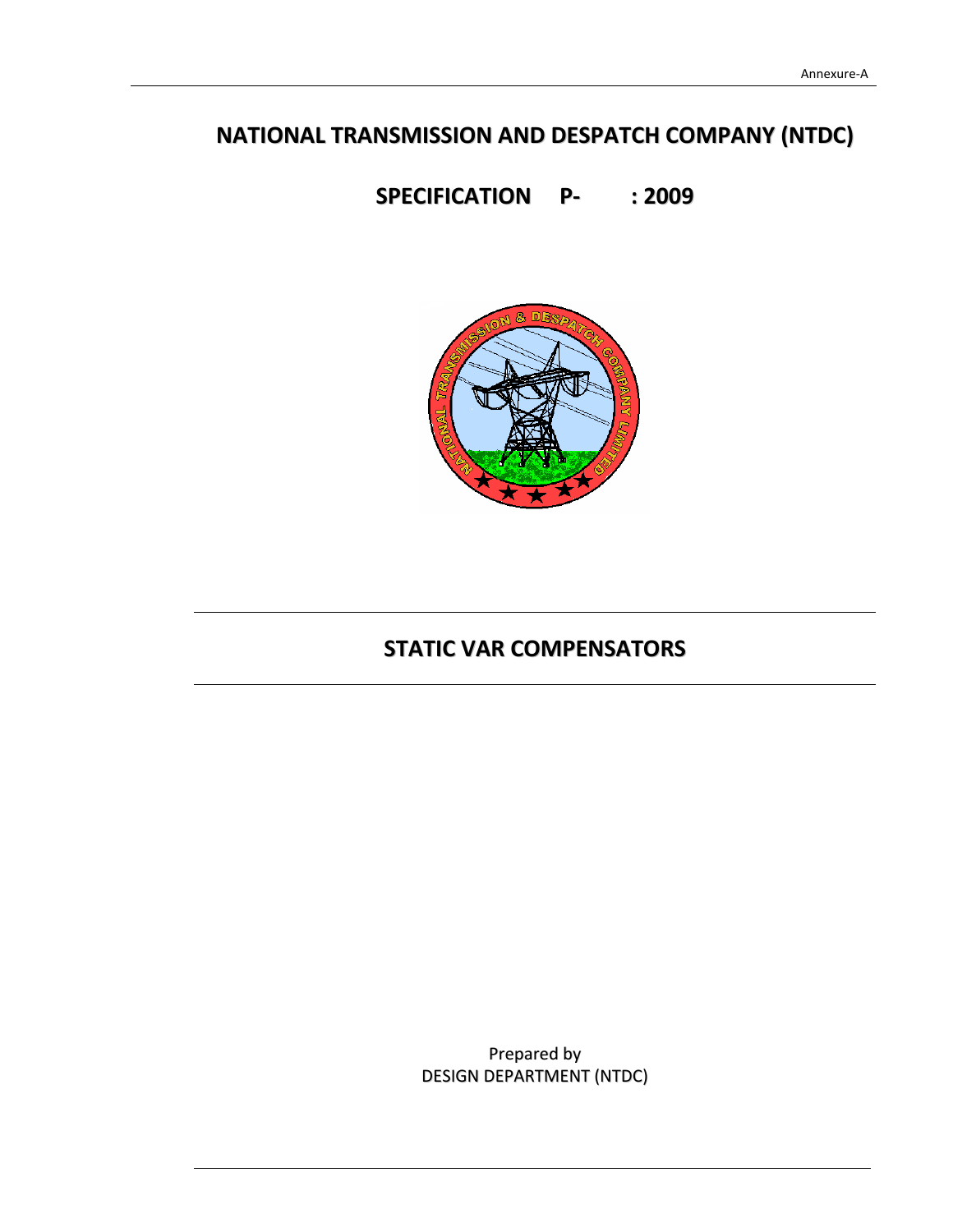# **C O N T E N T S**

- 1. FOREWORD
- 2. INTRODUCTION & PURPOSE
	- 2.1 **Background**
	- 2.2 SVC Project Description
- 3. REFERENCE STANDARDS
	- 3.1 Documentation, Language & Units
	- 3.2 Standards/Specifications
	- 3.3 Definitions
	- 3.4 Acronyms & Abbreviations

# 4. ENVIRONMENTAL DATA

- 4.1 Ambient Conditions
- 4.2 Relative Humidity
- 4.3 Altitude
- 4.4 Atmospheric Conditions
- 5. SCOPE OF WORK
	- 5.1 General Requirements
	- 5.2 Equipment/Material
	- 5.3 Services
	- 5.4 Interfaces
	- 5.5 Documents
	- 5.6 Spare Parts & Special Tools
	- 5.7 Equipments, Material & Services Furnished by the Company
- 6. POWER SYSTEM CHARACTERISTICS
- 7. SVC CHARACTERISTICS
	- 7.1 Voltage & Reactive Output Ratings
	- 7.2 Control Objectives
	- 7.3 Control System Description
	- 7.4 **Major Control Functions**
	- 7.5 Supplementary Control Functions
		- 7.6 Harmonic Performance
	- 7.7 Audible Noise
	- 7.8 Description & Evaluation of Losses
	- 7.9 SVC Availability and Reliability
- 8. SVC MAIN COMPONENTS & REQUIRED FUNCTIONS
	- 8.1 General
	- 8.2 Step‐down Transformer
	- 8.3 Thyristor Valves
	- 8.4 Thyristor Switched Capacitors (TSCs)
	- 8.5 Thyristor Controlled Reactors (TCRs)
	- 8.6 Reactors
	- 8.7 Capacitor Banks
	- 8.8 Circuit Breakers
	- 8.9 Disconnectors & Earthing Switches
	- 8.10 Surge Arresters
		- 8.11 Instrument Transformers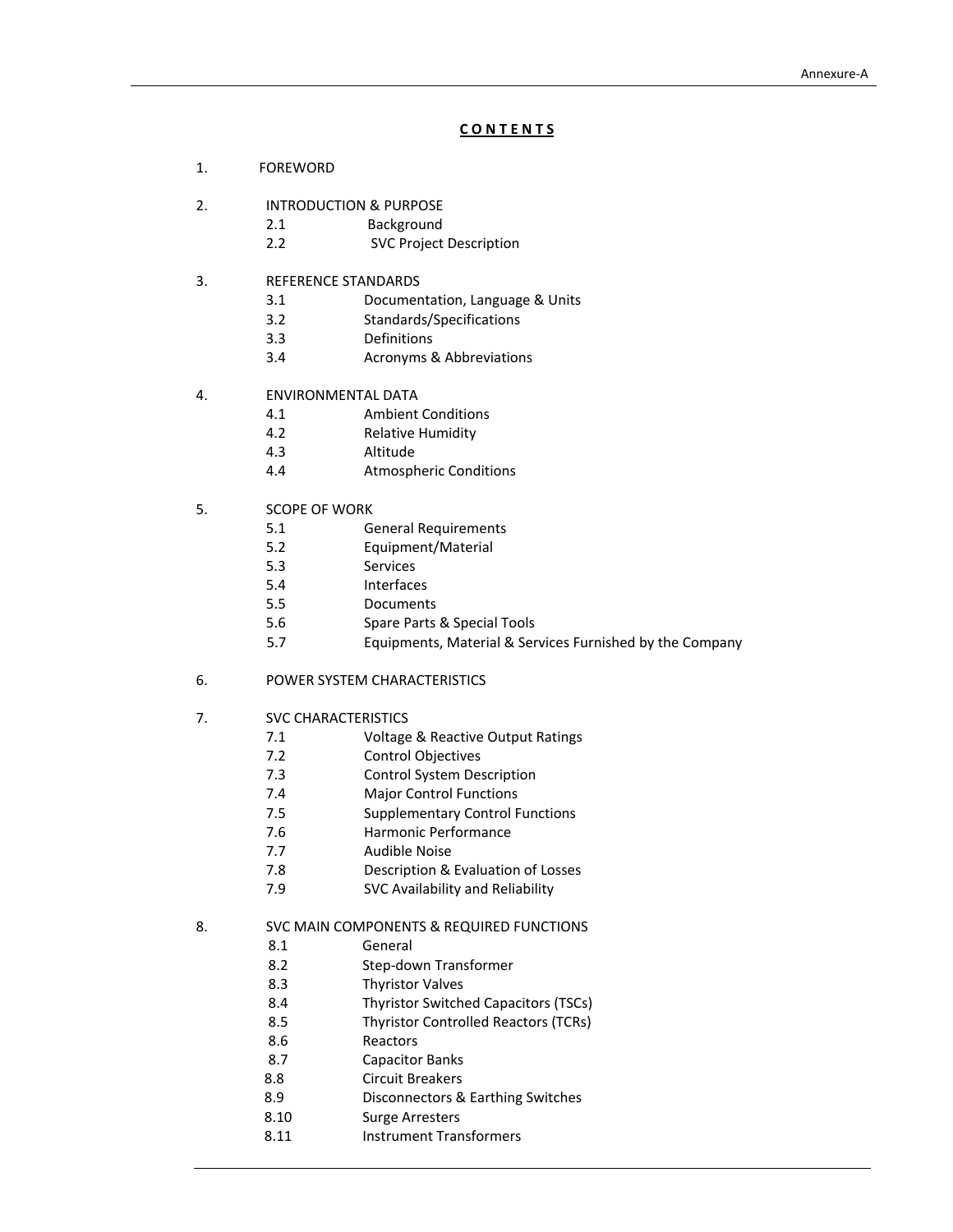- 8.12 Control & Monitoring System
- 8.13 SVC Protection
- 8.14 Auxiliary Power Supplies
- 8.15 Spares
- 8.16 Engineering Studies
- 8.17 Documents & Drawings
- 8.18 Trainings

# 9. TESTING REQUIREMENTS

- 9.1 General Requirements<br>9.2 SVC Control System Tes
- SVC Control System Testing
- 9.3 SVC Sub-system Testing Before Energization
- 9.4 SVC Commissioning & Field Verification Testing
- 9.5 Schedule of Testing
- 9.6 Trial Operation

# 10. ANNEXURES

| Annexure-A | <b>SVC System Description</b>  |
|------------|--------------------------------|
| Annexure-B | Power system Characteristics   |
| Annexure-C | <b>Drawings</b>                |
| Annexure-D | <b>Additional Requirements</b> |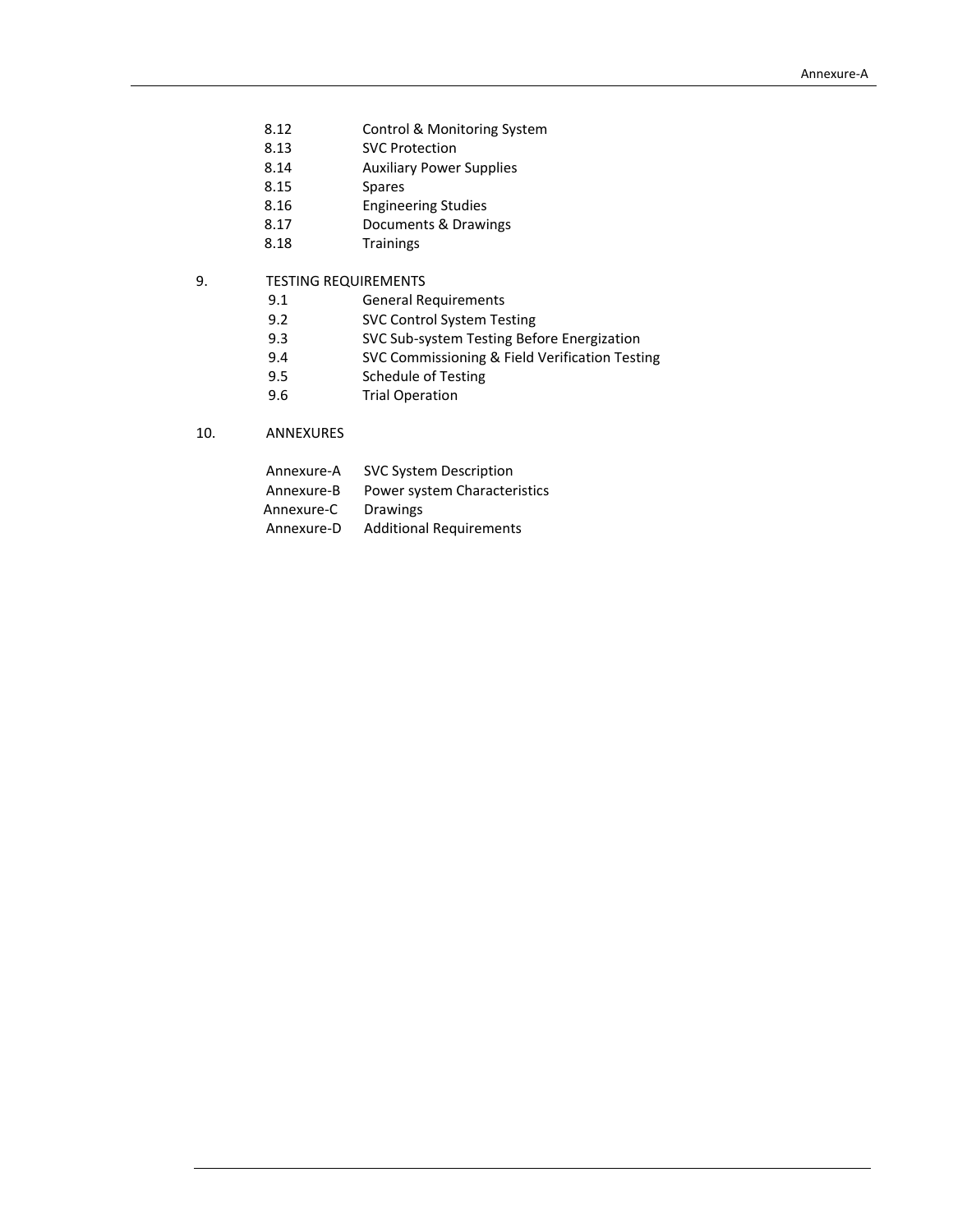# **STATIC VAR COMPENSATORS**

# **1. FOREWORD**

- 1.1 This specification has been prepared by Design Department, Services Division, NTDC.
- 1.2 This is a turnkey specification for a Contractor to connect a complete Static VAR Compensator (SVC) system to a substation. The specification does not include all the necessary terms & conditions of the contract.
- 1.3 The specification is subject to revision as and when required.

# **2. INTRODUCTION & PURPOSE**

# 2.1 **Background**

- 2.1.1 The reactive power demand from the Company' system is escalating drastically but the sources to cope with such a huge reactive power requirement are limited especially during disturbances/contingencies.
- 2.1.2 The reactive power demand is maximum during summer due to air‐conditioning and refrigeration loads. When system faces voltage dip due to any fault followed by trip of a 500kV circuit, the voltage recovery gets very slow resulting in voltage collapse. In order to meet the reactive power demand for steady state conditions, there is an ongoing program of installation of shunt capacitor banks at 11 kV, 66 kV and 132 kV levels by all the Distribution Companies (DISCOs) in their respective areas. However, these capacitor banks do not contribute much in voltage recovery under dynamic conditions when motor load is dominant in the system during summer. The motor stalling phenomena causes to draw huge reactive current which leads the voltage to drop down further and this vicious cycle causes the system to face voltage‐instability leading to wide spread voltage‐collapse and blackout. This phenomenon was studied by carrying out the transient voltage stability studies using dynamic load models and the results indicated that installation of SVC would be a remedy to overcome this problem.

# 2.2 **SVC Project Description**

- 2.2.1 For SVC site and system descriptions, please refer to Annexure-A.
- 2.2.2 The design of SVC shall meet the operational and system dynamic requirements specified in his specification using any configuration of Thyristor Controlled Reactors (TCR), Thyristor Switched Capacitors (TSC), fixed capacitors (FC) and harmonic filter circuits. The full dynamic range shall consist of thyristor controlled reactors and/or thyristor switched capacitors except FC. Temporary overload of specific components shall also be considered. The harmonic filter requirements have to be fulfilled over the whole reactive power range for harmonic emission from the grid as well as SVC system.
- 2.2.3 Each bidder shall provide a detailed design of the SVC being offered, showing all the equipments in the Contractor's scope of supply, control & protection schemes, cooling system arrangement, reliability and availability calculations etc.
- 2.2.4 The bidder shall declare safety hazards including hazardous materials associated with equipments being supplied and the design shall include suitable protection measures complying with the international standards.

# **3. REFERENCE STANDARDS**

#### 3.1 **Documentation, Language & Units**

3.1.1 All documents, drawings, instructions, manuals, technical information and test certificates shall use SI units and shall be in English.

#### 3.2 **Standards/Specifications**

3.2.1 All work connected with the supply of the SVC system shall be in accordance with the requirements of appropriate latest International/Company standards and regulations such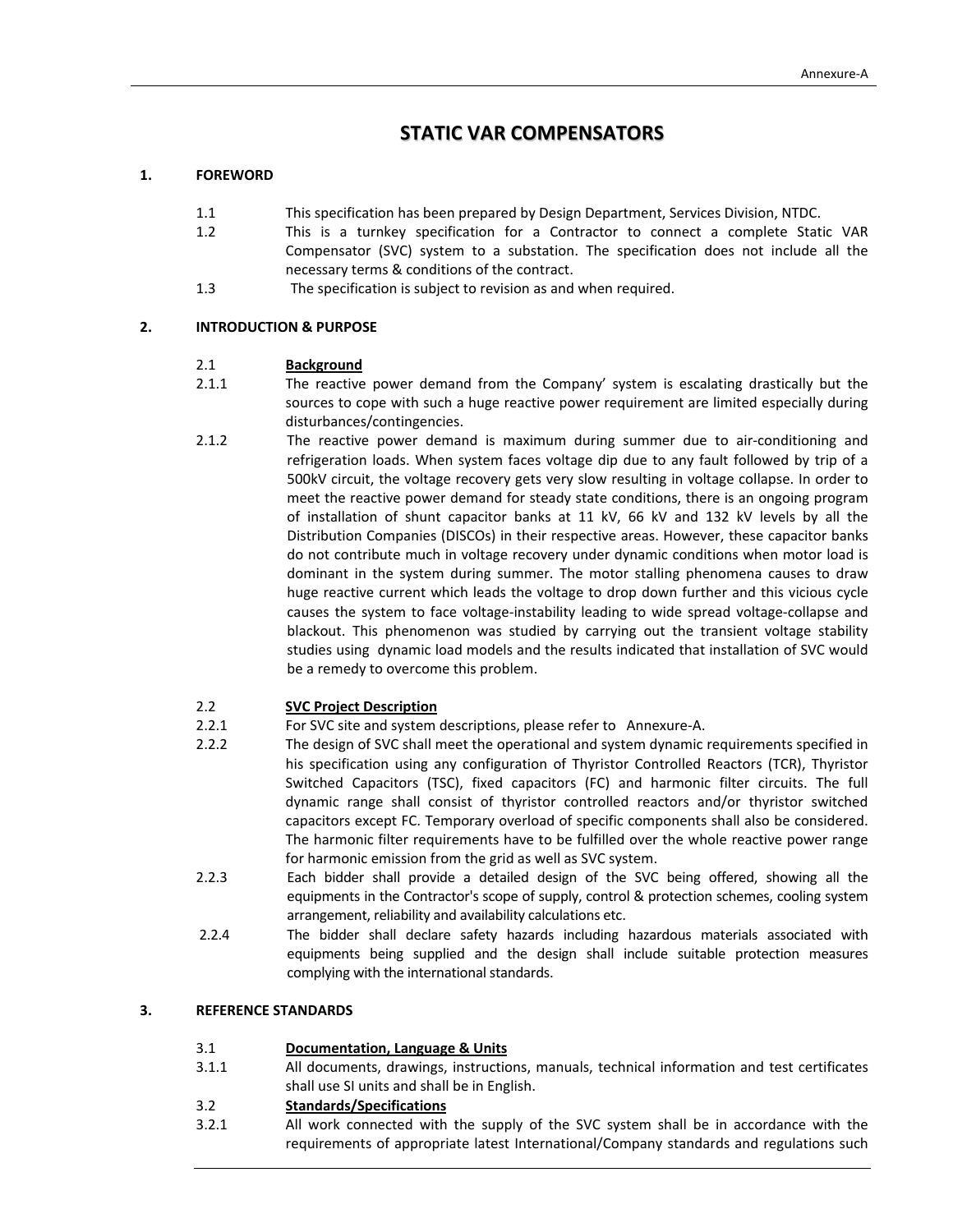as IEC & IEEE. Where no International/Company standard exists, the SVC system shall comply with recognised standards and design practices. If the requirements of this specification conflict with any of the reference standards or practices, the Company's specification(s) shall prevail in particular to those items/requirements. The bidder shall state and furnish a list of all standards used for the specific type of equipment/material with the bid.

3.2.2 For the major SVC components, the latest version of the following standards in particular shall apply:

# ISO 1000 Metric Standards ISO 9001 Quality Assurance ISO 1459, 1461 Hot-dip Galvanisation IEC 60060 High Voltage Testing Techniques IEC 60071 Insulation Co-ordination IEEE 1031 IEEE Guide for the Functional Specification of Transmission Static Var Compensators **Thyristors** IEC 60146 Semiconductor Converters IEC 60147 **ESSENT EXECUTE:** ESSENTIAl Ratings and x-tics of Semiconductor Devices and General Principles of Measuring Methods IEC 60747‐1 Semiconductor Devices ‐ Discrete Devices ‐ Part 1: General IEC 60747‐2 Semiconductor Devices ‐ Discrete Devices ‐ Part 2: Rectifier Diodes IEC 60747‐6 Semiconductor Devices ‐ Discrete Devices ‐ Part 6: Thyristors IEC 61954 Testing of Thyristor Valves for Static VAR Compensators IEEE 1303 Guide for Static VAR Compensation Field Tests

#### **Capacitors**

IEC 61070‐11, IEC/TR 600871‐1;‐4 Shunt Power Capacitors

#### **Transformers**

IEC 60076, P-46 Transformers

#### **Reactors**

IEC 60289 Reactors

#### **Arrestors**

IEC 60099, P-181 Surge Arrestors

#### **General**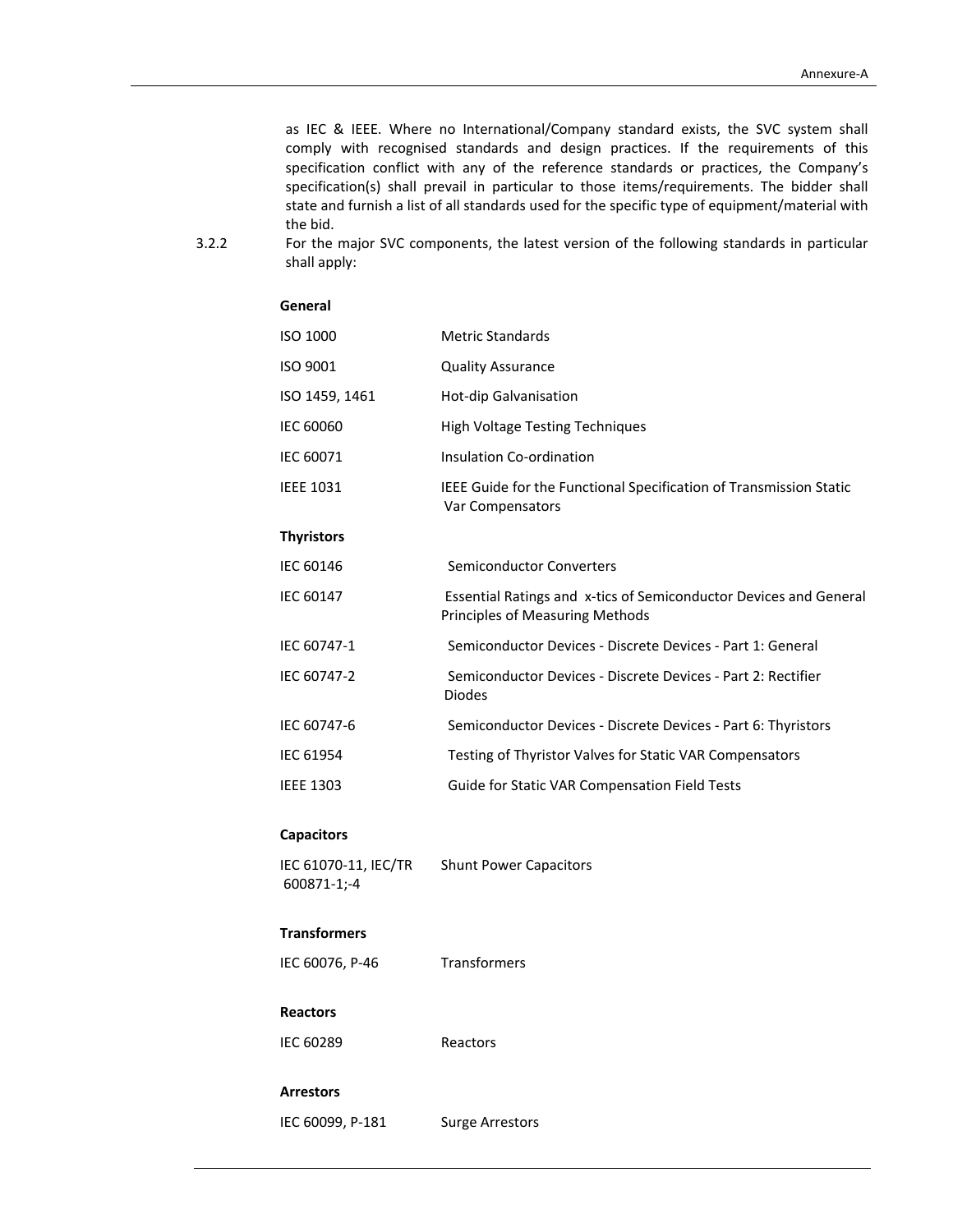#### **Circuit Breakers**

| IEC 62271-100, P-193 | Circuit breakers |
|----------------------|------------------|
|----------------------|------------------|

#### **Disconnectors**

IIEC 62271‐102, P‐128 Disconnectors and Earthing Switches

# **Insulators & Bushings**

| IEC 60137 | Bushings above 1000V                                                |
|-----------|---------------------------------------------------------------------|
| IEC 60168 | Insulators of Ceramic or Glass                                      |
| IEC 60815 | Guide for Selection of Insulators in respect of Polluted Conditions |

# **Instrument Transformers**

| IEC 60044-1, P-90  | <b>Current Transformers</b> |
|--------------------|-----------------------------|
| IEC 60044-2, P-129 | <b>Voltage Transformers</b> |

# **Switch gear & Control gear**

| IEC 60694 | Common clauses for HV Switchgear and Control gears |
|-----------|----------------------------------------------------|
| IEC 62271 | High-voltage switchgear & control gear             |

#### **Harmonics & Filter Banks**

| <b>IEEE 519</b> | Guide for Harmonic Control and Reactive Compensation of Static<br><b>Power Converters</b> |
|-----------------|-------------------------------------------------------------------------------------------|
| IEC PAS 62001   | Specification and Design Evaluation of AC Filters for HVDC Systems                        |

# **Measurements**

IEC 60688 Transducer for Electrical measurements

# **Optical fibre**

IEC 60794 Optical fibre cables

# **Relays**

IEC 60255 Electrical Protective Relays

# **EMC**

IEC 61000‐4‐2,3,4,5 Control System EMC (immunity)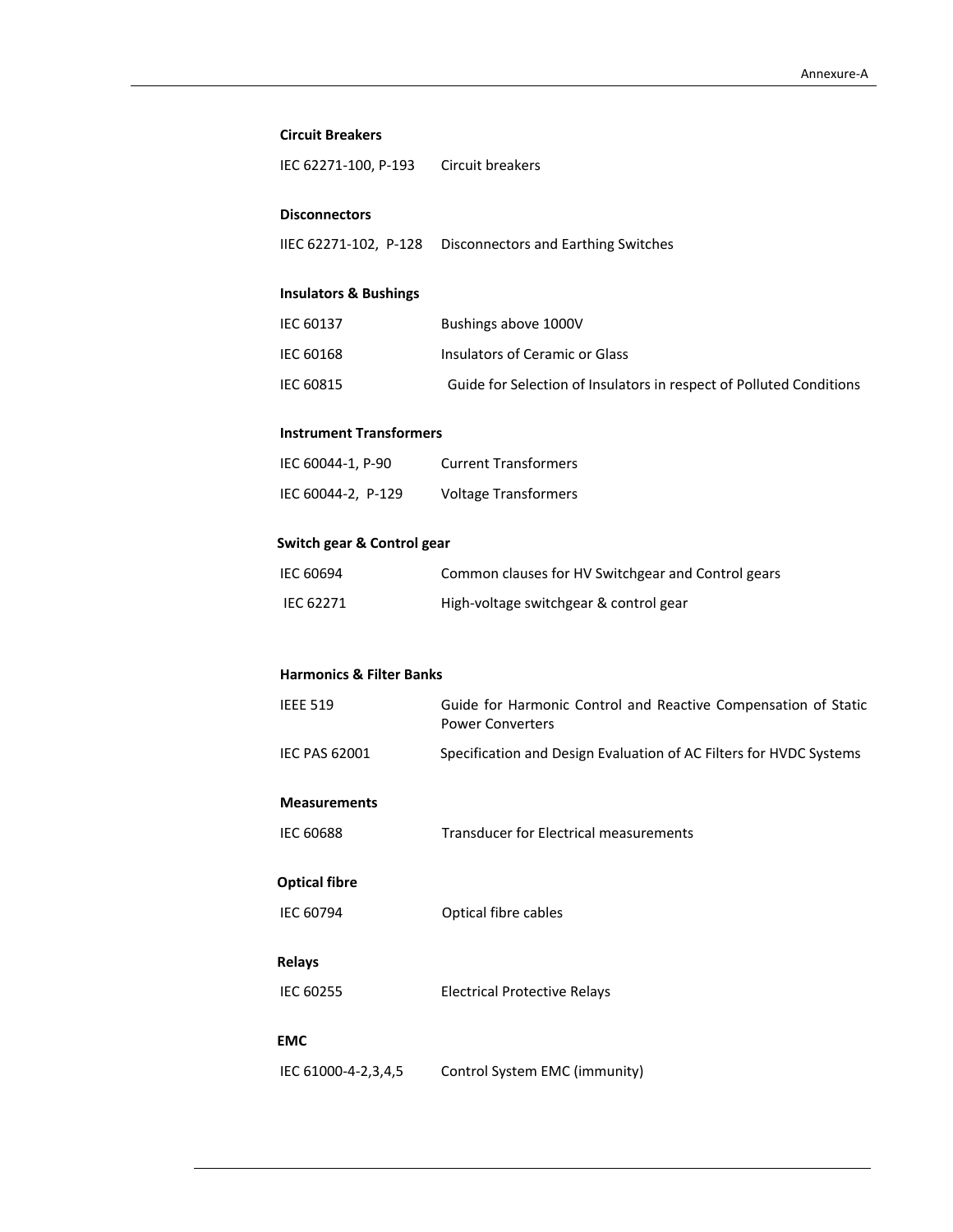3.2.3 The above stated list does not claim to be complete. Some additional standards are also referred under specific clauses. Additionally, all general laws and regulations have to be followed regarding Health and Safety.

# 3.3 **Definitions**

3.3.1 For the purposes of this specification, the following technical terms and definitions shall apply. IEC 60050 & IEEE International Electro technical Vocabulary shall be referred for terms not defined in this clause.

#### **i) Control range:**

The total inductive plus capacitive range of reactive current or megavar variation of the static VAR compensator (SVC) at the point of connection during normal voltage (±5% of the nominal value) and contingency voltage (±10 % of the nominal value) range.

#### **a) Lagging operation:**

Inductive megaVARs absorption of the static VAR compensator (SVC).

#### **b) Leading operation:**

Capacitive megavars generation of the static var compensator (SVC).

#### **ii) Point of common coupling (PCC):**

The busbar from which other loads sensitive to voltage may be connected as well as the static var compensator (SVC) and any disturbing load it is required to compensate.

#### **iii) Point of connection:**

For a static var compensator (SVC) with a dedicated transformer, the high‐voltage (HV) bus to which the whole system is connected.

#### **iv) Reference voltage:**

The point on the voltage/current (V/I) characteristic where the static var compensator (SVC) is at zero output (i.e., where no vars are absorbed from, or supplied to, the transmission system at the point of connection).

#### **v) Response time:**

The duration from a step change in control signal input until the static var compensator (SVC) output reaches 90% of required output, before any overshoot.

#### **vi) Settling time:**

The duration from a step change in control signal input until the SVC output settles to within ±5% of the required output.

#### **vii) Slope:**

The ratio of the voltage change to the current change over the full (inductive plus capacitive) linearly controlled range of the static var compensator (SVC) at nominal voltage, expressed as a percentage.

#### **viii) Static var compensator (SVC):**

A shunt‐connected static var generator or absorber whose output is adjusted to exchange capacitive or inductive current to maintain or control specific parameters of the electrical power system.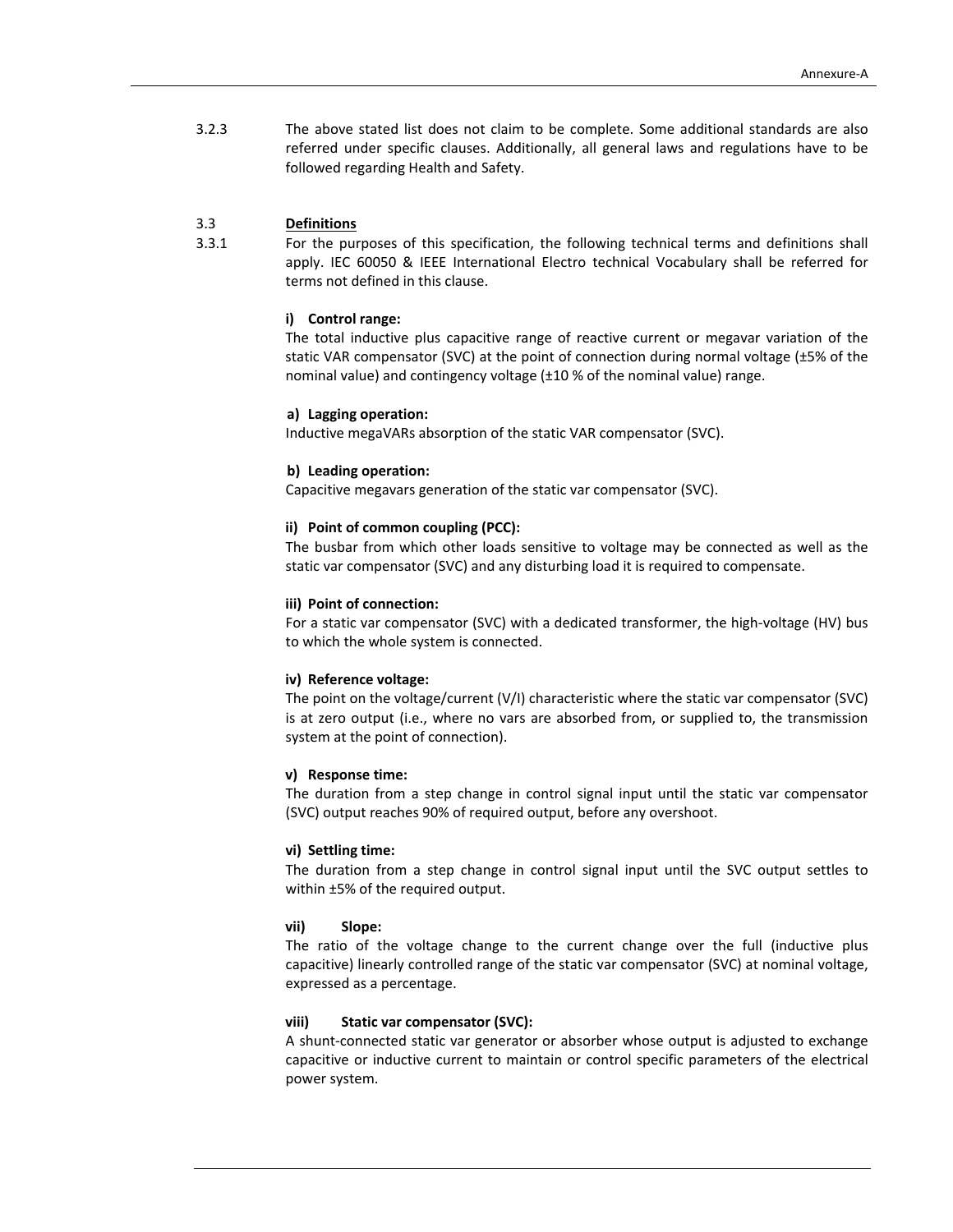# **ix) Thyristor‐controlled reactor (TCR):**

A shunt-connected thyristor-controlled inductor whose effective reactance is varied in a continuous manner by partial conduction of the thyristor valve.

# **x) Thyristor‐switched capacitor (TSC):**

A shunt‐connected thyristor‐switched capacitor whose effective reactance is varied in a step-wise manner by full or zero-conduction operation of the thyristor valve.

#### **xi) Voltage/current (V/I) characteristic:**

The relationship between the current of the static var compensator (SVC) and the voltage at its point of connection.

# 3.4 **Acronyms & Abbreviations**

| BIL        | <b>Basic Insulation Level</b>            |
|------------|------------------------------------------|
| EMI        | Electromagnetic Interference             |
| ETT        | <b>Electrically Triggered Thyristors</b> |
| <b>PCC</b> | Point of Common Coupling                 |
| RI         | Radio Interference                       |
| <b>SVC</b> | Static var Compensator                   |
| <b>SWC</b> | Surge Withstand Capability               |
| TIF        | Telephone Influence Factor               |
| <b>TNA</b> | <b>Transient Network Analyzers</b>       |
| TSC        | <b>Thyristor-Switched Capacitor</b>      |
| TVI        | Television Interference                  |
| V/I        | Voltage/Current                          |
| СT         | <b>Current Transformer</b>               |
| PT         | Potential Transformer                    |
| HMI        | Human Machine Interface                  |
| <b>DFR</b> | Digital Fault Recorder                   |
| <b>DSM</b> | <b>Dynamic System Monitor</b>            |
| VQR        | <b>Voltage Quality Recorder</b>          |
| SOE        | Sequence of Event Recorder               |
|            |                                          |

#### **4. ENVIRONMENTAL DATA**

#### 4.1 **Ambient Conditions**

4.1.1 The SVC shall be designed to meet all ratings and performance requirements specified in this document while operating in the following environmental conditions:

| Maximum temperature (under the Sun) | 55°C   |
|-------------------------------------|--------|
| Maximum mean over any 24 hours      | 45°C   |
| Mean temperature in any year        | 30°C   |
| Minimum temperature                 | -10°C. |

#### 4.2 **Relative Humidity**

4.2.1 The relative humidity may range up to 100%. The maximum values of the ambient temperature and humidity, however, do not occur simultaneously. During monsoons high humidity may persist for many days at a time with temperature ranging from 30°C to 40°C.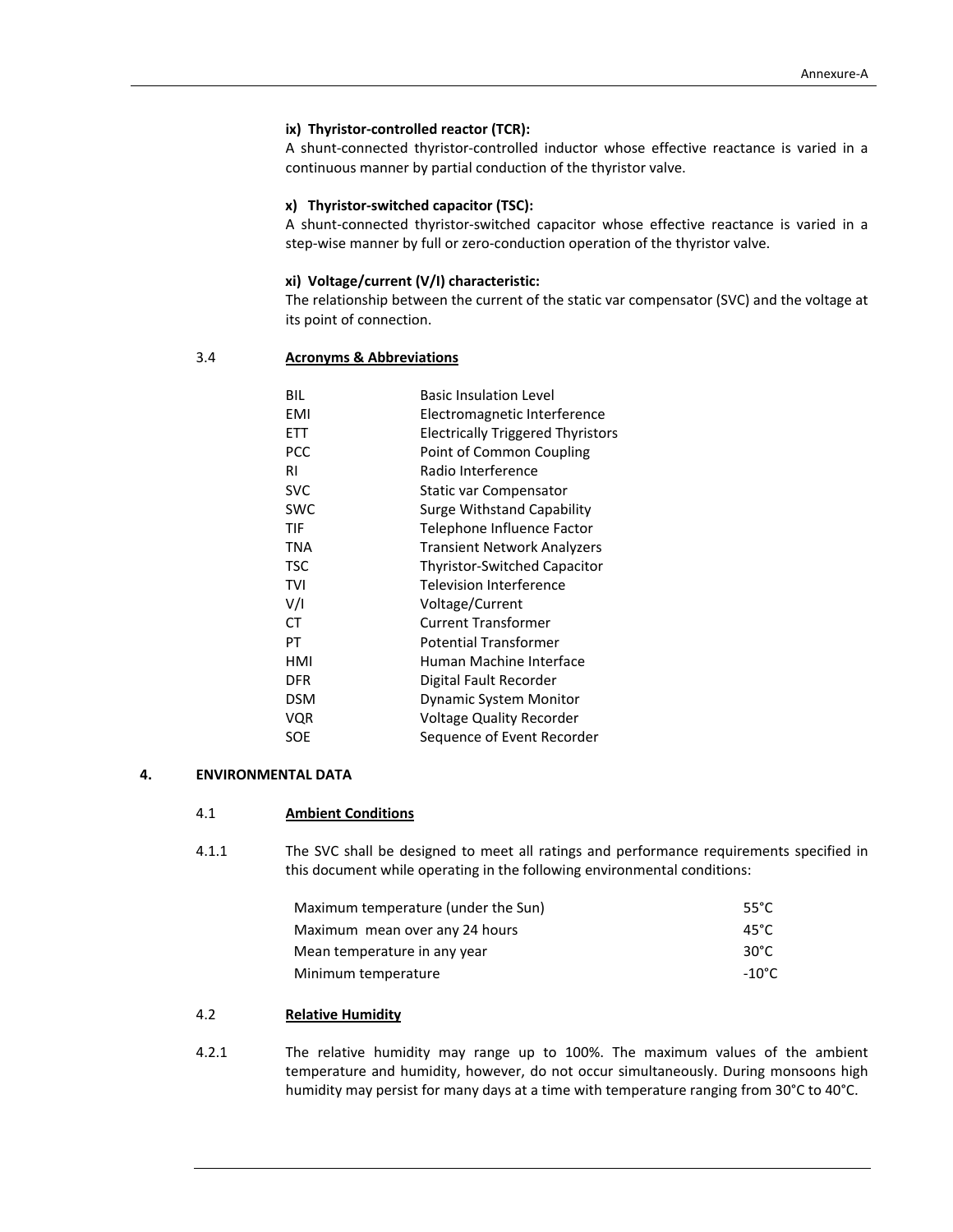# 4.3 **Altitude**

4.3.1 Installations may be upto 1000 m above sea level.

#### 4.4 **Atmospheric Conditions**

- 4.4.1 It may be assumed that the air is not, normally, heavily polluted by dust, smoke, aggressive gases, vapors or salt spray. However, at certain times of the year severe dust storms may be experienced.
- 4.4.2 Certain areas are subject to heavily polluted atmosphere and insulation or bushings for installation in such areas shall have an extended creepage distance from line to earthed parts.

# **5. SCOPE OF WORK**

# 5.1 **General Requirements**

- 5.1.1 The Contractor shall be responsible for all the specified studies, design, engineering, furnishing of all equipments, delivery, civil works, erection, installation, testing, commissioning and field verification of the complete SVC system. The Contractor may also be required to provide all information for independent design verification and system modelling.
- 5.1.2 The Contractor shall be responsible for design, construction, site improvements and determining the final dimensions based on detailed design study.
- 5.1.3 All equipment shall be designed as needed to meet the requirements in this specification. Any equipment and/or function of the SVC not specifically mentioned herein shall be designed as required by the overall design of the SVC system in order to ensure the satisfactory operation of the system even after installation and operation of SVC.

#### **5.2 Equipment/Material**

- 5.2.1 The Contractor's scope of works also includes but not limited to the followings. For additional/special requirements, refer Annexure ‐ D.
	- i) All engineering, fabrication, supply, installation, testing and commissioning of the SVC components, their assemblies and accessories.
	- ii) 132 kV/MV transformer, ONAN/ONAF cooling, 3 single-phase units, oil immersed, outdoor type with HV & MV insulated bushings, control & auxiliary cubicles and all other allied accessories. One single‐phase unit shall be supplied as spare in addition.
	- iii) Complete TCR & TSC units including thyristor valves for reactive power control with their protection, control, monitoring and cooling system.
	- iv) Harmonic filters as required by the specified harmonic performance levels.
	- v) All transformer bay equipment on the primary side of the step‐down transformer including circuit breakers, disconnect switches, instrument transformers, surge arrestors, a motor‐driven earthing switch, etc.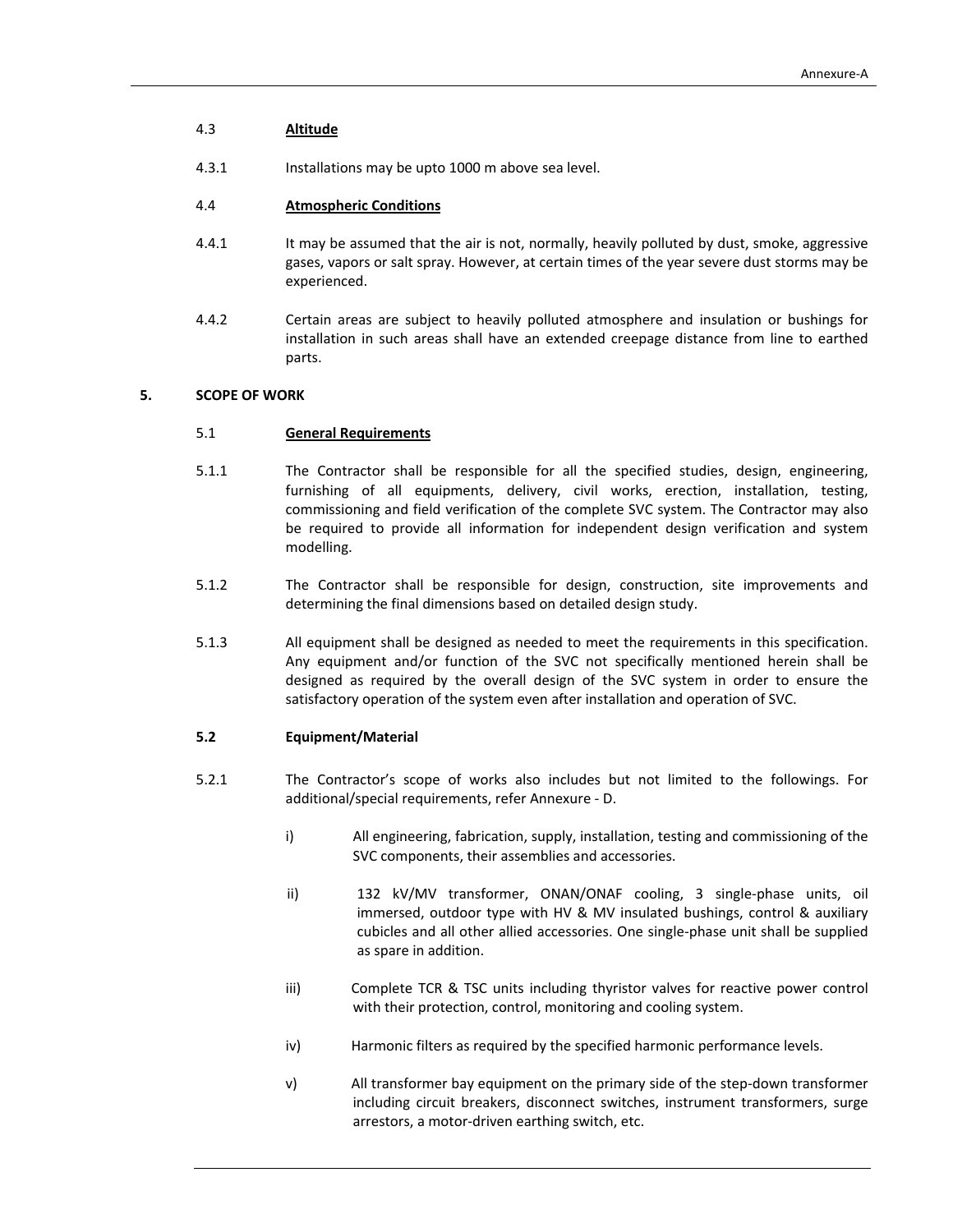- vi) All bus work on secondary side of the transformer including tubular bus bars, steel support structures, insulators, circuit breakers, disconnectors, earth switches, surge arresters, connectors, joints, fittings etc.
- vii) Bushings to the SVC valve building.
- viii) SVC MV Auxiliary transformer.
- ix) Control and Protection equipment of the SVC, including measurement, monitoring, indication etc.
- x) SVC MV Surge capacitors and SVC Control HMI.
- xi) MV Current and Voltage transformers.
- xii) Separate SVC auxiliary supplies (AC and DC) complete with automatic changeover, cable laying, protection, batteries and battery chargers with charger coupler arrangement.
- xiii) Ring main unit (RMU) arrangement for the AC supplies shall be applied to ensure uninterruptible supply.
- xiv) Surge protection and overhead lightning protection of the SVC yard and supporting structure.
- xv) SVC yard lighting.
- xvi) All equipment's support structures, foundations and trenches.
- xvii) SVC control and power cabling.
- xviii) Three each, 132kV air insulated Surge Arresters mounted in close proximity to the SVC HV transformer bushings.
- xix) Three each, MV Transformer mounted Surge Arresters.
- xx) Complete SVC buildings including thyrister valve hall, control/relay/protection rooms as per design requirements and according to Company standards with foundation, plumbing, lighting, fire protection and electrical outlets as well as facilities for ambient temperature & humidity control.
- xxi) The Contractor shall design and construct a room for the storage of the recommended spare parts and one maintenance room for the local repair/maintenance of the SVC equipment/parts.
- xxii) All delivered equipment shall be adequately protected and anti‐corrosive in nature.
- xxiii) Any other equipment and engineering required for the proper functioning, operation and maintenance of the SVC.
- xxiv) Single Line and Layout Drawings of the substation where SVC is to be installed, are presented in Annexure‐C.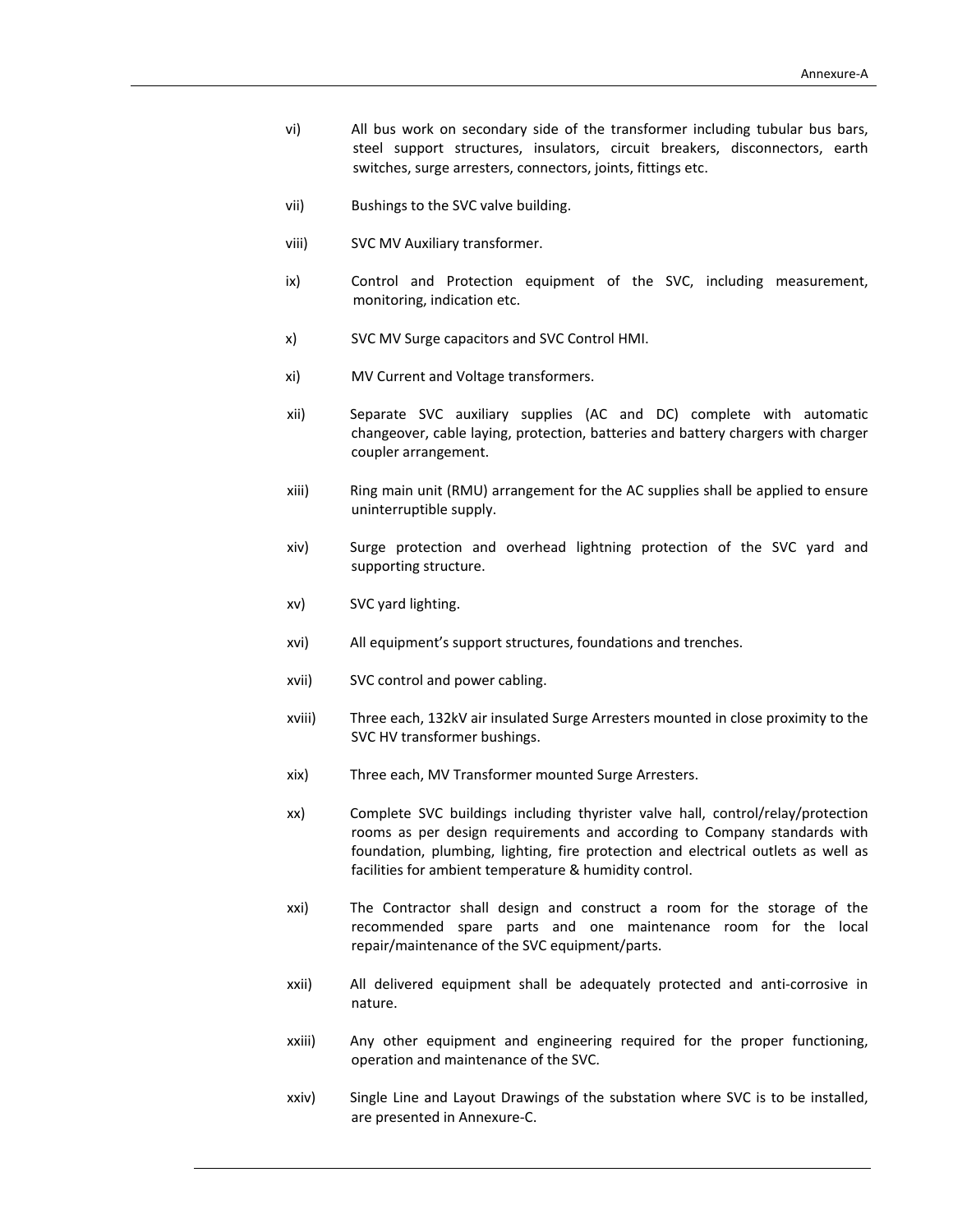# **5.3 Services**

- 5.3.1 The following services shall be part of the Contractor's scope of work:
	- i) Site civil works including site preparation.
	- ii) SVC yard and associated substation civil work i.e. sub-soil investigation, site development, clearing, grading, access roads, site fences, gates, surface treatment, drainage, drainage materials, filling, footings, foundations, trenches, ducts, site security during construction etc as per site requirements.
	- iii) Delivery, receiving and handling at the site of all materials and equipment under scope of work.
	- iv) Supply and installation of interconnecting cables or fibre optics from the SVC equipment to the SVC control building and to the substation control building.
	- v) Assembly, erection and installation of all equipment on site. Wiring and connection of all equipment, apparatus, components, and equipment frames, racks and switchboard panels, etc.
	- vi) Supervision and performance of field verification, final checkout, start up and commissioning tests of all SVC apparatus and controls connected to the grid including all interfaces, and verification of proper operation and functioning of the same.
	- vii) Training of the Company's personnel, which will enable them to operate and maintain the SVC and modify its control parameters if so required.
	- viii) Arrangement of testing facilities and witnessing of routine/type tests, trainings etc. to the Company engineers, as required.
	- ix) Any other services and engineering required for the proper functioning of the SVC.

# **5.4 Interfaces**

- 5.4.1 Connection to the Substation
- 5.4.1.1 The existing 132 kV outdoor switchgear in double bus single breaker configuration shall be expanded by a complete 132 kV bay for making interconnection to the SVC.
- 5.4.1.2 The SVC shall be connected to the specified bus bar at the substation through a coupling transformer and outdoor bay. The bay shall comprise of circuit breakers, disconnectors, earthing switches, arresters, current and voltage transformers etc. as per SVC overall operation and design requirements.
- 5.4.1.3 132kV tubular bus bar arrangement and its connections from the SVC 132 kV bay in the existing 132kV switchyard to the SVC transformer air insulated outdoor bushing.
- 5.4.2 Earthing, Grounding Mat
- 5.4.2.1 The grounding mat is to be connected to the existing grounding system in the substation. The Contractor shall perform earth measurements and care shall be taken when providing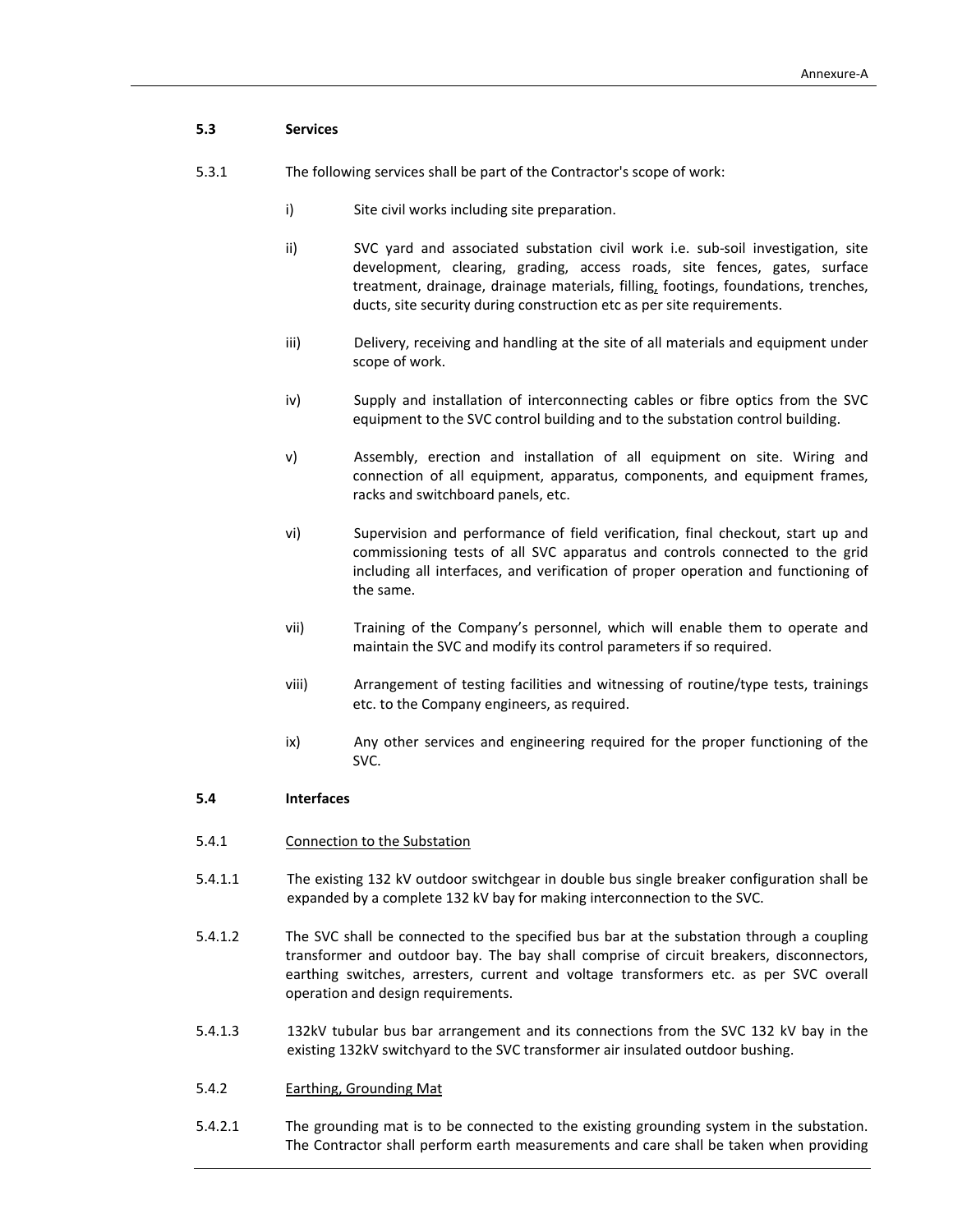new grounding system that it shall not form closed loops to ensure that induced current from the TCRs is not circulated in the grounding loops.

- 5.4.3 SCADA & Communication Systems Interfacing
- 5.4.3.1 Interface to the Company's communication and SCADA system shall be provided including RTUs in SVC control room, substation control room etc. and all necessary cables for interfacing. The interfaces shall match with the existing RTUs. The SVC shall also be remotely controlled through SCADA interface by the Company's control centre.
- 5.4.3.2 The 132 kV connection bay shall be included in the remote control system of substation.
- 5.4.3.3 Alarms shall be grouped locally in a rational way and be exchanged with the remote control centre.
- 5.4.3.4 The Contractor's responsibility includes the provision of potential free contacts at the SCADA terminal box at the site for exchanging the data but excludes the communication links.
- 5.4.4 Water supply, Sewage and Drainage
- 5.4.4.1 In the substation, the water supply has to be arranged by the Contractor. The connection for the SVC cooling system has to be investigated by the Contractor. The connection for the drainage of the SVC and the rainwater is also included in the Contractor's scope of work.

#### **5.5 Documents**

- 5.5.1 Supply of the following documentation shall be made by the successful bidder:
	- i) All drawings/data, instructions/service/trouble shooting manuals necessary to operate and maintain the SVC and associated equipments with complete drawings in triplicate. The drawings shall include the complete set of plans, elevations, sections, wiring, schematics, piping, etc. of the whole SVC system. The scope of spare parts and special tools must be co-ordinated with the requirements/guarantees of reliability and availability requirements mentioned in sub‐clause 7.9.

#### **5.6 Spare Parts & Special Tools**

5.6.1 The bidder shall furnish recommended spare parts for the SVC system as well as all special tools needed for the maintenance/operation of the SVC. A detailed list of the spare parts/special tools including all necessary information regarding manufacture, supplier, equipment specification, calibration intervals, etc. shall be furnished with the bid. Refer to sub‐clause 8.15 of this specification as well.

# 5.7 **Equipment, Material & Services Furnished by the Company**

- 5.7.1 A dedicated piece of land where the SVC system shall be installed.
- 5.7.2 Water, one or two (independent) auxiliary AC feeders (230/400V) for temporary use, as required for installation of the equipment and to facilitate reasonable working conditions for the Contractor's personnel.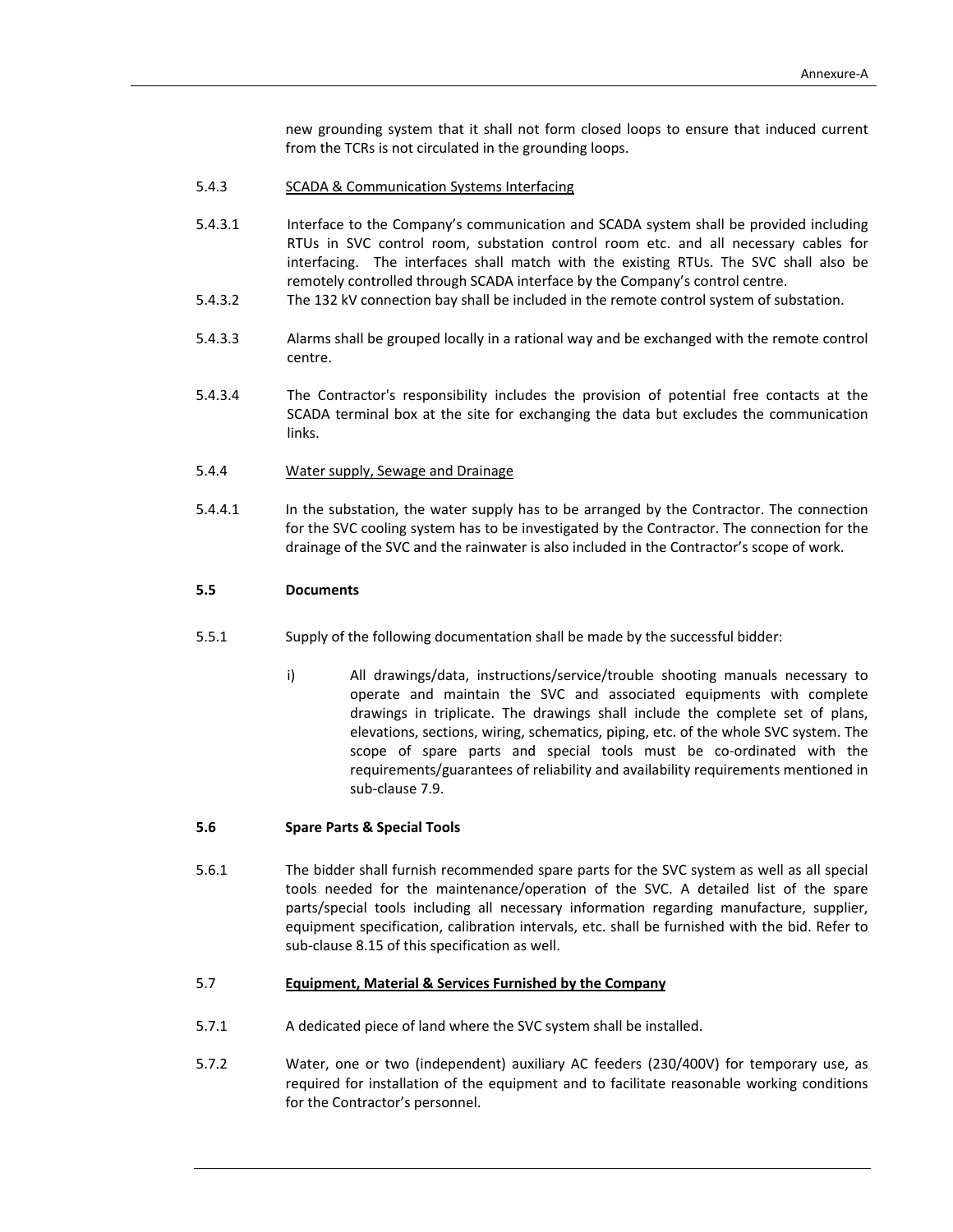5.7.3 Available as-built reference data and drawings for the Contractor's use for design and interconnection of the SVC system.

#### **6. POWER SYSTEM CHARACTERISTICS**

6.1 The power system AC characteristics at the point of connection prior to SVC installation are mentioned in Annexure - B. SVC operation is required within the specified parameter values and durations.

#### **7. SVC CHARACTERISTICS**

#### 7.1 **Voltage & Reactive Output Ratings**

- 7.1.1 **Continuous Ratings**
- 7.1.1.1 The discussion under this clause is based on the V/I characteristics mentioned in clause 8 of IEEE Std 1031 and are indicated in Fig 1 below:



7.1.1.1 The nominal continuous operating capacitive and inductive capability shall not be less than the values specified in Annexure‐A at PCC. Component tolerances and frequency deviations shall be considered while designing SVC requirement for continuous rating.

- 7.1.1.2 The reactive power range specified in the preceding sub-clause is the minimum requirement at SVC HV bus after allowing for the combined effect of all component and control tolerances including that of the transformer. These tolerances shall be stated by the bidder in the bid and be guaranteed.
- 7.1.1.3 The SVC shall be capable of and continuously controllable over the voltage range from 0.9 p.u. to 1.1 p.u. of the primary voltage and full nominal reactive (inductive & capacitive) range specified in Annexure‐A.
- 7.1.1.4 The nominal slope of the characteristic shall be adjustable in steps of not greater than 0.5% between 0 % and 3 % on 100 MVA base.
- 7.1.1.5 The SVC shall be capable of continuous operation for system frequencies specified in Annexure‐B.
- 7.1.1.6 The nominal operating voltage for the low voltage side of step-down transformer is to be determined by the Contractor in order to optimize the SVC design.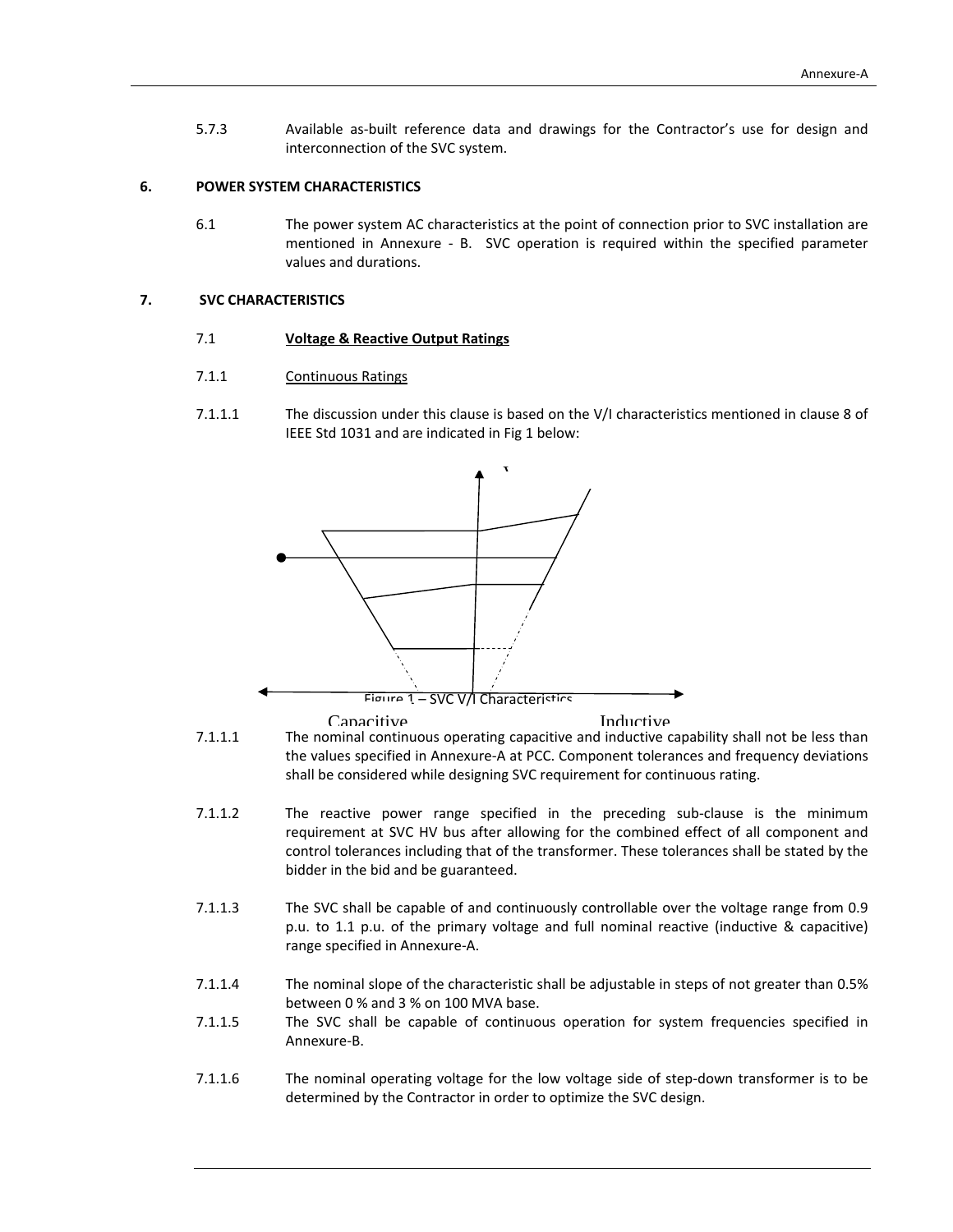7.1.1.7 The SVC configuration must ensure that under normal steady state operation, including operation with partial rating, the SVC output must not exhibit any over‐voltages (due to switching of non‐controlled reactive elements within the SVC) larger than 5 % of the operating voltage at minimum short circuit power.

## 7.1.2 Short‐time Ratings

- 7.1.2.1 The SVC shall be capable of short-time overloads and over- voltage operation which may occur during system disturbances and contingencies.
- 7.1.2.2 The SVC shall continue to generate maximum capacitive reactive power during a temporary under‐voltage down to a value and duration specified in Annexure‐A (point C on Fig. 1). The SVC may be blocked if the under‐voltage persists for more than the specified duration.
- 7.1.2.3 The SVC shall continue to absorb reactive power during a temporary over ‐voltage in a controlled manner up to a value and duration specified in Annexure‐A (point D on Figure 1). This is the minimum requirement and the Contractor shall determine the maximum overload and over- voltage requirements based on the network data. The SVC shall be rated and designed to withstand these over‐voltages.
- 7.1.2.4 The compensator transformer and all bus equipment such as filter branches, thyristorcontrolled reactor (TCR) branches, thyristor‐switched capacitor (TSC) branches, capacitor bank branches, and reactor bank branches whether at high‐voltage or medium‐voltage shall be rated to withstand the specified continuous and short‐time operation and be protected against voltage and current stresses that exceed these conditions. All components of the SVC, such as the filter and capacitor bank branches shall not trip during the overload period. The control and protection of the SVC shall not trip the equipment during transient overvoltages caused by network contingencies like fault clearances.
- 7.1.2.5 The SVC reactive output current shall not be limited while within the specified range setting and operating modes. The SVC controller shall be capable of controlling (switching and blocking) the TCR's, TSC's and switching the external devices such as bus reactors and capacitors at any time during the transient disturbance.
- 7.1.2.6 The SVC shall be designed to be able to operate at the temporary frequencies deviations specified in Annexure‐B.
- 7.1.2.7 The SVC shall not increase the voltage unbalance at the SVC HV terminals by more than 0.1 % due to component, measurement, control system and thyristor firing unbalance tolerances when the voltage balancing control is out of operation or not required.
- 7.1.2.8 The components of the SVC shall be designed for operation consistent with the V‐I characteristic defined in the presence of power frequency surges and dips at the SVC HV bus corresponding to the overload cycles specified. The SVC shall not be tripped or prevented from operation during these network conditions. The duration between consecutive overload cycles will not be less than 60 minutes.
- 7.1.2.9 The SVC shall be able to operate in degraded modes with respect to any of the TCR/TSC being out of service and/or any single filter branch being out of service and any combination thereof. The reactive power output of the SVC will be adjusted to the allowable range. SVC is required to operate in degraded mode when at least 50% of the specified capacity (inductive or capacitive) is not available. The bidders are required to describe the degraded modes of their system with the bid.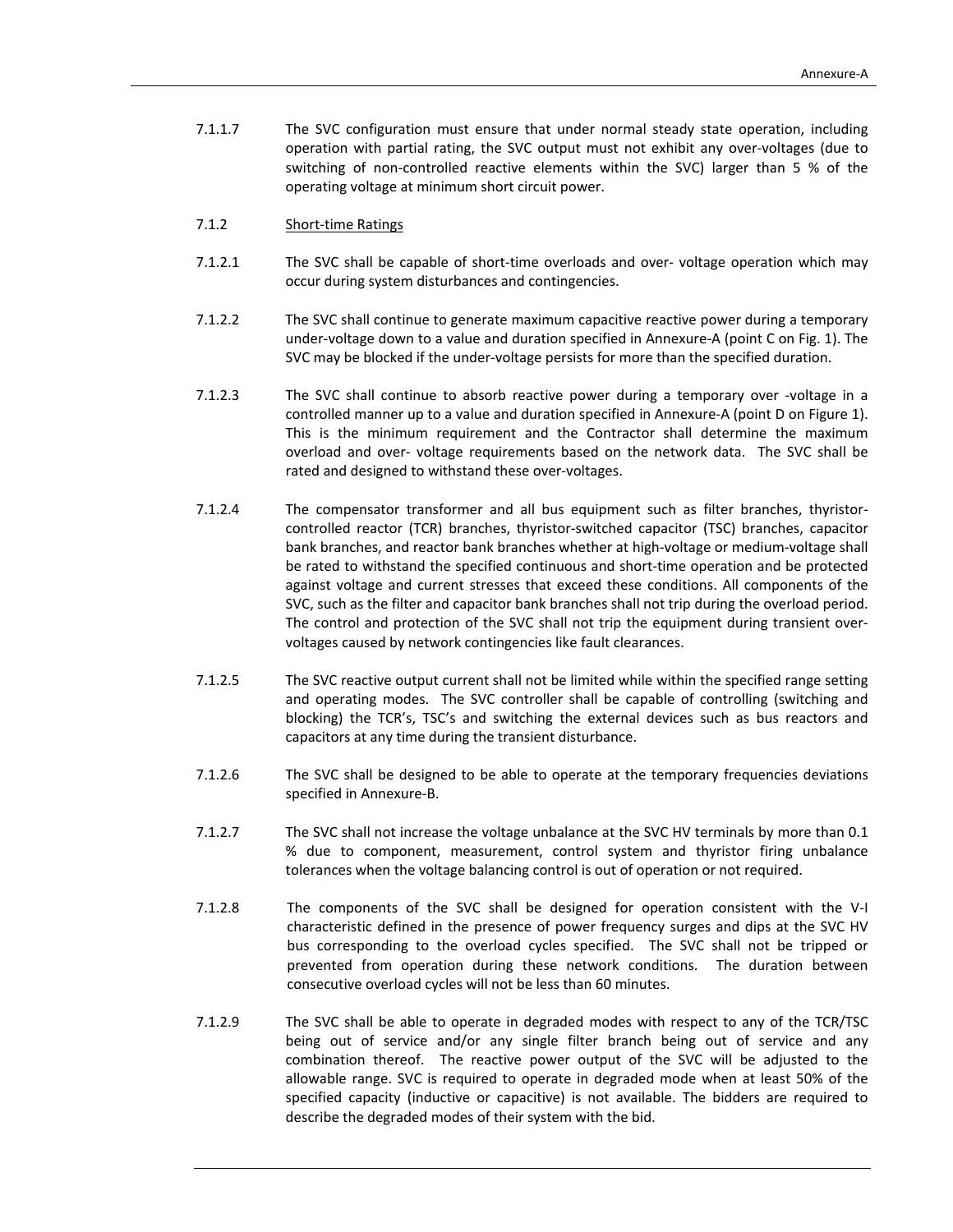# 7.2 **Control Objectives**

- 7.2.1 Control of phase voltage based on
	- i) Individual phase voltages
	- ii) Positive and negative sequence voltages
- 7.2.2 Control of three-phase average or positive sequence of the fundamental voltage in steady state, during and after faults, over the full slope range is required. The SVC voltage controller shall be optimized to rapidly control the HV voltage to prevent large induction load stalling and the associated delayed voltage recovery phenomenon during and after single phase, phase to phase and three phase faults on the Company's system.
- 7.2.3 Control of voltage with superimposed reactive power control. The controller returns SVC output slowly to a preset steady‐state value, so that its megavar capacity to support voltage is held in reserve for disturbed conditions.
- 7.2.4 Voltage control with superimposed damping control based on active power, speed, or frequency measurements to damp oscillations or to enhance the power transfer capability.
- 7.2.5 The SVC shall not trip during the dead time of 350 ms during automatic reclosing operations.
- 7.2.6 The SVC shall have provision to control at least three shunt capacitors and/or shunt reactors located on remote/SVC substations.
- 7.2.7 The SVC shall not trip during the under-voltage conditions and the controller shall:
	- i) Prevent harmonic instability due to network resonances
	- ii) Not limit the dynamic performance of the SVC
	- iii) Not limit the voltage and reactive power control range
- 7.2.8 The control system must function such that under normal operation including operation with partial rating, the SVC output must not exhibit any over-voltages (due to switching of non‐controlled reactive elements within the SVC) larger than 5% of the operating voltage at minimum short circuit power.
- 7.2.9 The control system shall co-ordinate the operation of the SVC to regulate the primary voltage and the reactive power consumption. Operation logics for the breakers, disconnectors and earth‐switches in the SVC shall also be incorporated in the control system. The control shall be fully computerised and programmable and have sufficient scope and flexibility to permit re‐programming to accommodate future changes in the power system.
- 7.2.10 A comprehensive control strategy would be devised for voltage control, reactive power control, over‐voltage/under‐voltage strategies and restoration of output to pre‐disturbance level through slow‐susceptance control or any other strategy.
- 7.2.11 The performance of OLTC on 220kV/132kV transformer for steady state voltage regulation shall also be brought under this controller.

# 7.3 **Control System Description**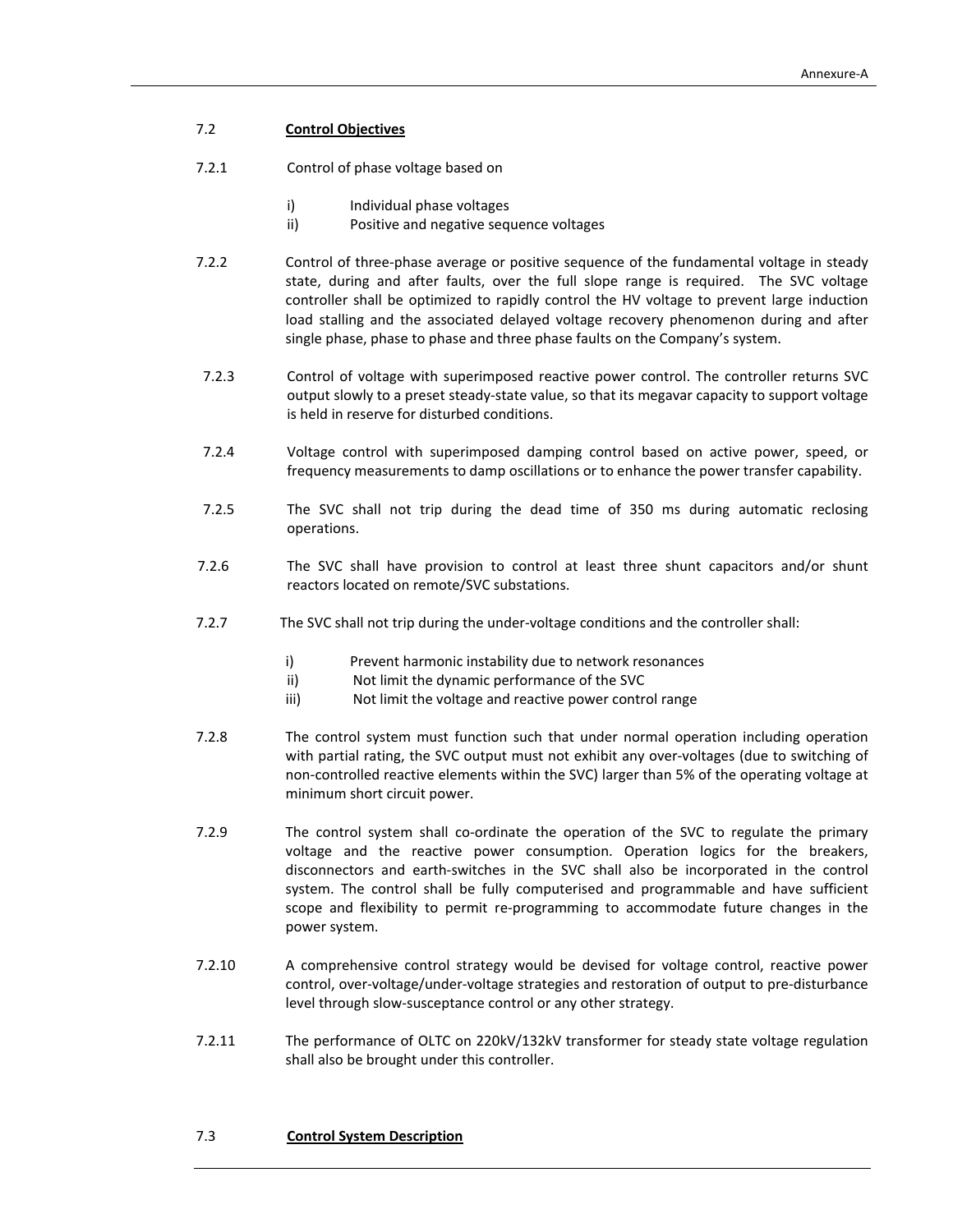- 7.3.1 The Controller for the SVC system shall be housed in a newly built SVC control room. The control system shall be HMI based integrated with the SVC protection system having the following minimum features:
	- i) As a minimum, a digital programmable controller shall be supplied to control the SVC completely. Programmable means numerically accessible to the Company to change or modify the control parameters of the SVC.
	- ii) The controller shall have diagnostic and self-checking features for both itself, and for valves, gate firing & drive circuits, interface hardware/software and transducers. The controller shall be re‐programmable.
	- iii) It shall have excess capacity to allow future program upgrades to satisfy the changing requirements of the power systems or future extensions to the SVC. The re‐programmability shall include:
		- a) Ability to control up to 3 shunt devices (reactors or capacitors)
		- b) Ability to control the SVC with an additional signal for stability or system damping i.e. Power Oscillation Damping (POD).
	- iv) The SVC controller shall have programmable filtering and dynamic compensation for input signals to ensure proper dynamic performance. The control system shall be insensitive for all harmonics. It shall be programmable for all parameters.
	- v) The accuracy of voltage shall be within  $\pm$  0.005 p.u. of the reference voltage. The accuracy of linearity of the slope delivered by the SVC shall be  $\pm$  1 % of the slope setting of current, expressed as a percentage of nominal current at maximum output.

#### **7.4 Major Control Functions**

7.4.1 There shall be two major control strategies for the output control of the SVC:

| , ,<br>. | 7 A | - - -<br>.<br>ית ב | ----- | M<br>ากาศ | V<br>. IVI.<br>. |
|----------|-----|--------------------|-------|-----------|------------------|
|----------|-----|--------------------|-------|-----------|------------------|

7.4.1.1.1 In this mode, the control system shall perform a three phase voltage regulation based on a voltage error and using a slope correction for stationary output control. The error shall be determined by the difference between a set voltage reference and the positive sequence voltage response from the primary side of the step‐down transformer. The voltage reference and slope shall be controllable in the interval specified in sub‐clause 7.1

- 7.4.1.1.2 Measurement and signal conversion of the voltage error shall not exceed 0.3%.
- 7.4.1.1.3 When in voltage control mode, the SVC shall meet the following requirements on speed of response time to a step change:
	- i) The change of measured system voltage shall reach 90% of desired total change in less than 40 ms of the initially control signal of voltage reference with a maximum overshoot of 10 %. The settling time of the HV bus bar voltage to reach within 5% of the final value shall be less than 200 msec. During this change, the SVC output shall not reach its limits. The response is required when the system 3‐phase fault MVA is at the minimum value mentioned in Annexure‐B. (Refer Figure 2 below)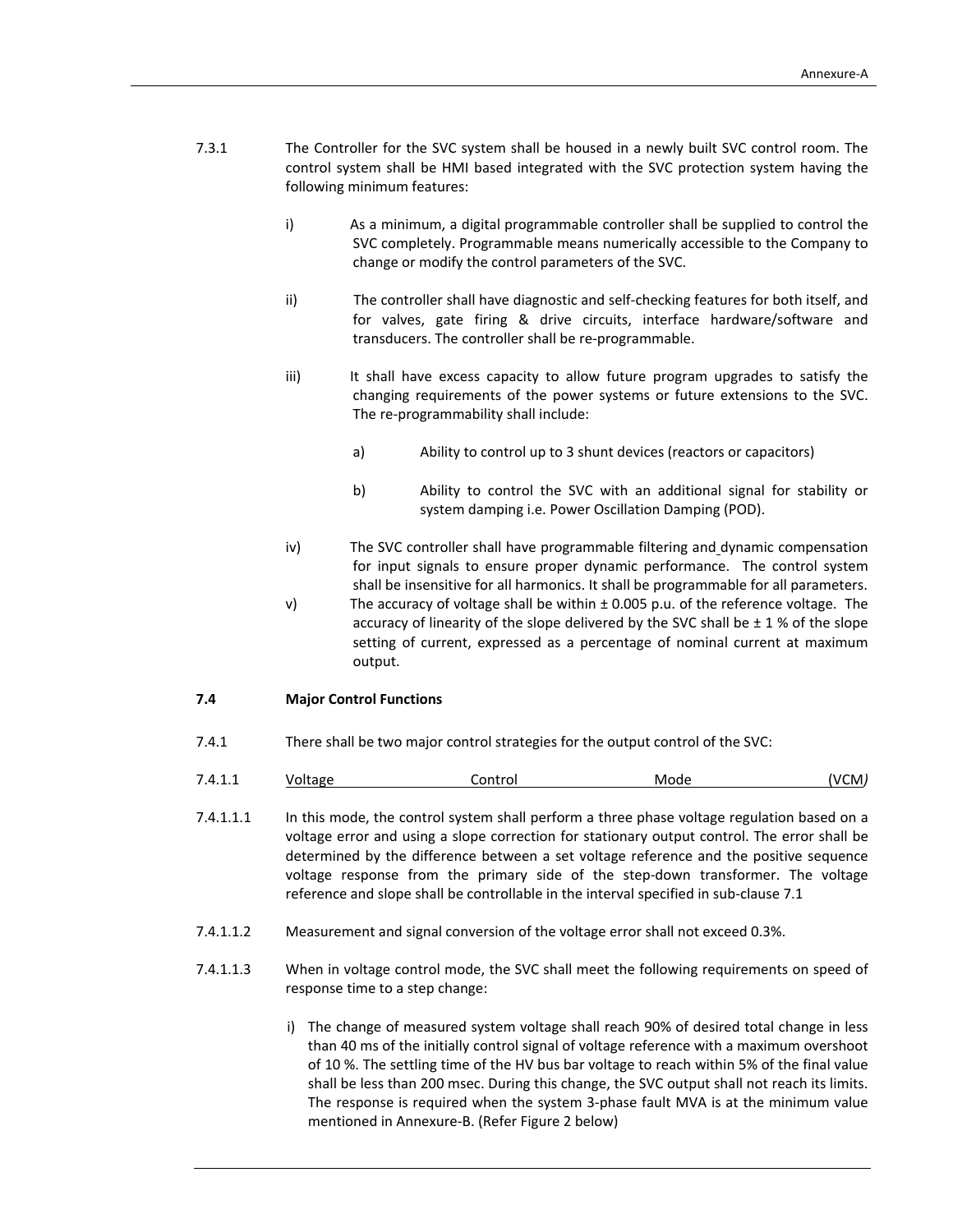

#### 7.4.1.2 Fixed Susceptance Mode (FSM) OR Constant Q-Mode

- 7.4.1.2.1 In this mode, the susceptance of the SVC shall be manually controllable by direct operator action. The operator shall set the susceptance reference and the MVAR output is then given by the product of the value of this reference and the square of the primary voltage. The susceptance reference shall be continuously variable within an interval that corresponds to the output interval specified in sub‐clause 7.1.
- 7.4.1.2.2 In this mode a system voltage limiting controller is active and prevents over‐/under voltages by limiting the reactive output of the SVC.
- 7.4.2 It shall be possible to change between the two strategies above without any transients in the reactive output from the SVC. Changeover of the control facility from one mode of operation to the other in both directions shall not subject the system to any bumps.
- 7.4.3 In Fixed Susceptance Mode (FSM) operation the controller is blocked and the switchover facility accepts the manual susceptance set point. Bumpless changeover from FSM operation to VCM operation is ensured by automatic set point correction and with an update function of the controller to the actual susceptance value at the changeover instant.
- 7.4.4 In VCM operation, the output of the manual susceptance set point is blocked and the switchover facility accepts the output of the PI‐controller.
- 7.4.5 On changeover from VCM operation to FSM operation the last susceptance output of the controller is stored by the manual susceptance set point setter. After switchover, the manual susceptance set point can be adjusted to the required value by the operator.

#### **7.5 Supplementary Control Functions**

#### 7.5.1 Slow Reactive Power Regulator Function

7.5.1.1 When the SVC is in voltage control mode it shall be possible to activate a slow susceptance regulator (slow‐Q regulator). This is normal operation mode. When this regulator is activated the stationary output from the SVC is controlled to a specific susceptance as long as the difference between the line voltage and the voltage reference stays within a certain band. If the difference is larger than the band the stationary output from the SVC will automatically follow the slope in order to keep the voltage at a certain level (VCM).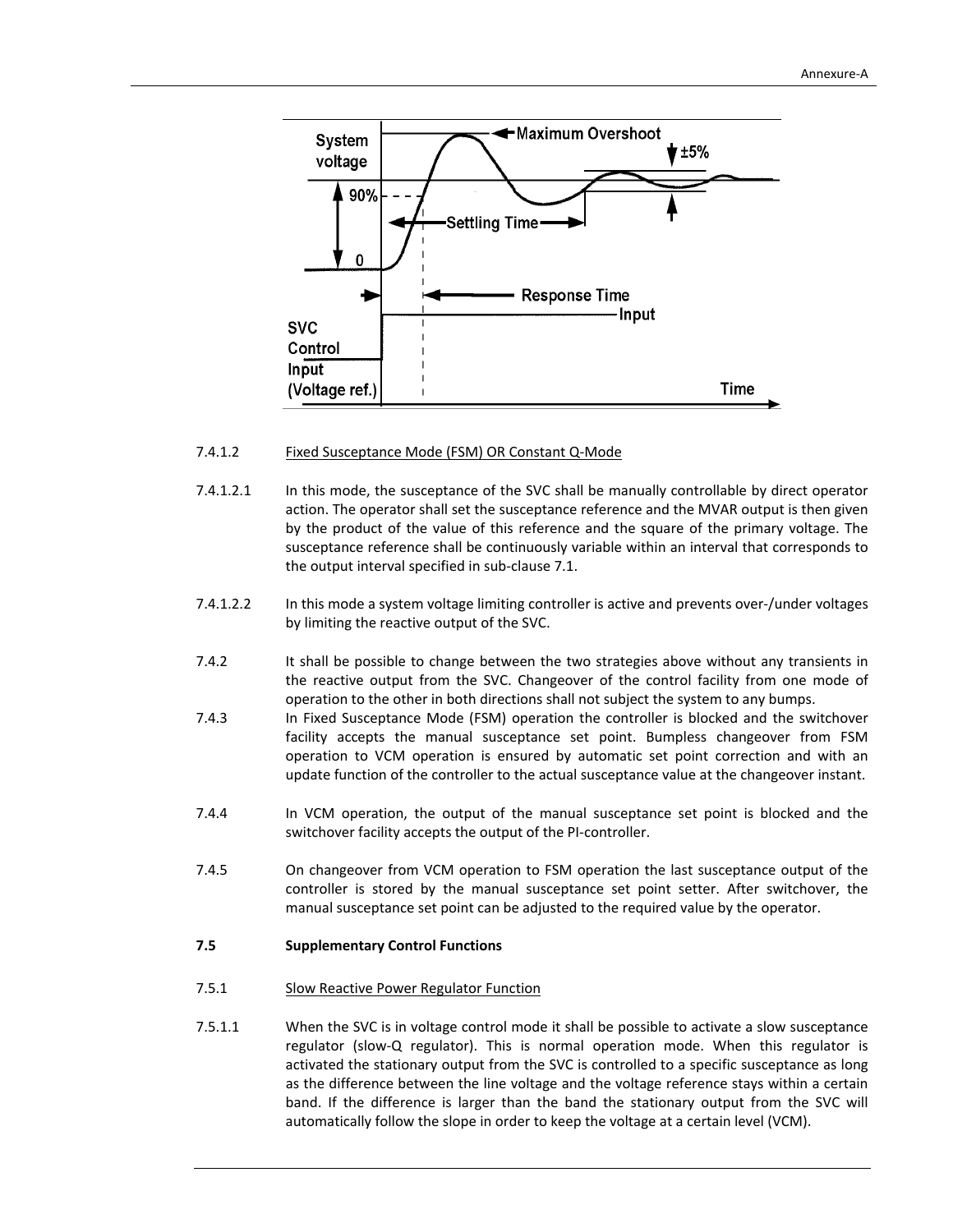- 7.5.1.2 The transient response from the SVC will still follow the slope even when the susceptance regulator is activated.
- 7.5.1.3 The susceptance reference shall be continuously variable within an interval that corresponds to the output interval specified in sub‐clause 7.1 and the size of the band in the interval 0‐10%.
- 7.5.1.4 changeover/activation & deactivation of the slow susceptance regulator from one mode of operation to the other in both directions shall be possible without transients in the output in the reactive output from the SVC. Hunting between the controls modes has to be avoided.

#### 7.5.2 Gain Supervision

- 7.5.2.1 A gain supervisor which shall be a function for supervision of the stability of the closed loop voltage control, shall be included.
- 7.5.2.2 The function of the supervisor is that when the supervision of the gain in the voltage regulator detects oscillations in the susceptance reference, the gain shall gradually be reduced until stability is reached.
- 7.5.2.3 The reduction of the gain shall only be in the open loop gain of the voltage regulator. The closed loop gain shall remain the same. Normally, it is an increase in the transmission system contribution to the closed loop gain that results in the instability. The reduction in the voltage regulator gain shall only balance the external increase.
- 7.5.2.4 The reduction of the gain shall be able to be reset to nominal value by means of commands from the operator interface. A relative gain factor shall also be able to be changed from a gain optimizer.
- 7.5.3 Gain Optimisation
- 7.5.3.1 To adjust the gain in the closed voltage control loop for varying short‐circuit power conditions, a special optimisation function shall be included. The action of the Gain Optimiser must not produce large changes in the SVC output. By adjusting the gain, fast voltage response shall be obtained with stable SVC output at the short circuit power interval specified in Annexure‐B.
- 7.5.4 TCR Direct Current Control
- 7.5.4.1 Second harmonic interaction, e.g. between the TCR and the step-down transformer, can take the transformer into saturation. This condition shall be barred by a control function which eliminates DC currents in the TCR.
- 7.5.5 Under and Over-voltage Strategies
- 7.5.5.1 At under or over‐voltage conditions for the primary voltage, special control strategies shall be activated that overrides the normal control modes presented above.

# 7.5.5.1.1 Under‐voltage Strategies

i) Usually, if the voltage is low the output from the SVC will be capacitive. If the voltage in all three phases goes below a certain value (0.3 pu), a special under‐voltage strategy shall be activated that blocks the firing pulses to the TSC valves and controls the SVC output to a settable reference. As soon as the voltage in one of the phases goes higher than a certain value (0.3 pu) the under‐voltage strategy is de‐activated and the normal control will be in operation.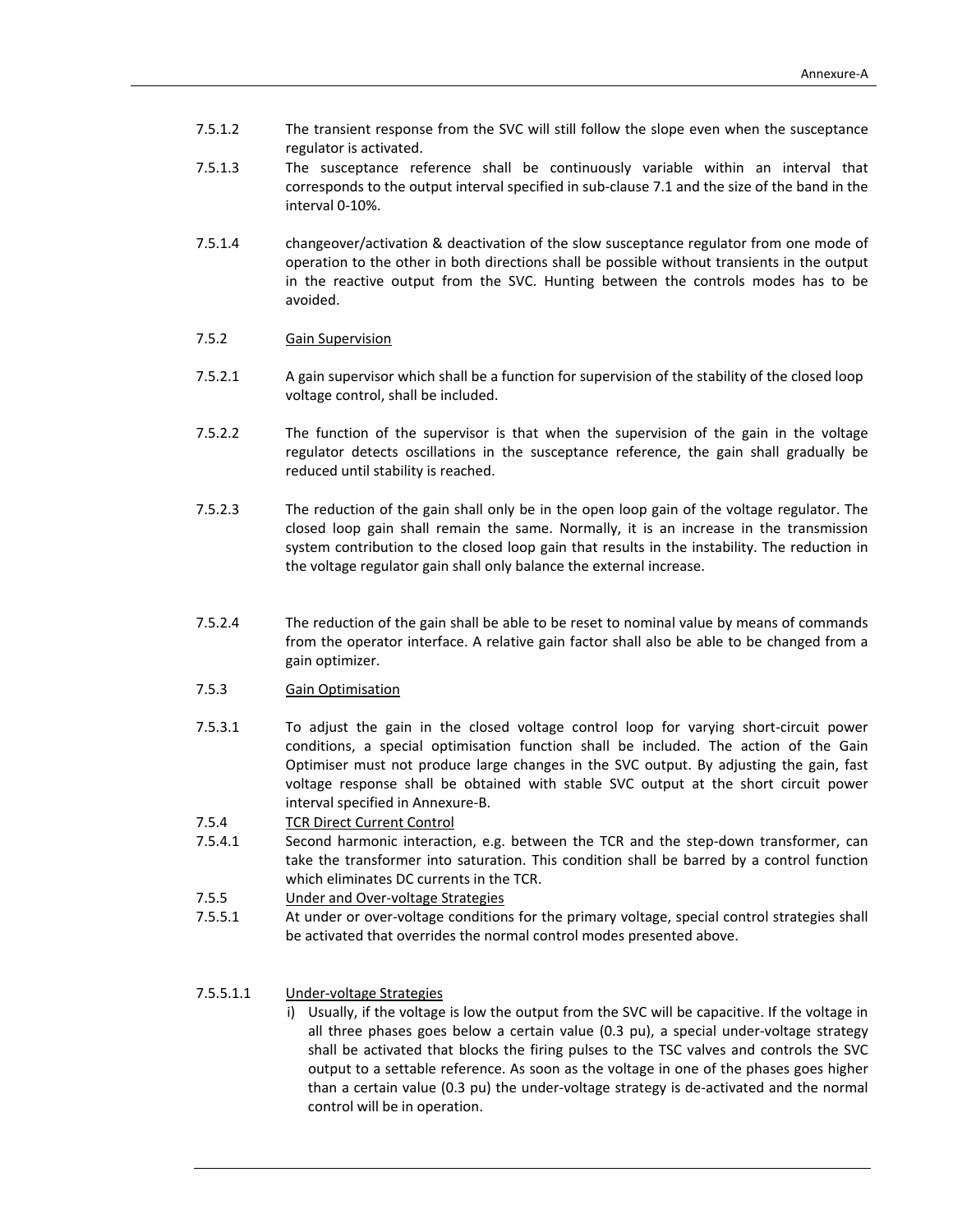# 7.5.5.1.2 Over‐voltage Strategies

i) The TCR valves shall be controllable up to 1.3 pu primary voltage. If the voltage increases above this limit continuous firing pulses shall be given to the TCR valve and the firing pulses to the TSCs may be blocked when the voltage exceeds 1.3 pu. The continuous firing of the TCR valves is retained until the voltage is again below 1.3 pu when the normal control takes over. The settings for an over-voltage trip have to be coordinated with the existing over‐voltage protection of the grid.

# 7.5.6 Protection

- 7.5.6.1 The control and protection of the SVC shall not trip the equipment during transient overvoltages and by network contingencies like fault clearances.
- 7.5.6.2 The thyristors, TSCs & TCRs shall be protected against transient stresses like overvoltage & overcurrent during system contingencies ‐ the details of which shall be furnished in the bid.
- 7.5.6.3 There shall be a (phase‐wise operating) supervision of the correlation between the triggering pulses to the thyristor valves and the measured valve currents.
- 7.5.6.4 For further details, please refer sub‐clause 8.13.

# 7.6 **Harmonic Performance**

7.6.1 The SVC system shall be designed to avoid resonance condition between its shunt capacitor banks, shunt reactors, filter branches, and the ac system. In addition to that it shall limit the harmonic distortion imposed on the connected transmission system.

#### 7.6.2 Filter Performance

- 7.6.2.1 The SVC contribution to the harmonic distortion levels at the SVC connection point to the transmission system shall not exceed the limits described in Annexure‐B according to IEC and/or IEEE, under worst case of:
	- i) The continuous range of system and environmental conditions stated in this specification.
	- ii) Variation in tolerance of total filter capacitance, including permissible fuse failures.
	- iii) Variation in tolerance for SVC parameters such as transformer winding unbalances valve firing variations and unequal reactor and capacitor reactance between phases.

#### 7.6.3 Filter Component Rating

7.6.3.1 The harmonic filter components including SVC components shall be rated to carry the harmonic currents generated by the background harmonic distortion of the system and the harmonic currents produced by SVC itself. The rated voltage of capacitors shall not be less than the arithmetic sum of the normal continuous power frequency voltage and the largest of the individual harmonic voltages.

#### 7.7 **Audible Noise**

- 7.7.1 The Contractor shall design and construct the SVC to limit the audible noise interior and exterior to the facilities.
- 7.7.2 The level of the audible noise inside the SVC building shall not exceed 80 dB (A) in areas where personnel are permitted during SVC operation. Audible sound shall be further limited not to exceed 50 dB (A) in the control room.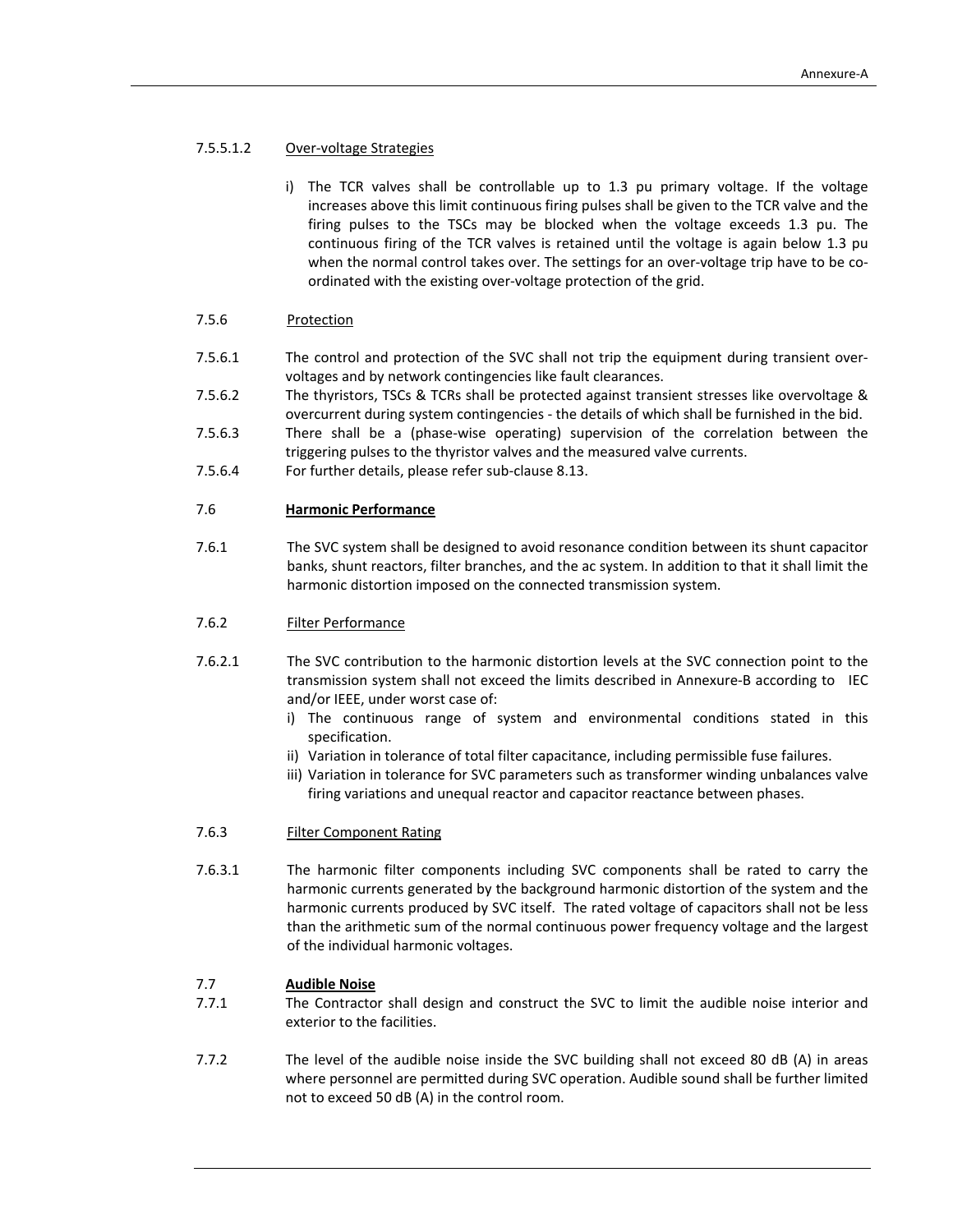7.7.3 The Contractor shall also be responsible for establishing existing audible noise levels prior to the construction of the facilities and for preparation of a report. The final report shall record audible noise levels prior to and after construction to verify the compliance with the specified requirements. Post-commissioning audible test be carried out to ensure requirements of noise level limits.

# 7.8 **Description & Evaluation of Losses**

- 7.8.1 The bidder shall provide a summarized loss evaluation of the total proposed SVC system. The summarized losses shall include losses on all SVC components up to the main bus connection and shall, in particular, include the followings:
	- i) Main Step‐down transformer including harmonics
		- a) Core losses
		- b) Copper losses at upper rating including fan consumption (converted to 75°C)
	- ii) Auxiliary transformer (s)
		- a) Core losses
		- b) Copper losses at upper rating including consumption (converted to 75°C)
	- iii) Thyristor valves and associated equipment a)Thyristors, diode, voltage damping & grading losses etc. b)Auxiliary power for controls and cooling system etc.
	- iv) Reactor banks
	- v) AC Filters a) Fundamental frequency Losses b)Harmonic losses
	- vi) Shunt Capacitor Banks (Filter, TSCs, shunt)
	- vii) Control and protection equipment
	- viii) Station Service Equipment
	- ix) Miscellaneous (details shall be provided by the bidder)
	- x) SVC auxiliary equipment
	- xi) Heating, cooling and air conditioning for all equipment, enclosures and outdoor cabinets
- 7.8.2 Losses in switchgear, bus bars, cables, clamps, connectors, etc., are excluded. The applicable tolerance, if any, shall be stated clearly for all the equipments.

7.8.3 The total system fundamental frequency losses excluding transformer no‐load loss shall be calculated and submitted by the bidder with the bid assuming an outside temperature of 50 deg. C with bus voltage of 1.0 p.u., at maximum slope setting and at the following operating points:

- i) Total system losses (excluding transformer no-load loss),  $P_1$  (kW), at 100% inductive output at  $10\%$  of the system total operating time,  $T_1$ .
- ii) Total system losses (excluding transformer no-load loss),  $P_2$  (kW), at 50% inductive output at  $15\%$  of the system operating time,  $T_2$ .
- iii) Total system losses (excluding transformer no-load loss),  $P_3$  (kW), at 0 Mvar output at **10%** of the system operating time, T<sub>3</sub>.
- iv) Total system losses (excluding transformer no-load loss),  $P_4(kW)$ , at 50% capacitive output at  $45%$  of the system operating time,  $T_4$ .
- v) Total system losses (excluding transformer no-load loss),  $P_5(kW)$ , at 100% capacitive output at  $20\%$  of the system operating time,  $T_5$ .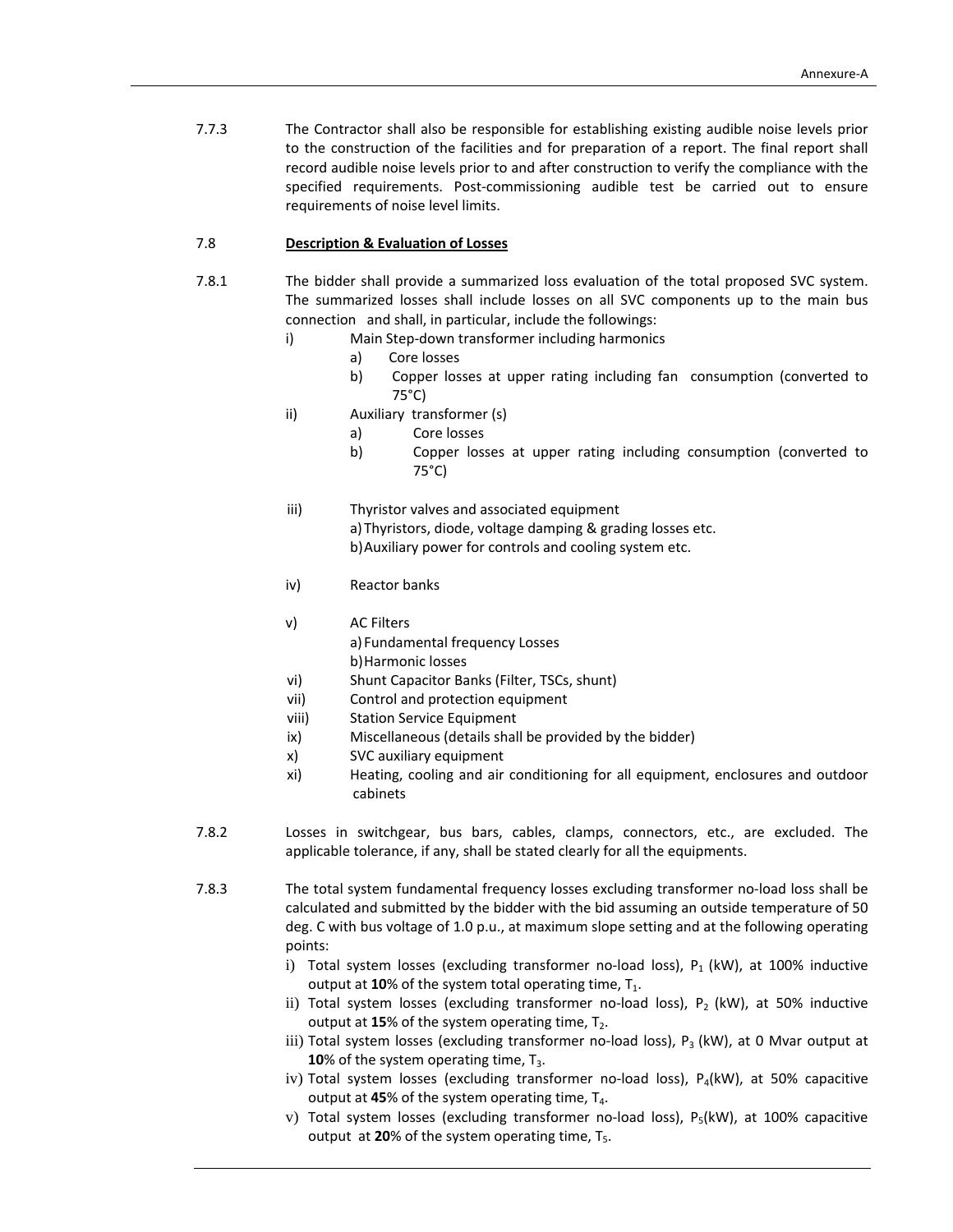- 7.8.4 In addition to above, the bidder shall submit a description of the calculation methodology for total system losses with break‐up details. As‐built SVC losses shall be based both on factory measurements and calculations and shall be furnished with the bid. The bidder shall also quote and submit, at the time of bidding, the guaranteed losses at maximum capacitive and maximum inductive MVAR output from the SVC and a graph of losses in kW against Mvar output for the entire output range of the SVC at nominal system reference voltage, frequency, slope settings at ambient temperature of 50°C, shall be submitted by the bidders. This shall include losses in all components, all hysteresis effects and any increased losses due to any thyristor switching and all auxiliary plant loads. The bidder shall describe the method that will be used to verify all guaranteed losses and summarize the comparison between guaranteed and as‐built losses in a report.
- 7.8.5 For each operating point, losses are calculated for the parts of the SVC in operation or connected, weather conducting current or not. If more than one combination of SVC parts might operate at a given output, both values shall be given and separately summed with explanation.
- 7.8.6 Capitalization of Losses
- 7.8.6.1 The SVC system bid prices shall, as part of the bid evaluation process, be adjusted to take into account the present value of the total SVC system losses over a 25 year period in order to determine comparable prices between proposed systems. The tolerance in component losses, if any, shall clearly be stated in the bid by the bidder.
- 7.8.6.2 For transformers, the following rate shall be applicable for the capitalization of losses:
	- Capital cost of no‐load loss US\$ **5200** per kW

 The capitalized cost of no‐load losses at 100% voltage and load losses at principal tap corresponding to 100% upper rated power at reference temperature of 75°C including corresponding consumption of fan motors shall be considered.

- 7.8.6.3 The losses will be verified/measured during SVC system factory testing in the presence of engineers and in case the measured values exceed the guaranteed values, a penalty at twice the rate of the capital cost stated above shall be payable by the Contractor in excess of guaranteed values.
- 7.8.6.4 The total cost for losses used in the evaluation will be calculated by the Company using the following formulas:
	- i) Total evaluated loss,  $=[P_1 \times T_1 + P_2 \times T_2 + P_3 \times T_3 + P_4 \times T_4 + P_5 \times T_5]$
- 7.8.6.5 The total evaluated cost of the complete SVC system losses in USD is given by:

$$
Ceq = \left(\sum P \times C_0\right) \times \left[\frac{1 - (1 + i)^{-n}}{i}\right]
$$

Where

Co = Cost per year per kW of losse

i = Interest Rate = 14%

Note: The operating life of the plant is considered as 25 years.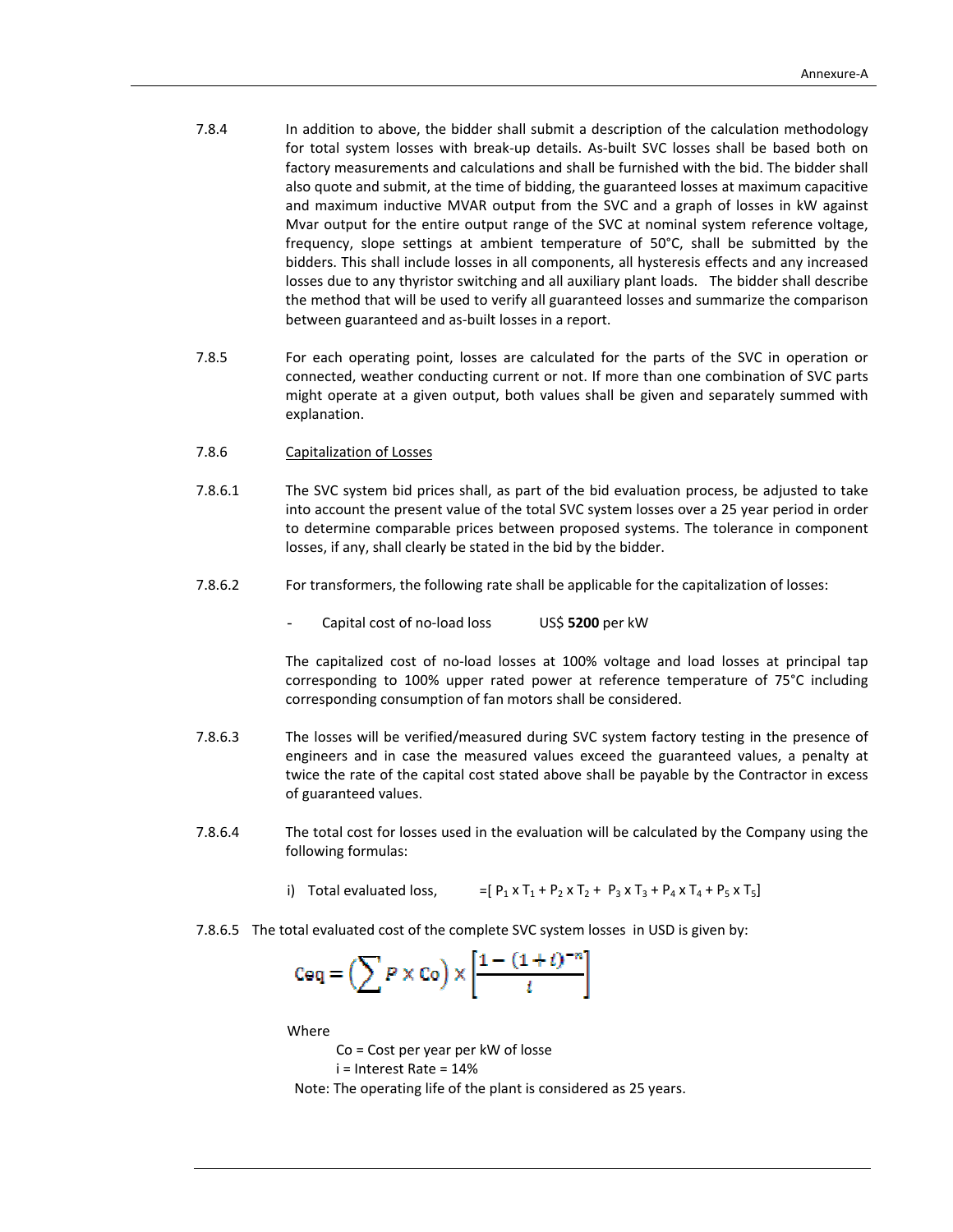# 7.9 **SVC Availability and Reliability**

7.9.1 The SVC system is being installed to provide steady state and transient voltage support, in order to improve the stability margins of the transmission system to avoid voltage sags leading to voltage collapse under disturbed condition thus enhancing the reliability and quality of power delivery. The entire SVC system shall be designed for a life time of at least 30 years.

## **7.9.2 Definitions**

- i) **Forced outages** are outages caused by the SVC equipment which result in loss of the essential function of the SVC. These outages are initiated by protective devices.
- ii) **Scheduled outages** are outages necessary for preventive maintenance to assure continued and reliable operation of the SVC.
- iii) **Outage duration** is the elapsed time from the instant the SVC is out of service to the instant it is returned to service.
- iv) **Forced outage rate (FOR)** is the number of forced outages per year.
- v) **Forced outage unavailability (FOU)** is the unavailability caused by forced outages in percent per year.
- vi) **Availability** is defined as 1‐FOU in percent per year.
- vii) The following shall be included in outage duration:
	- a) The time required to determine the cause of an outage or to determine which equipment or units of equipment must be repaired or replaced.
	- b) The time required to repair or replace the relevant equipment.
	- c) The time required by system operators/ technicians for disconnection and grounding of equipment in preparation for repair work and for removal of grounds and reconnection of equipment after repairs is complete.

# **7.9.3 Partial Outage**

7.9.3.1 If partial SVC output is available, the duration of equivalent outage shall be calculated as the product of the derated condition duration and the proportion of the nominal output range (capacitive or inductive as applicable) which cannot be achieved during this period.

#### *7.***9.4 Annual Availability**

7.9.4.1 The annual equivalent availability for forced outages in % is defined as:

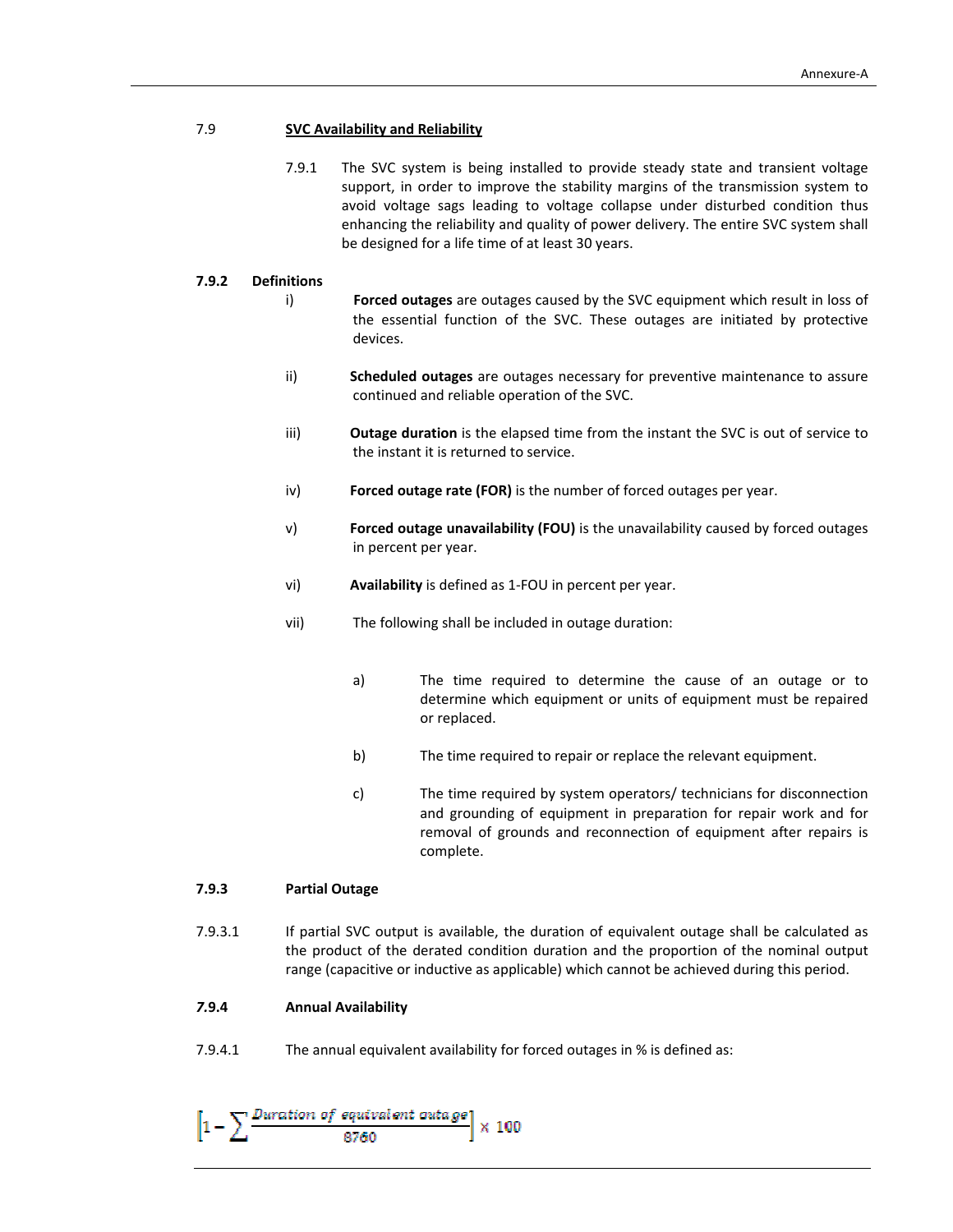# **7.9.4.2 Guaranteed Availability and Reliability**

- i) The annual equivalent availability (1‐FOU) for forced outages for the SVC system shall be at least 98 %.
- ii) The guaranteed forced outage rate (FOR) shall be  $\leq 4$ .
- iii) The bidder shall provide a preliminary reliability/availability study with the bid demonstrating compliance with these requirements.
- iv) Routine maintenance shall not be required more than once per year. All plant items which require regular inspection shall be listed in the bid together with the recommended service intervals to achieve the required service life of 30 years. The bidder shall list in full details, all those components which have a life of less than 30 years and shall provide detailed proposals for overcoming this deficiency.
- v) The bidder shall guarantee the quoted availability performance for applicable warranty period. The Contractor shall be notified of major outages. During the guarantee period, the Company shall maintain records of the number and duration of forced and scheduled outages, hours of operation, and any other relevant data and shall make those records available to the Contractor upon request.
- vi) The bidder shall provide data, detailed calculations and results to Company that supports the availability performance estimate. The availability of spare parts, as recommended shall be included in the availability calculations. If the actual performance is below the values stated in items (i) and (ii) above, the Contractor shall provide corrections and modifications to meet the availability guarantees at his own cost and responsibility.
- vii) The bidder shall suggest the maintenance interval suitable for its equipment and shall describe any monitoring condition offered.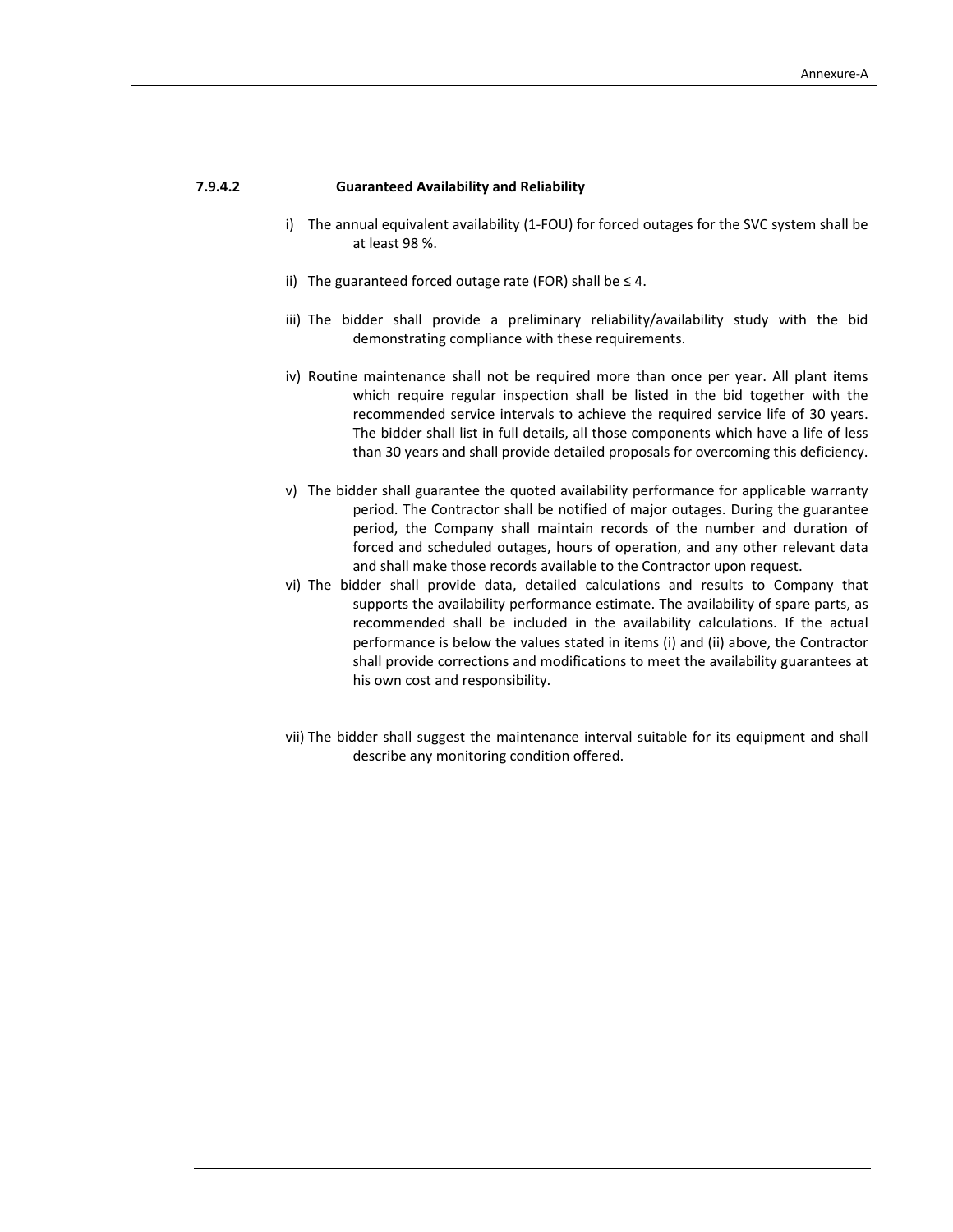## **8. SVC MAIN COMPONENTS & REQUIRED FUNCTIONS**

#### 8.1 **General**

- 8.1.1 The specification clauses regarding thyristor valves and other main components are intended to be general, i.e., not prescribing the precise form, rating, or quantity of the components, but allowing the bidder to propose an optimum solution. All the offered equipments shall be type tested in accordance with the latest issue of the relevant IEC/Company standards.
- 8.1.2 All components of the SVC shall be rated taking in to account the following parameters:
	- i) Any harmonic generated by SVC
	- ii) The supply system harmonic impedance loci for the system as defined in Annexure‐B.
	- iii) The levels of pre-existing harmonic on the system as defined in Annexure-B and any potential magnification of these harmonics.
	- iv) The AC system voltage and AC system frequency ranges as given in Annexure‐B.
	- v) The maximum level of negative phase sequence component as given in Annexure‐B.
	- vi) The environmental conditions mentioned under sub‐clause 4.1.

#### **8.2 Step‐down Transformer**

- 8.2.1 General Requirements
- 8.2.1.1 The transformer winding configuration shall be determined by the Contractor, as required by the proposed SVC design and Company network requirements.
- 8.2.1.2 The design of the transformer shall be single‐phase and one spare unit shall be provided with the bank. The installation shall be designed to facilitate the connection of the spare transformer into the system and isolation of the failed unit. The spare unit shall normally be energized from the primary side. The transformers shall not be equipped with OLTC. The protection schemes shall also be arranged to facilitate rapid reconnection to the spare transformer CTs. This reconnection shall not require rewiring or reconnection of CT wires.
- 8.2.2 Rating
- 8.2.2.1 The transformer shall be designed to comply with the continuous and short-time MVAR requirements mentioned in sub‐clause 7.1. The capacity of the transformer (MVA) must be designed to meet these requirements without exceeding normal loss of life or increase in the level of internal partial discharges.
- 8.2.2.2 The offered transformers shall be ONAN/ONAF cooled. Sufficient reserve capacity shall be provided, so that SVC capacity is not reduced upon loss of a cooling pump, fan, etc.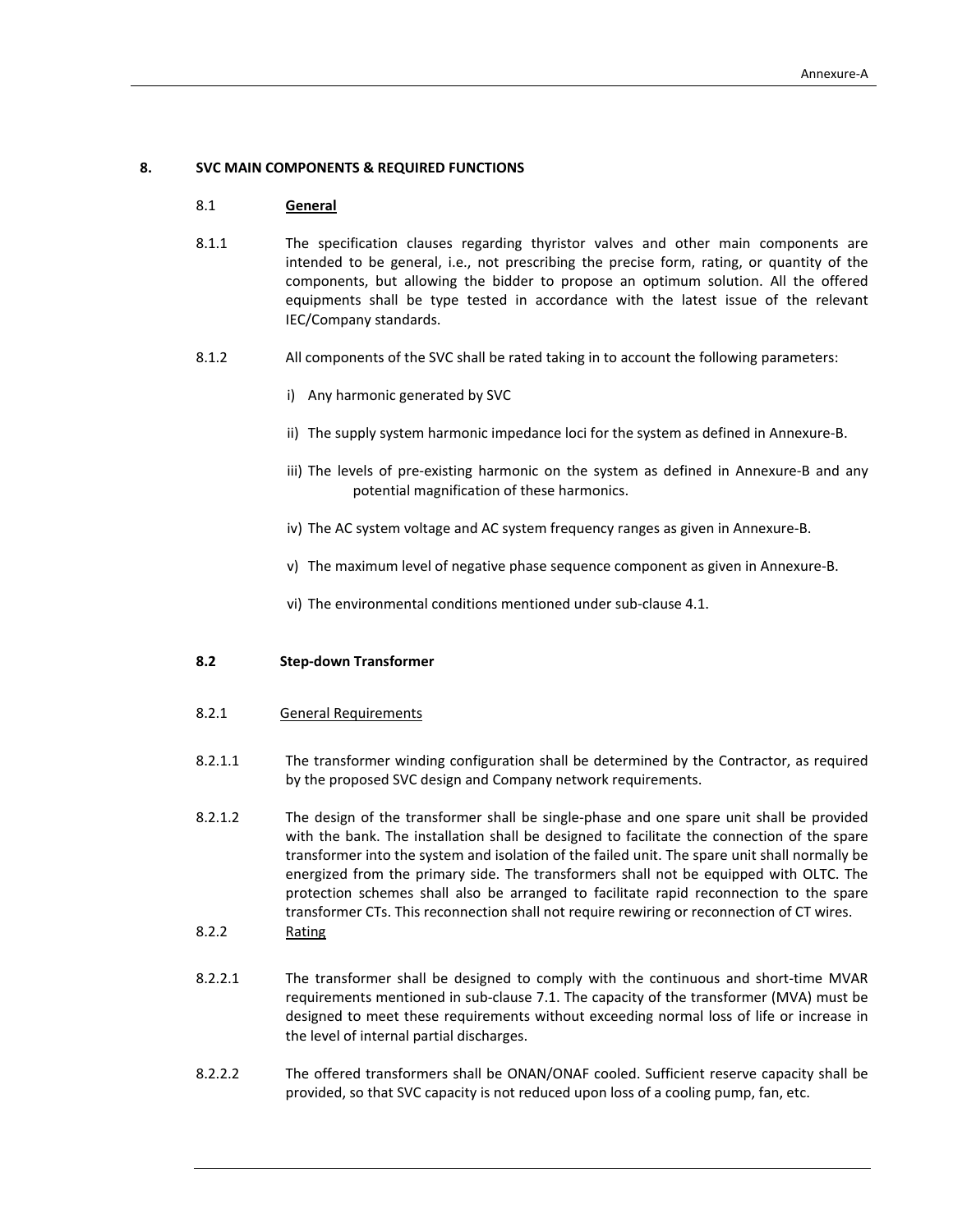# 8.2.3 Impedances

- 8.2.3.1 The transformer impedance shall be determined by the Bidder as required by the SVC design and shall be chosen so that the transformer will withstand all fault currents at the maximum fault level current specified in Annexure‐B.
- 8.2.4 Voltage Rating and BIL
- 8.2.4.1 The transformers voltage rating shall be as required by the SVC design. The BIL rating shall be determined by the bidder as required by the SVC design and in accordance with the IEC standards and requirements mentioned under Annexure‐B.
- 8.2.4 Audible Noise
- 8.2.5.1 Audible noise levels from the step-down transformer shall be coordinated to meet the requirements for the SVC installation in sub‐clause 7.7 and applicable IEC standards.
- 8.2.5 Direct Current Capability
- 8.2.5.1 The flux density shall be appropriate for the excitation conditions under the voltage range specified.
- 8.2.5.2 The transformer shall be designed to carry direct current consistent with the SVC design or suitable means shall be incorporated within the SVC to limit this current to a level satisfactory for the transformer. To ensure minimum harmonic generation, the saturation flux density of the transformer shall be higher than the maximum flux density reached during normal operation, and the bidder shall state the margin by which it is exceeded. This maximum flux density is obtained at the highest secondary voltage during any reactive power generation, highest reference voltage, minimum slope, and minimum continuous frequency.
- 8.2.5.3 The bidder shall clearly indicate the Harmonic content (HV and MV) that the transformer shall be subjected to under the worst case conditions.
- 8.2.6 Other Requirements
- 8.2.6.1 As per Company specification P‐46.
- 8.2.7 Standards and Testing Requirements
- 8.2.7.1 A s per IEC & Company Standards.
- 8.2.8 Information to be Supplied with the Bid
- 8.2.8.1 Complete data/drawings, ratings, dimensions, test reports etc as per relevant Company/IEC standards including the following:
	- i) Type, make & designation
	- ii) Continuous and short-time MVA and voltage ratings.
	- iii) Insulation levels.
	- iv) Number, accuracy and ratio of all bushing current transformers.
	- v) Type of cooling.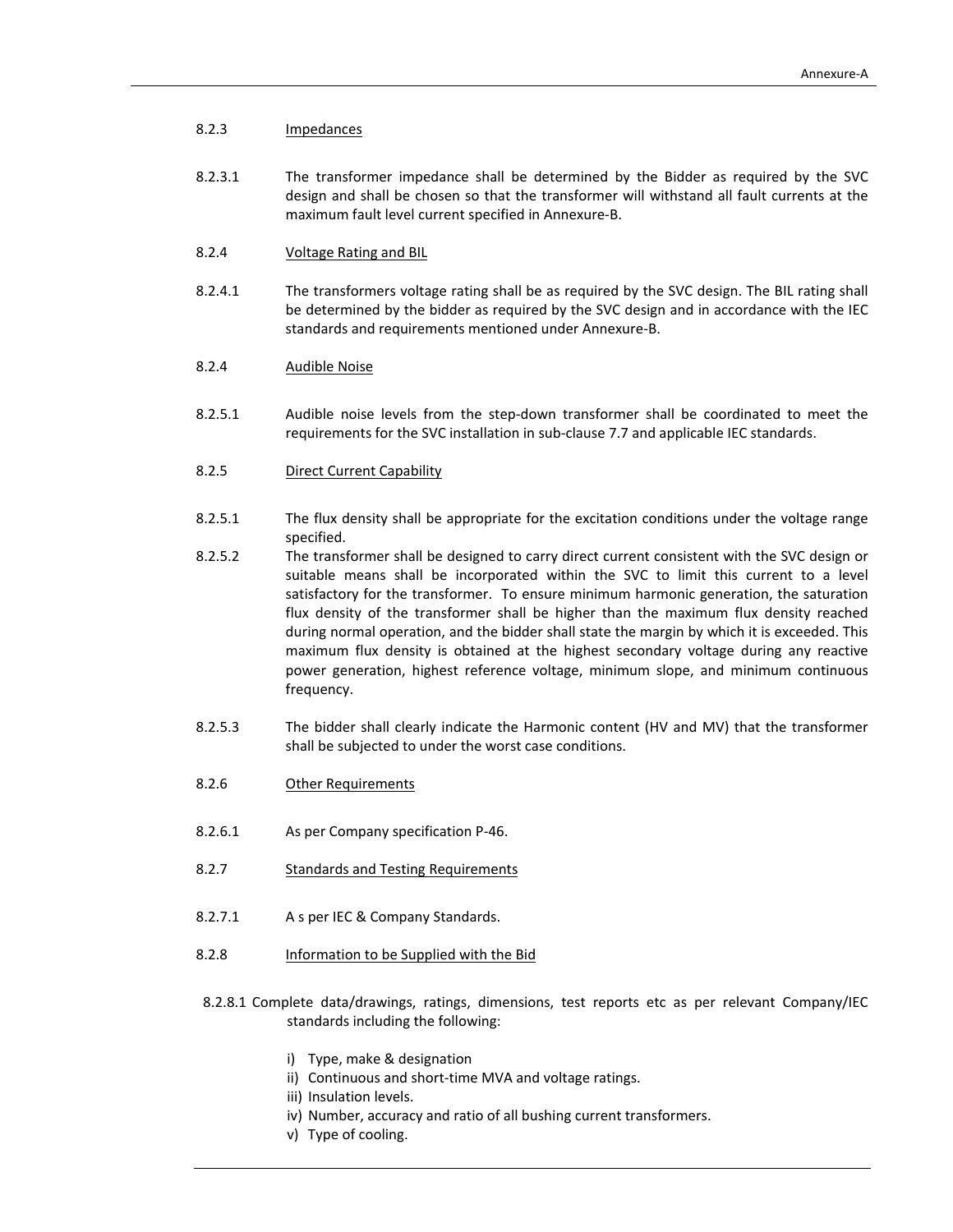- vi) Audible sound level
- vii) Direct current capability
- viii) Weights and physical dimensions

# 8.3 **Thyristor Valves**

- 8.3.1 General Requirements
- 8.3.1.1 The thyristor valves shall comply with the requirements of Standards/specifications mentioned under clause 3.2.
- 8.3.1.2 The thyristor valves shall be made up of a number of thyristor levels, electrically connected in series. The number and rating of thyristors used to form each valve shall meet the overall performance requirements. The valves shall have sufficient margin to enable rated output to be maintained continuously with one (1) thyristor level redundant.
- 8.3.1.3 The voltage rating of the thyristors shall be such that no cascading failure shall result in the event of failure of all redundant thyristors (+1). The bidder shall demonstrate compliance with this redundancy requirement in the bid. Automatic disconnection of the TCR/TSC branch is permissible after the failure of a thyristor with redundancy already used up. The thyristor valve shall be supplied complete with cooling plant & material, all auxiliaries for gating, monitoring and grading. Parallel mounting of unidirectional thyristors is not acceptable.
- 8.3.1.4 The thyristor valves shall be designed to withstand all stresses expected under steady state, transient and temporary over‐voltage conditions specified in this specification including but not limited to the followings:
	- i) Transient over-voltages due to AC system fault application and fault clearing.
	- ii) Temporary over-voltages originating in the AC or caused by AC system faults (such faults which result in combined over‐current and over‐voltage stresses).
	- iii) Resonant voltage oscillations on the medium voltage side of the SVC transformer excited by system disturbances such as fault application, fault clearing, line switching and transformer energization.
	- iv) Fast surges transferred from the AC system.
	- v) Over-voltages due to control malfunction such as false firing of the valve, loss of firing signal, maloperation of the voltage control loop and loss of synchronization.
	- vi) Transient over‐voltages due to partial blocking caused by, i.e, improper firing, forward recovery protection or VBO firing.
- 8.3.1.5 Transformer saturation shall not be considered in calculating the above stresses except where it increases those stresses.
- 8.3.1.6 Voltage grading shall be provided to uniformly distribute the voltage across each thyristor level within the valve and together with the over‐voltage protection devices to protect the thyristors against forward and reverse blocking voltages above the thyristor rating.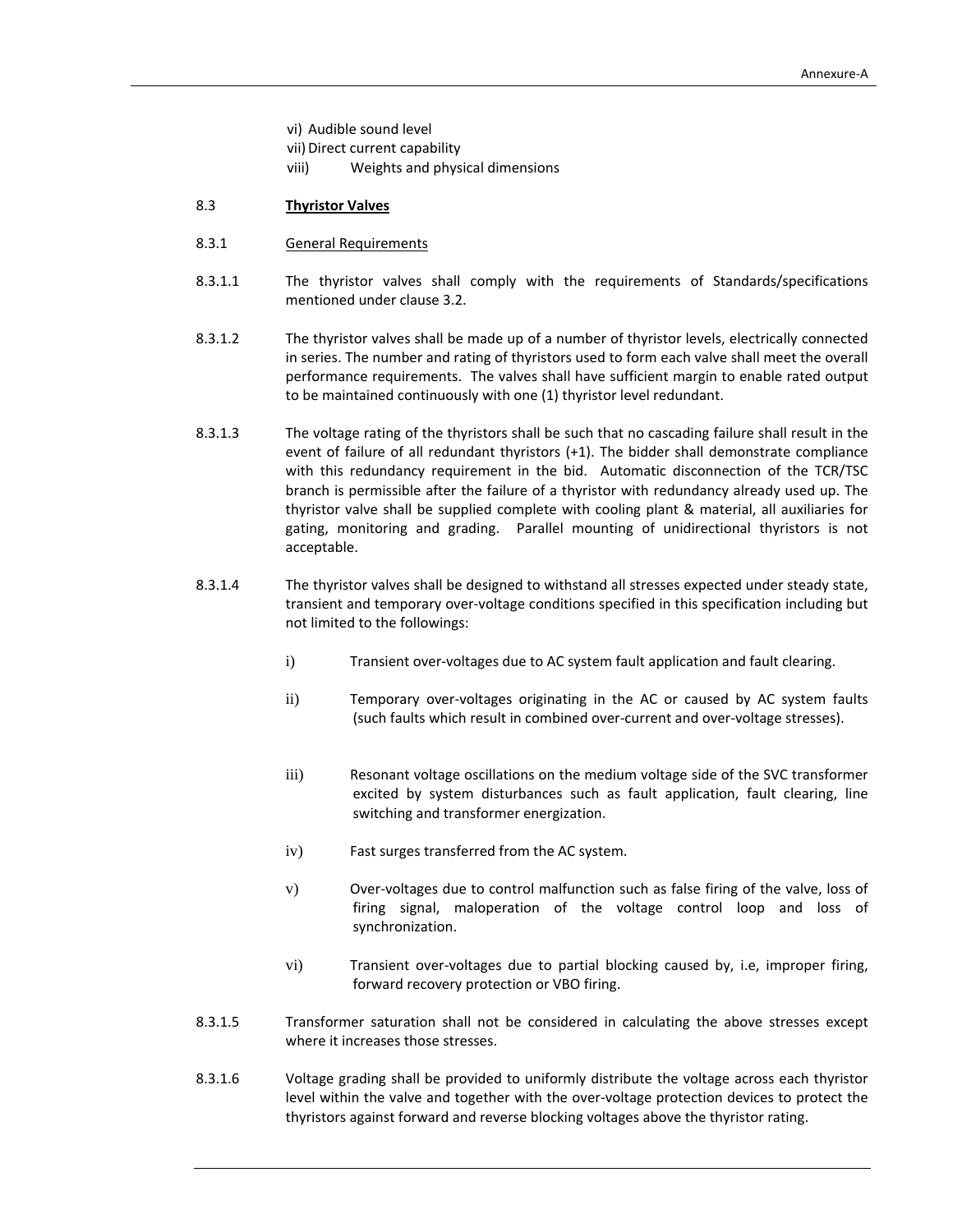| 8.3.1.7 | The thyristor valve components which are the main heat-generating                          |  |  |
|---------|--------------------------------------------------------------------------------------------|--|--|
|         | components (e.g. thyristors, damping and grading components, valve reactors, gating        |  |  |
|         | circuits and current carrying connections within the valve) shall be designed to withstand |  |  |
|         | the thermal stresses which affect their operating characteristics.                         |  |  |

- 8.3.1.8 The thyristor valves shall be capable of withstanding the highest over currents expected in service and be capable of blocking corresponding voltages at the highest thyristor junction temperature reached. It shall be possible to replace faulty thyristors without interruption to the cooling circuit and with minimum disturbance to other plant and material.
- 8.3.1.9 The valve firing must be robust. Misfiring due to control system maloperation, or power grid disturbances, shall be prevented. The thyristor valve arrangements shall permit easy access for visual inspection, routine maintenance, removal, replacement and handling of the thyristor. Such work shall result in minimal loss of coolant and the bidder shall provide means of retaining any coolant. For liquid cooled valves it shall not be necessary to open any cooling water connections to replace a thyristor or other electrical component. Any special tools required for replacement of thyristors or other valve component shall be provided. Each single phase thyristor stack (or equivalent) shall consist of anti‐parallel series connected thyristor, including all necessary heat sinks, snubber circuits, voltage grading circuits and firing circuits.
- 8.3.1.10 In each phase of a TSC branch, the thyristor valve shall be connected in series with a capacitor bank and a current limiting reactor. The current limiting reactor shall be designed to limit the inrush‐current during fault conditions and misfiring. In each phase of TCR branch, the single phase thyristor valve shall be connected in series between two reactors.
- 8.3.1.11 Thyristor valve design shall include a minimum of 10% redundant series thyristors, but not less than one redundant series thyristor, in each single-phase thyristor valve. All rating, performance and protection requirements shall be met with all redundant thyristors short‐ circuited.
- 8.3.1.12 The bidder shall guarantee the annual failure rate of thyristors stated in its Availability Evaluation report. The guaranteed annual failure rate of thyristors shall include failures caused by malfunction of the firing system and of auxiliary components associated with a thyristor.
- 8.3.1.13 The failure of thyristors shall be monitored by the Company. The annual failure rate of the thyristors will be calculated during the availability guaranteed period commencing after the start of commercial operation of the SVC system and will not include failures directly attributable to operating and maintenance error and other incidents unrelated to the system.
- 8.3.1.14 The bidder shall provide full details of the complete thyristor valve, including control and protection circuitry, valve cooling facilities, including their means of control, temperature and flow monitoring and alarms, etc. This shall be included in the thyristor valve design report.
- 8.3.2 Valve Maintenance & Monitoring
- 8.3.2.1 Thyristor monitoring and maintenance requirements are as follows:
	- i) A monitoring means to identify any thyristors that have failed shall be provided. A continuous monitoring system shall be provided to detect failed thyristors and provide indication of each failure and its location in the valve. The SVC shall be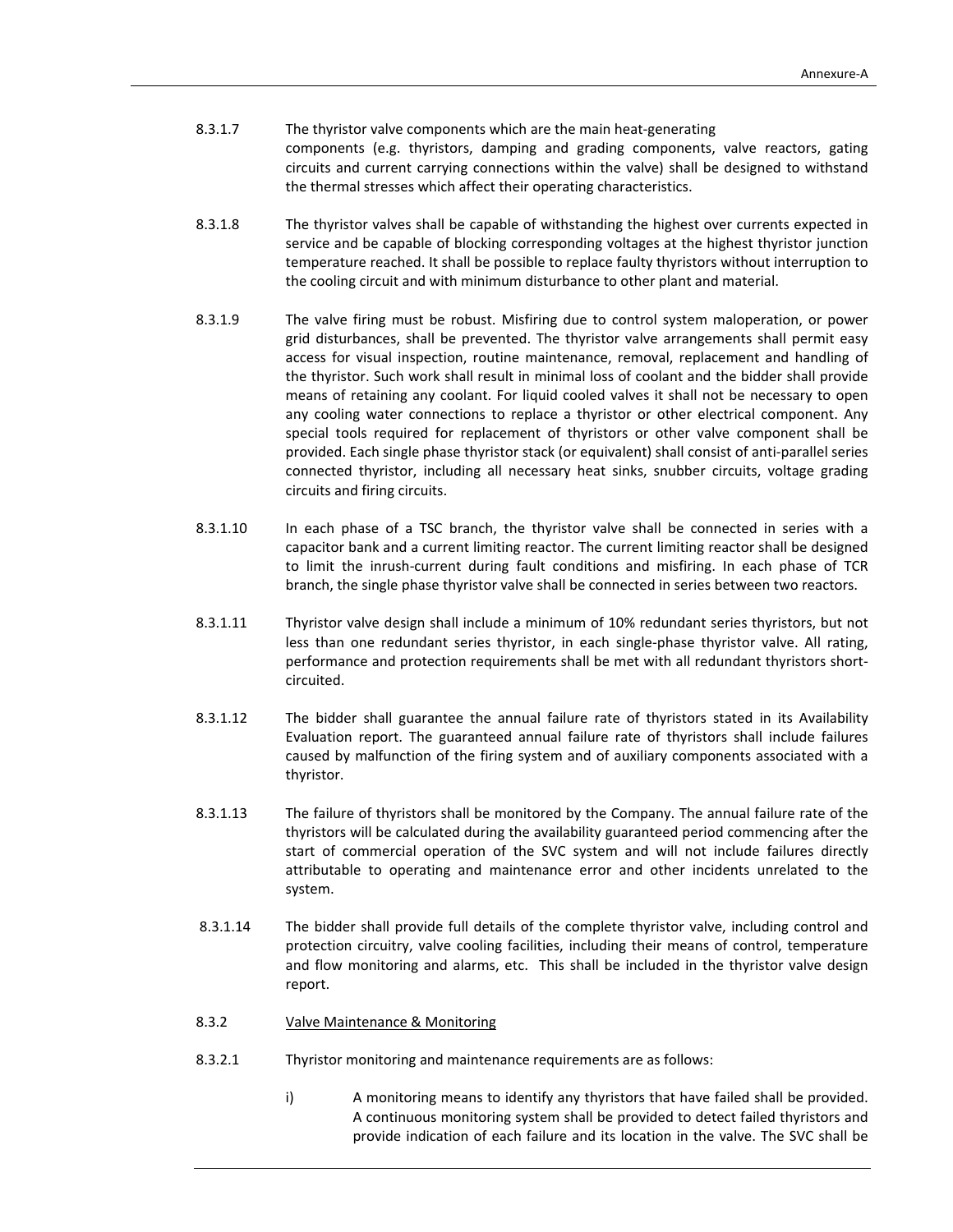automatically tripped if the number of failed thyristors and associated electronics is more than the number of redundant thyristors.

ii) The thyristor valves shall be designed to allow easy replacement of failed thyristors. Other TSC, TCR, etc., or filter branches shall be capable of continued service while a thyristor is being changed or during similar maintenance.

#### 8.3.3 Valve protection

- 8.3.3.1 The bidder shall state the methods of over-voltage protection of the valves and the voltage levels at which these protections operate, as follows:
	- i) TCR valves shall be protected against over-voltage by a forced-firing system.
	- ii) TSC valves shall not be fired under over-voltage, and interlocks and latches shall be provided to avoid false firing.
- 8.3.3.2 The individual emergency firing protection of TCR valves can be coordinated with the valve surge arrester. If so, the latter shall operate first.
- 8.3.3.3 Light‐triggered thyristors (LTT) and electrically triggered thyristors (ETT) shall have built‐in over‐voltage protection, or the bidder shall explain how the consequences of a faulted light source or light guide are handled.
- 8.3.4 Thyristor Valve Cooling System

#### 8.3.4.1 General Requirements

- 8.3.4.1.1 The purpose of the thyristor valve cooling system is to remove the heat produced by the thyristor valve operation and transfer this heat to the outside ambient air. In either cooling systems i.e. water cooled or air cooled, the system shall be completely furnished with all necessary interconnecting piping, ductwork, circulating pumps, blowers, heaters, make‐up reservoirs, heat exchangers, filters, water treatment plant, instrumentation, automatic controls, alarms, control power systems, and other necessary equipment. The redundancy for the cooling equipments shall be appropriate to the SVC availability requirements and shall be stated by the bidder.
- 8.3.4.1.2 The cooling system shall provide adequate cooling for operation under all conditions up to and including maximum specified rated loads and extreme ambient conditions.
- 8.3.4.1.3 Replacements of thyristors shall be possible without the need for opening the cooling circuit and the cooling system shall be designed to permit work on the defective pump unit without restricting the SVC operation.
- 8.3.4.1.4 Maintenance of the cooling system shall not be required more than once per year.
- 8.3.4.1.5 The audible noise of the outdoor heat exchanger shall be co-ordinated to meet the requirements for SVC installation mentioned in sub‐clause 7.7.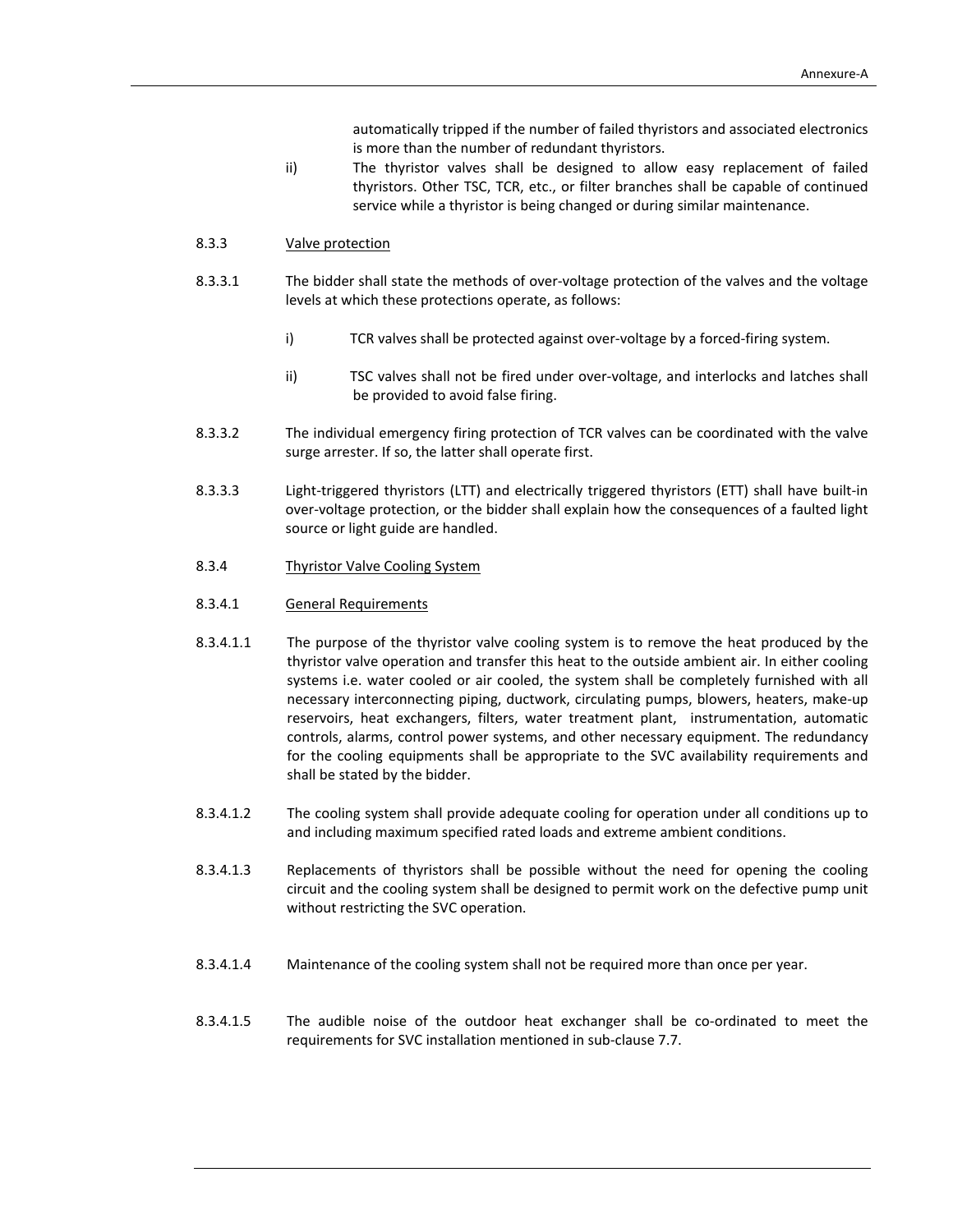# 8.3.4.2 Liquid Cooling

- i) A closed-loop recirculating system shall provide full heat rejection capacity with redundancy for pumps, heat exchangers, and fans, appropriate to the SVC availability requirements. The cooling system shall be able to maintain full capacity at maximum ambient temperature and maximum SVC reactive power output. The cooling system shall be able to operate at the lowest ambient temperature and with SVC in floating condition. The bidder shall describe how this operation is done.
- ii) Replacement of certain cooling equipment (e.g., pumps, fans, cooler unit), if defective, shall be possible while the cooling system still operates.
- iii) A purifying loop to maintain liquid resistivity shall be provided. The bidder shall state the design value of liquid resistivity and describe methods of detecting and responding to abnormal conditions.
- iv) The quantity of deionising material shall be sufficient for a period longer than the specified maintenance interval operation without replacement. Deionising materials shall be replaceable without cooling system shut down. Instructions for frequency of inspection and change shall be given. The bidder shall describe the necessary maintenance actions and their frequency.
- v) Maintenance of closed loop systems and make up for loss of liquid shall not be required more than once a year.
- xxv) The cooling system shall use two motor driven pumps that each are normally capable of supplying 100% of the required maximum cooling medium flow. One pump will be in operation while the other pump is standing by. It shall be possible to operate either pump as primary operating pump. In case of single pump failure, the second pump shall automatically be switched in without the necessity of blocking the firing of the thyristors. The cooling system specific to thyristor valves shall be installed with complete redundancy with no chance of failure of cooling system. It shall always be available irrespective of SVC switched OFF/stopped/AC supply failure i.e. sufficient ride‐through shall be provided so that SVC must remain available to regulate voltage under all circumstances.
- vi) Make up scheme shall be described and submitted to the Company by the manufacturer at design stage.
- vii) All valves, strainers, pumps, tubes and piping in the cooling system shall be made of stainless steel and designed for high reliability.
- viii) Make‐up for loss of liquid shall be done automatically without SVC shutdown. A make‐up tank for supply of additional cooling medium shall be supplied together with a pump unit.
- ix) The liquid to air heat exchangers shall have at least one standby fan.
- x) An automatic control system shall regulate and sequence the operation of the cooling equipment to maintain the temperature within the design limits. The control system will allow for a transfer from main to standby pumps without a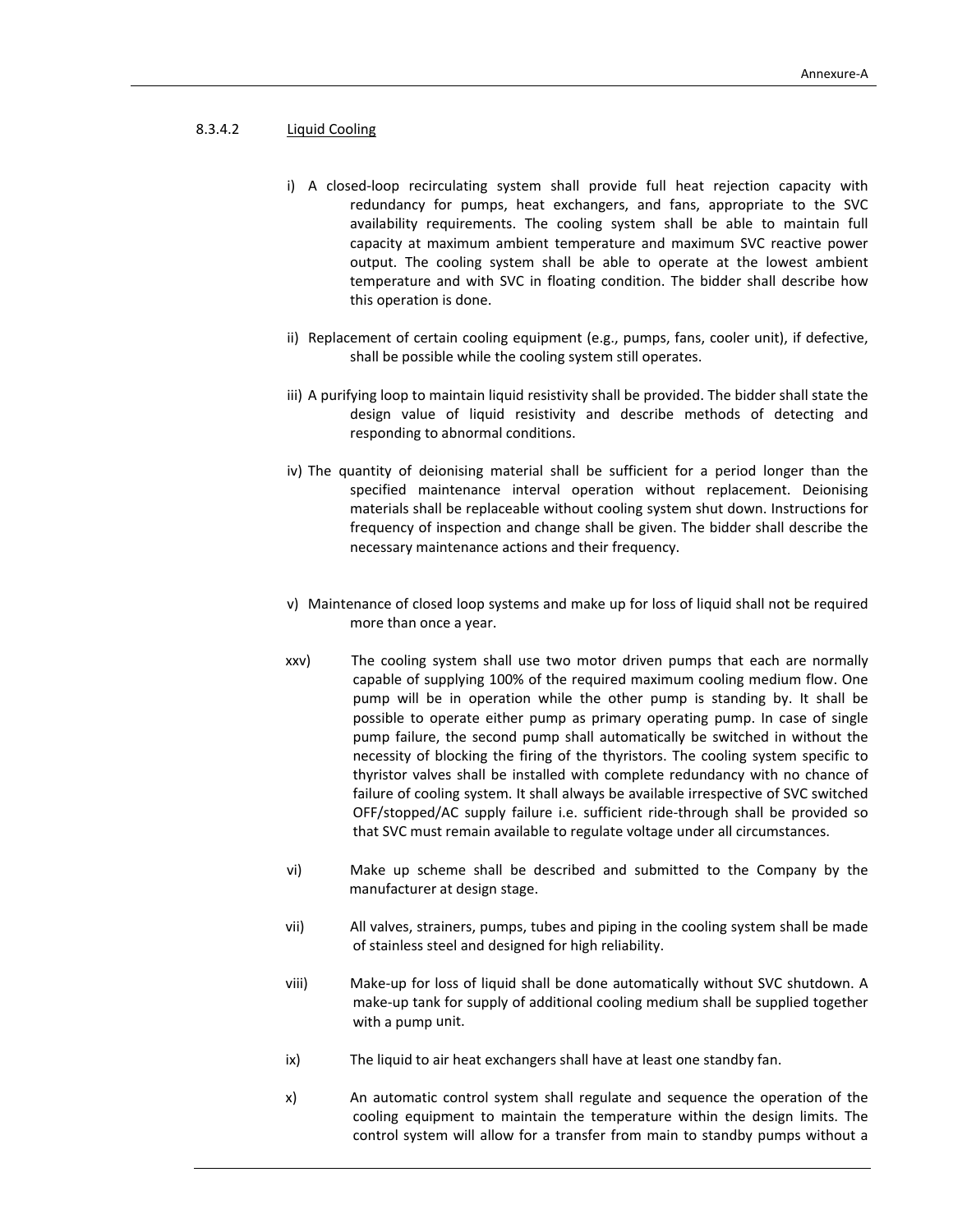cooling system or SVC system shutdown. Each pump, cooling fan and/or mixing valve shall have both automatic and manual control modes.

- 8.3.4.2 Gauges of the following properties shall be included in the cooling system as a minimum:
	- i) Expansion tank fluid level
	- ii) Cooling medium resistivity
	- iii) Cooling medium temperature
	- iv) Cooling medium pressure
	- v) Cooling medium flow in each thyristor branch

#### 8.3.4.3 Air cooling

- i) Either a non-recirculating (i.e., once through) or a recirculating air system may be provided, depending on the requirement of the thyristor selected by the Contractor and on specific site conditions.
- ii) An air cooling system shall provide full heat rejection with redundancy in blowers, filtering, monitoring, and heat exchangers. The cooling system shall permit work on a defective unit without shutting down the system.
- iii) The bidder shall describe the air filtering system and details of monitoring status of blowers, filters, and other components.
- iv) Sufficient gauges and indicators shall indicate the status of any part of the unit for both normal operations and maintenance.

#### 8.3.5 Cooling System Protection

#### 8.3.5.1 For Liquid Cooled System

- 8.3.5.1.1 The redundant cooling control and protection system shall provide for the necessary cooling of the SVC system valves and shall monitor its own operation and the condition of cooling water. An automatic control system shall regulate and sequence the operation of the cooling equipment to maintain the temperature within the design limits. The control system will allow for a transfer from main to standby pumps without a cooling system or SVC system shutdown. Each pump, cooling fan and/or mixing valve shall have both automatic and manual control modes. The cooling system control shall have sufficient indication of status, temperature, pressure and flow to allow for safe manual operation of the cooling system in the event of the automatic cooling system control failure. The control system shall include as a minimum the following alarm signals:
	- i) Pump stopped, failure
	- ii) Low cooling medium resistivity
	- iii) Low expansion tank level
	- iv) Abnormal liquid flow
	- v) High coolant temperature
	- vi) High coolant pressure
	- vii) Fan stopped, failure
	- viii) Leakage
- 8.3.5.1.2 The protection system shall include as a minimum the following shutdown signals:
	- i) Low expansion tank level.
	- ii) **Abnormal liquid flow.**
	- iii) High coolant temperature.
- 8.3.5.1.3 All alarms, indications and measured values shall be displayed in the local control system.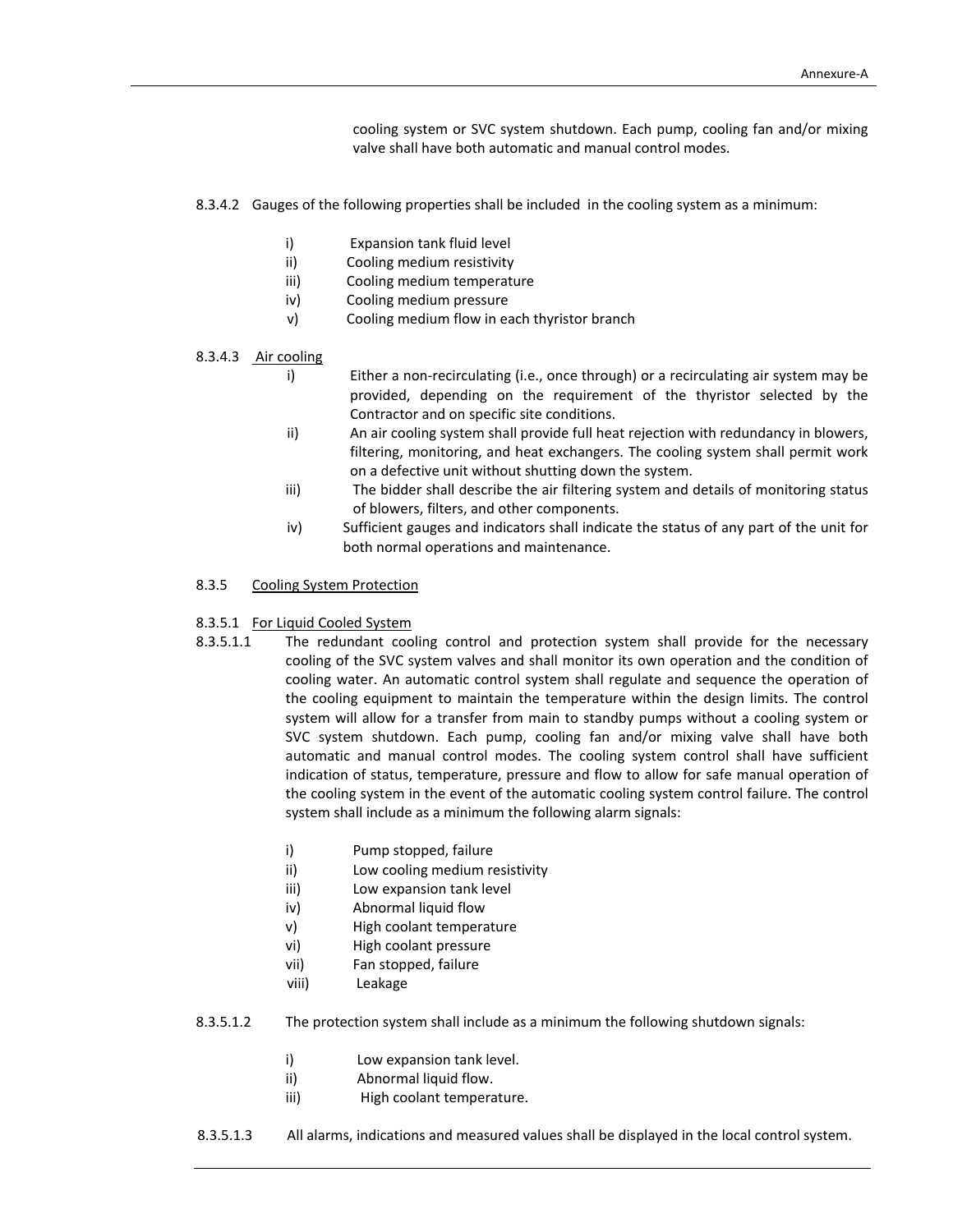- 8.3.5.1.4 The control and protection of the cooling system shall be supplied from the dc station battery. Loss of the dc supply to the cooling controls shall not result in damage to the cooling equipment or the SVC valves. Pumps and fans shall be supplied from the station service (AC).
- 8.3.5.2 For Air‐cooled System
- 8.3.5.2.1For air-cooled systems, the protection system shall include, as a minimum, the following warning alarms:
	- i) Blower transfer
	- ii) High exhaust air temperature
	- iii) High differential pressure across the filter
	- iv) Low air flow.
- 8.3.5.2.2 For air-cooled systems, the protection system shall include, as a minimum, the following shutdown alarms:
	- i) Excessive exhaust air temperature
	- ii) Loss of air flow
- 8.3.6 Standards & Testing Requirements
- 8.3.6.1 The design and testing shall comply with the relevant standards specified in sub‐clause 3.2 of the specification.
- 8.3.7 Information to be Supplied with the Bid
- 8.3.7.1 Complete data/drawings, ratings, dimensions, test reports, etc as per relevant standards including the followings:
	- i) Overall diagram of the cooling system and its components including gauges.
	- ii) Rated values on flow, temperature, pressure drop and liquid volume.
	- iii) Cooling medium.
	- iv) Ratings of pumps and fans.
	- v) Alarm and trip signals from the control system

# 8.4 **Thyristor Switched Capacitors (TSCs)**

- 8.4.1 The oscillations occurring at TSC energization with the capacitor voltage differing from the system voltage shall be efficiently suppressed. In case of operation without harmonic filters the oscillations must be practically damped out in not more than 5 cycles.
- 8.4.2 The thyristors shall have the ability to be switched off and successfully block the applied voltage at 1.5 p.u primary voltage.
- 8.4.3 The control and valve firing system shall be designed to minimize the risk for generation of false firing pulses at normal or disturbed mode operation. The system shall be insensitive to variations in or complete loss of station auxiliary AC supply voltage.
- 8.4.4 The thyristors must be protected against harmful voltage during their recovery period at partial turn off situations, i.e. recovery protection.
- 8.4.5 In case of severe power grid disturbances resulting in difficulties to maintain proper firing pulse synchronization, the valve must not misfire to such a degree that thermal valve overload leading to reduced thyristor blocking capability are caused. Voltage build up on the capacitors exceeding 2.0 times of their voltage rating is not allowed.
- 8.4.6 In case the misfiring itself cannot be prevented, the negative effects thereof shall be limited by suitable state of the art methods and the system must be designed to handle multiple misfirings on the worst point of wave at 1.5 p.u primary voltage. The buildup of the capacitor voltage at each misfiring must be accounted for.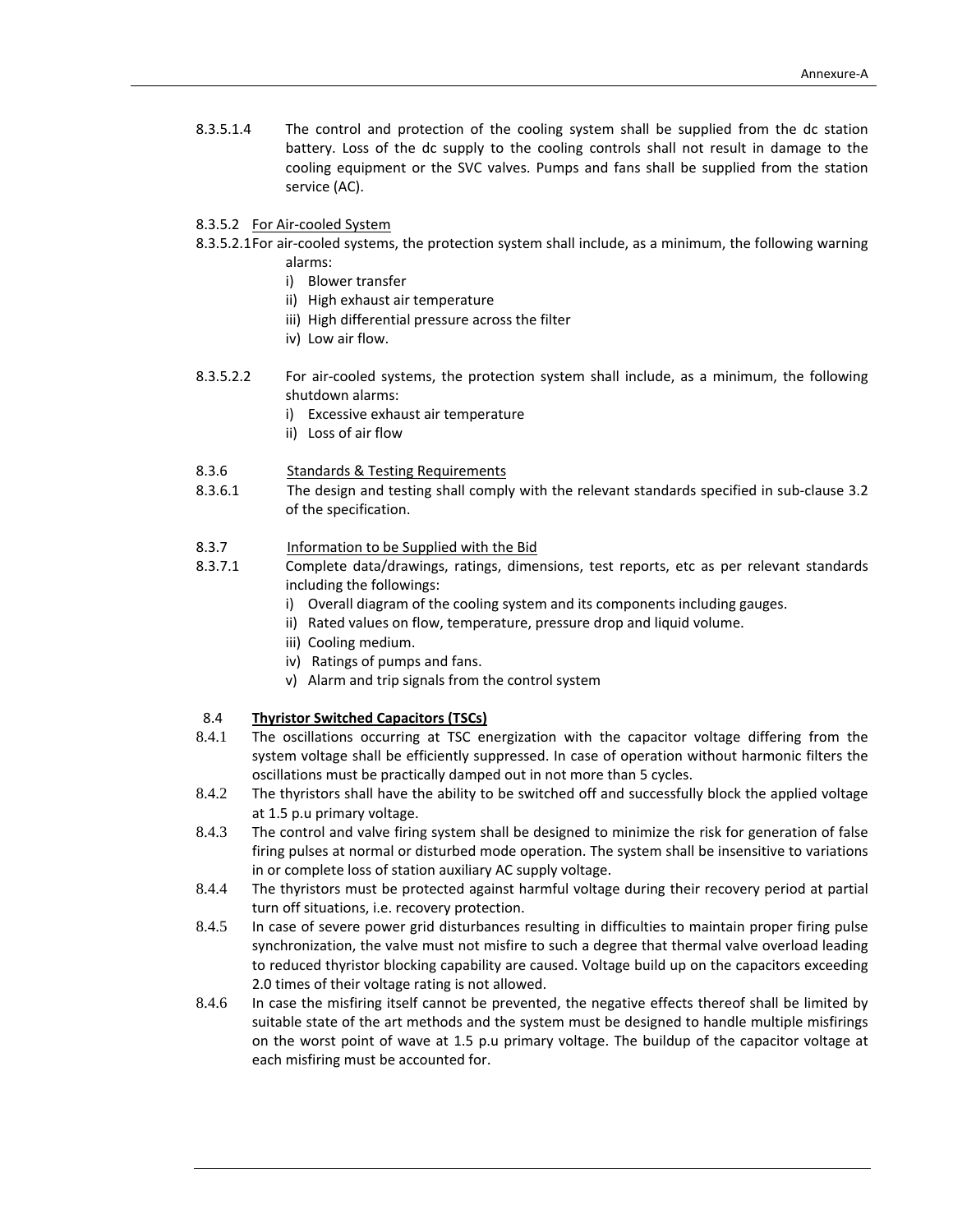# 8.5 **Thyristor Controlled Reactors (TCRs)**

- 8.5.1 Each thyristor level in the TCR valve shall be protected by over-voltage protection. This protection shall provide emergency firing of thyristors in event of an over‐voltage or failure to deliver firing pulses to one or more individual thyristors.
- 8.5.2 The thyristors shall be fully phase angle controllable for primary over-voltages up to 1.3 p.u. without operation of voltage break‐over devices.
- 8.5.3 All components in the TCR shall be designed to allow for the trapped decaying component of current caused by a three phase zero impedance fault on the primary side of the step‐ down transformer which is cleared in 5 cycles and followed by temporary over‐voltage specified in sub-clause 7.1. The fault shall be assumed to occur at the peak of the current waveform in the TCR.
- 8.5.4 The thyristors must be protected against harmful voltage during their recovery period at partial turn off situations, i.e. recovery protection.
- 8.5.5 The control and valve firing system shall be designed to minimize the risk for generation of false firing pulses at normal or disturbed mode operation. The system shall be insensitive to variations in or complete loss of the auxiliary AC supply voltage.
- 8.5.6 In case of severe power grid disturbances resulting in difficulties to maintain proper firing pulse synchronization, the valve must not misfire to such a degree that thermal valve overload leading to reduced thyristor blocking capability are caused.

# 8.5.7 Standards and Testing Requirements

8.5.7.1 The design and testing requirements of the thyrister valves shall comply with the standards specified in sub‐clause 3.2 of the specification.

#### 8.5.8 Information to be Supplied with the Bid

- 8.5.8.1 Complete data/drawings, ratings, dimensions, test reports etc. as per relevant standards including the followings:
	- i) Continuous and short-time current and voltage ratings of thyristor valve.
	- ii) Voltage and current capability of thyristors.
	- iii) Number of thyristors in series and number of redundant thyristors.
	- iv) Insulation level.
	- v) Principles of Firing system and Monitoring system
	- vi) Weights and physical dimensions.
	- vii) Valve overvoltage, overcurrent and misfiring protection scheme.

# 8.6 **Reactors**

8.6.1 The reactors are utilised in the TCR branches to provide the inductive MVAR output and in the TSC branches to limit inrush currents. Reactors are also used as tuning elements of the harmonic filters.

- 8.6.2 Design requirements for TCRs shall include but not limited to the followings:
	- i) The reactors used for TCR branch and filter components shall be of single phase, air‐cored, self‐cooled and suitable for outdoor installation.
	- ii) All structural and fence metalwork, including foundations, shall be designed to avoid metallic loops and parallel circuits in which induced currents can run.
	- iii) The purpose of the filter reactors is to tune the capacitor banks to provide the necessary reduction of harmonics.
	- iv) Reactors shall be capable of withstanding short circuit forces based on maximum design fault levels.
	- v) The reactor voltage rating shall be as required by the SVC design. The BIL and BSL rating shall be determined by the Bidder as required by the SVC design and the insulation requirements specified in Annexure‐B.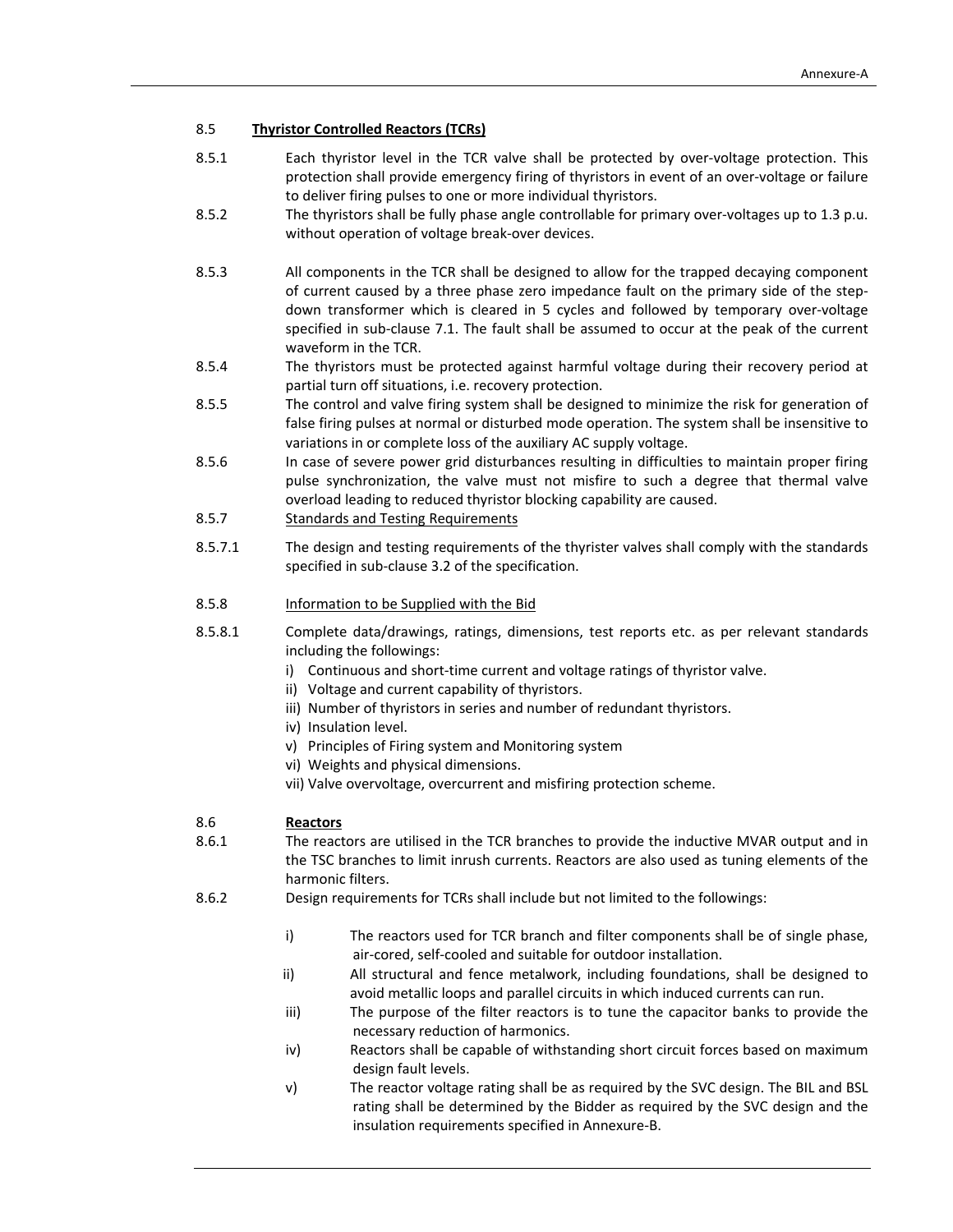- vi) Audible noise levels from the reactors shall be co-ordinated to meet the requirements for the SVC installation in sub‐clause 7.7 and the applicable IEC standards.
- vii) The magnetic field strength at any point where personnel have access during operation shall not exceed 2 mT.
- 8.6.4 Standards and Testing Requirements
- 8.6.4.1 The design and testing requirement shall comply with the relevant standards specified in sub-clause 3.2 of this specification.
- 8.6.5 Information to be Supplied with the Bid
- 8.6.5.1 Complete data/drawings, ratings, dimensions, test reports etc. as per relevant standards including the followings:
	- i) Inductance including manufacturing tolerances
	- ii) Continuous and short-time current and voltage ratings, indicating contribution from the harmonic currents
	- iii) Design criteria for maximum temperature
	- iv) Insulation level
	- v) Weight and physical dimensions

# 8.7 **Capacitor Banks**

- 8.7.1 The capacitors are utilised in the TSCs to provide capacitive MVAR output, and in harmonic filters.
- 8.7.2 The capacitor banks shall be designed to avoid resonance with other SVC branches as well as the network on the primary side of the step-down transformer. Possible resonance phenomena shall be included for in the design.
- 8.7.3 Reactors for limiting of inrush currents shall be connected in series with the capacitor banks in the TSCs.
- 8.7.4 The capacitor units shall be constructed with materials resulting in minimum losses and maximum reliability. Each unit shall be free of PCB.
- 8.7.5 The capacitor units shall be identical and interchangeable among all capacitor.
- 8.7.6 The capacitor voltage rating shall be as required by the SVC design. The rated voltage shall be based on an arithmetical addition of individual harmonic voltages that will appear across the capacitors. The harmonic currents generated by TCRs and pre-existing harmonic voltages (Annexure‐B) applied on PCC has to be simultaneously taken into account in SVC component design. The BIL and BSL rating shall be determined by the Bidder as required by the SVC design and the insulation requirements specified in Annexure‐B. The bidder shall show how the protection system matches the capability of the capacitors with full regard to the harmonic content of the currents and voltages.
- 8.7.7 The individual capacitor units shall be individually fused. Anyhow, either internally or externally fused capacitors can be used. For the dimensioning of the capacitor fuses parallel charged elements must be considered.
- 8.7.8 Audible noise levels from the capacitor banks shall be co-ordinate to meet the requirements for the SVC installation and the applicable IEC standards.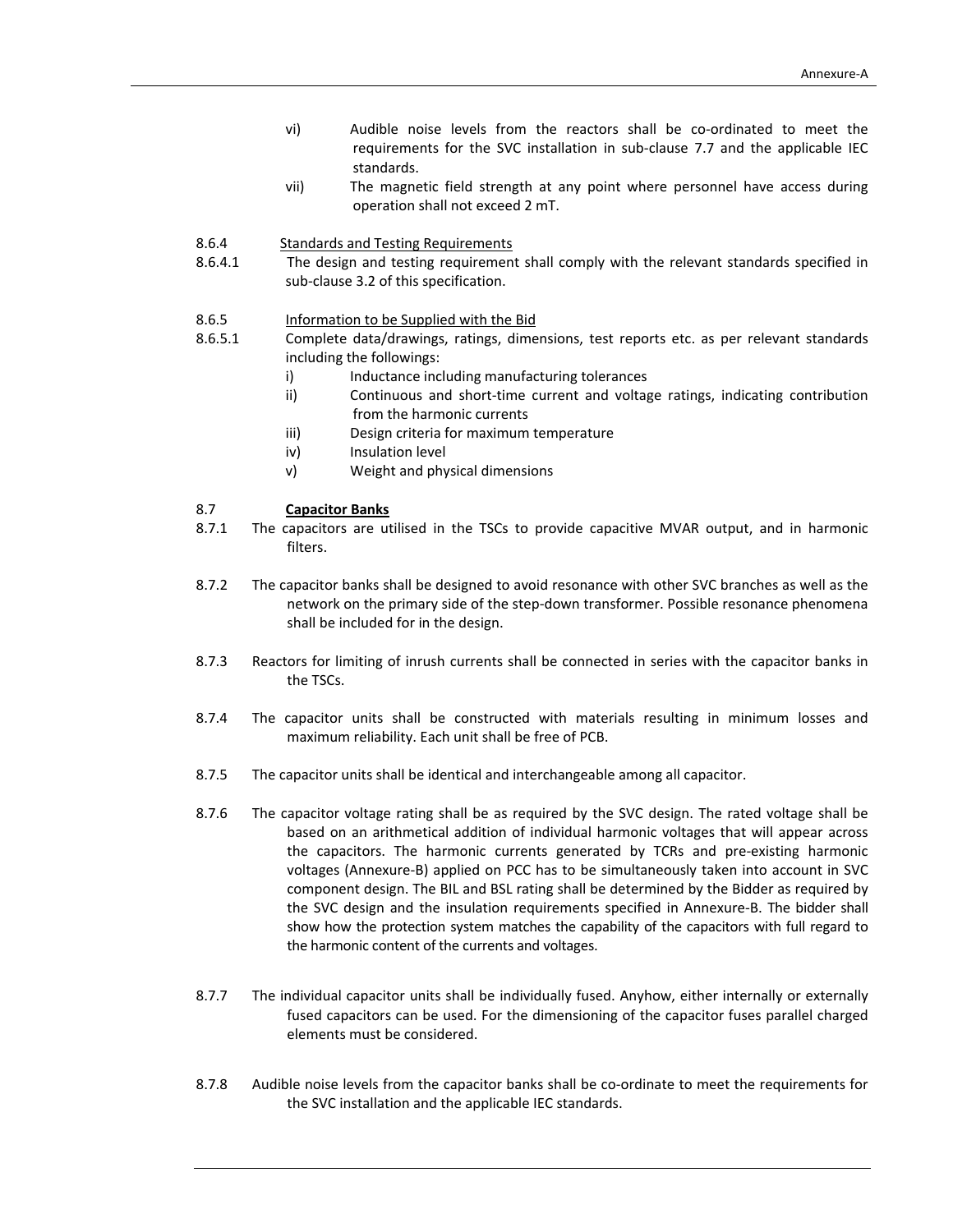- 8.7.9 All conduction within the capacitor bank shall be insulated and insulating caps shall be provided for all capacitor units bushing terminals or conducting mounting points.
- 8.7.10 Capacitor dielectric losses shall clearly be stated by the bidder in the bid.
- 8.7.11 The capacitor units shall reduce the residual voltage by suitable state of the art methods.
- 8.7.12 The Bidder shall guarantee the filter and AC shunt capacitor unit maximum annual failure rates. The capacitor unit annual failure rate in service shall be calculated based on the actual level of capacitor unit or element failures during the availability guaranteed period mentioned under sub‐clause 7.9, commencing after the start of commercial operation of the SVC system. The above shall apply to each type of capacitor unit supplied individually where type refers to the unit capacitance & voltage, current, and kVAr rating.
- 8.7.13 The configuration of the individual units shall be determined by Contractor. The kVAr and voltage ratings of the individual capacitor units are not specified herein and shall be determined by the Contractor.
- 8.7.14 The units shall be identical within each branch vertically or edge mounted, and suitable for mounting in open type structure racks for outdoor use with the service conditions and system ratings given in this Specification.
- 8.7.15 Any capacitor unit found leaking during the warranty period shall be replaced with a new one by the Contractor at its own cost and responsibility. Repair of leaking units will not be accepted.
- 8.7.16 The capacitor racks shall be designed to allow the change-out of any capacitor unit without disassembly of the rack or disturbance of any other capacitor unit.
- 8.7.17 The structural members of the racks shall not be used as electrical buses. To ensure safe earthing of all parts, all structural members of the rack shall be electrical connected together and earthed with a provision of earthing to all structure members during maintenance.
- 8.7.18 Standards & Testing Requirements
- 8.7.18.1 The design, manufacturing and testing requirements of the relevant latest IEC standards shall be met with.
- 8.7.18.2 A suitable capacitor bank test device shall be delivered as part of the contract which will facilitate the testing of the bank without removal of any connections.
- 8.7.19 Information to be Supplied with the Bid
- 8.7.19.1 Complete data/drawings, ratings, dimensions, test reports etc. as per relevant standards including the following:
	- i) Capacitance including manufacturing tolerances and redundancy.
	- ii) Rated voltage of capacitor units
	- iii) Insulation level.
	- iv) Description of fuse system.
	- v) Weights and physical dimensions.
	- vi) Losses.
	- vii) Bank configuration, including number of series and parallel units.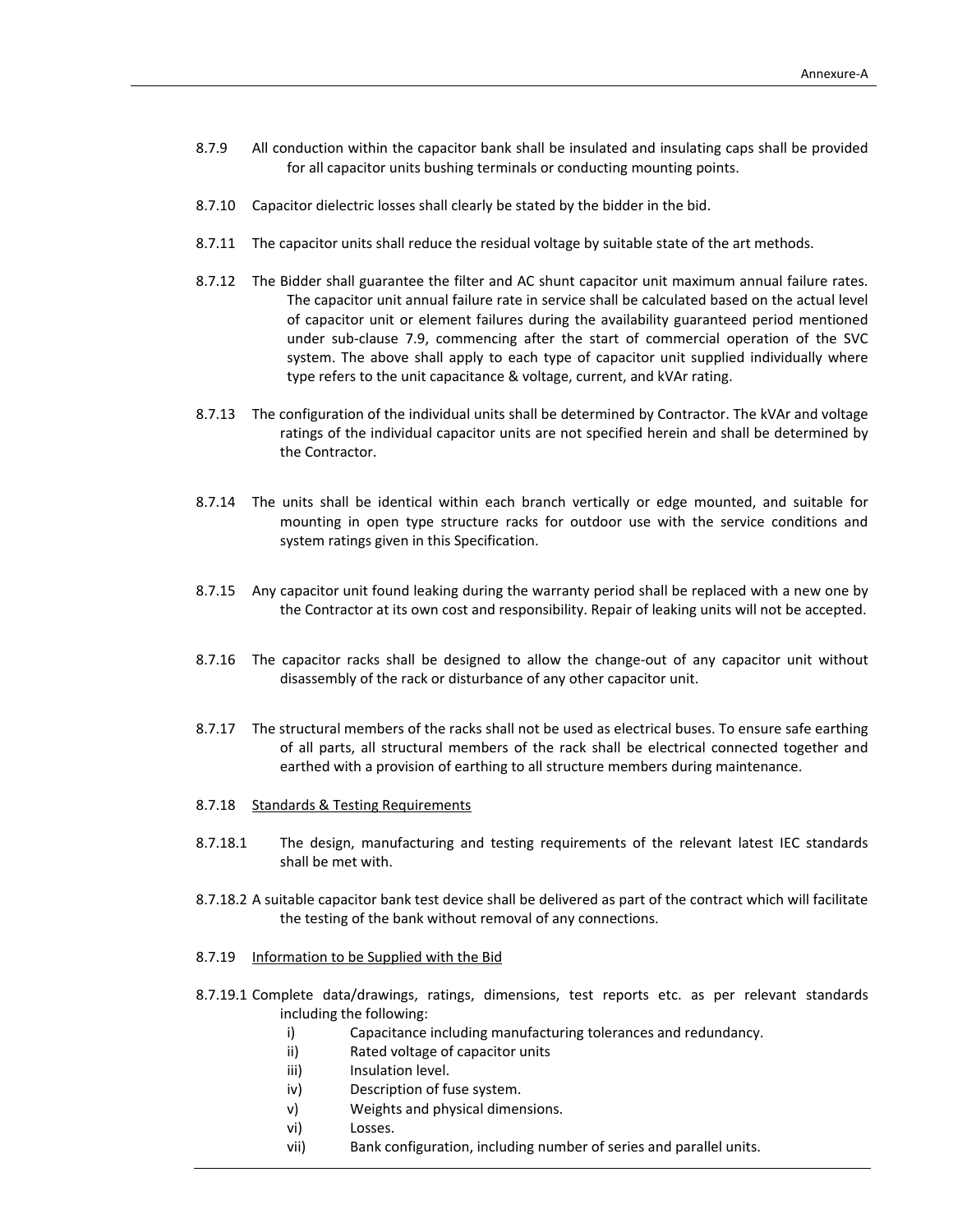- 8.8.1 The circuit breakers shall be of SF6 type. The breaker shall be rated for the switching and current carrying duty imposed upon them in their intended location.
- 8.8.2 The breakers shall be capable of the amount of operations expected, considering the SVC application with both inductive and capacitive loads.
- 8.8.3 Interrupting units shall have flags, visible from ground level to indicate open/ closed position.
- 8.8.4 There shall be auxiliary contacts for indication of low gas pressure.
- 8.8.5 Operating mechanism shall have electrically operated trip circuits. There shall be two parallel trip coils.
- 8.8.6 Thermostatically operated heaters shall be supplied for temperature control and prevention of condensation build‐up.
- 8.8.7 Mechanically or electrically operated non-resettable operation counters shall be provided.
- 8.8.8 All operating equipment, including auxiliary switches shall be housed in a weather/water/vermin proof cabinet.
- 8.8.9 All other general requirements of Company's specification P‐193 shall be compliance with.
- 8.8.10 Standards and Testing Requirements
- 8.8.10.1 The design and testing of the main SVC breaker shall comply with relevant latest editions Company specifications and relevant International standards mentioned under sub‐clause 3.2 of the specification.
- 8.8.11 Information to be Supplied with the Bid
- 8.8.11.1 Complete data/drawings, ratings, dimensions, test reports etc. as per relevant Company/International standards including the following:
	- i) Continuous current and voltage rating.
	- ii) Making and breaking current capability.
	- iii) Insulation level.
	- iv) Creepage distances.
	- v) Weights and physical dimensions.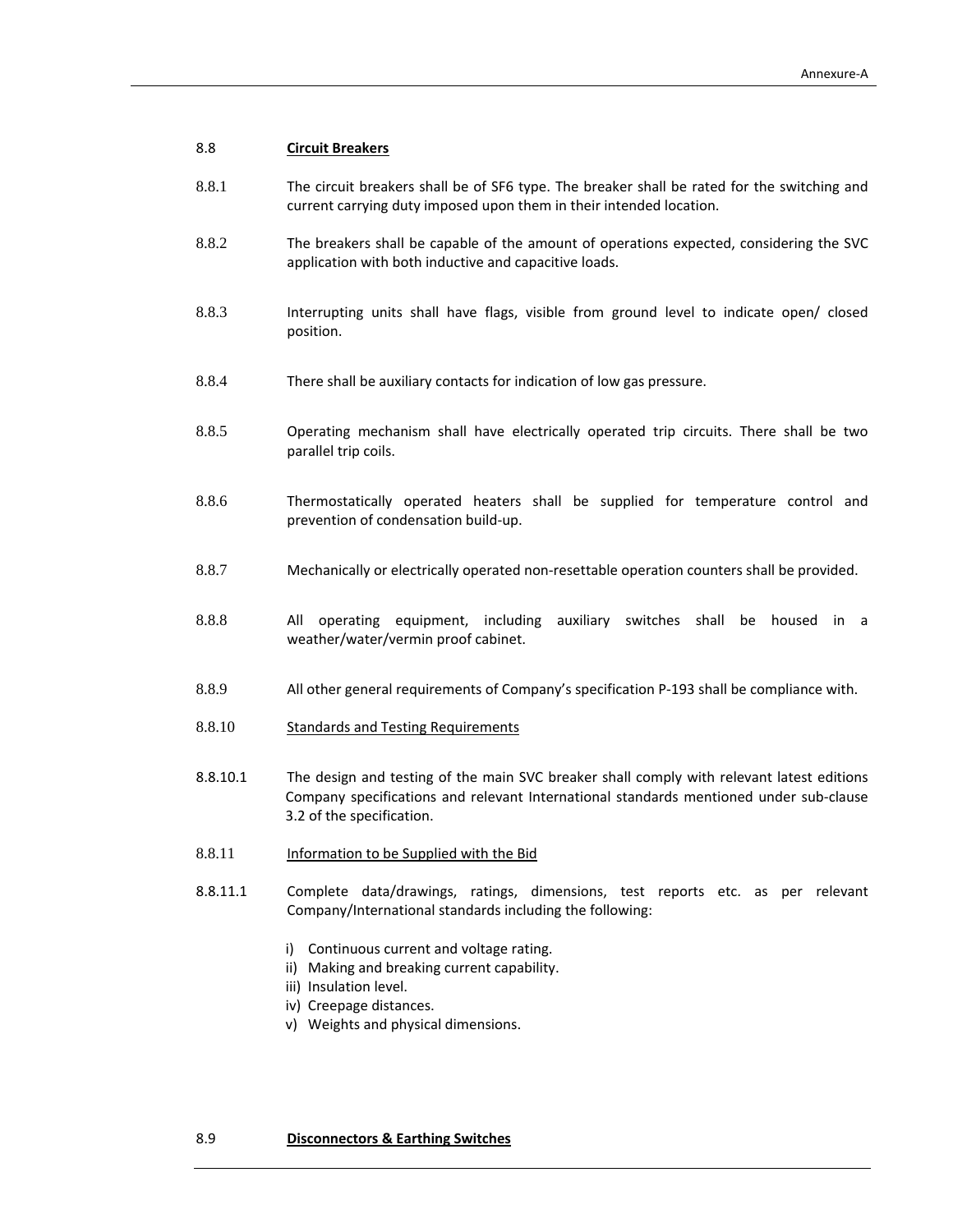- 8.9.1 The switches shall be adequately sized to carry the maximum steady-state and overload currents including fault, inrush, harmonic currents and over‐voltages.
- 8.9.2 The switches shall meet the insulation requirements specified in this specification.
- 8.9.3 Thermostatically operated heaters shall be supplied for temperature control and prevention of condensation. All cabinets shall have sufficient ventilation ducts.
- 8.9.4 Disconnectors & earthing switches shall be designed and constructed to operate satisfactorily in the environmental conditions described in this specification.
- 8.9.5 All operating equipment, including auxiliary switches, shall be housed in a weather/water/vermin proof cabinet.
- 8.9.6 Disconnectors shall be both manual and motor operated. Disconnectors shall electrically and mechanically be interlocked. Earth switches shall mechanically be interlocked.
- 8.9.7 Grounding equipment for maintenance and repair shall be supplied with each separate circuit that can be out of service while the remainders are in continuous operation. Grounding equipment for the SVC secondary bus system/transformer shall also be supplied.
- 8.9.8 The disconnectors and earth switches shall be positioned to enable maintenance work to be carried out in complete safety on the whole SVC and, where appropriate, on its component parts when any depleted mode operation is adopted.
- 8.9.9 For the secondary side of the SVC transformer the disconnect switches are required to isolate any apparatus for which maintenance is needed. At a minimum the following major components shall have disconnect and earthing switches:
	- i) Each thyristor controlled reactor branch
	- ii) Each thyristor switched capacitor bank
	- iii) Each fixed capacitor bank
	- iv) Filter branches
- 8.9.10 The disconnectors shall be used to isolate an affected filter, TCR or TSC branches when a fault is developed. The disconnectors and earth switches shall be fitted with safety interlocks. This isolation shall be carried out through either of the following methods described below:
	- i) TCR and TSC: Tripping of the HV circuit breaker either locally or from remote and switching the SVC off the system before the disconnector is opened. After successful isolation of the affected branch, the SVC shall be available to be immediately switched back on again.
	- ii) TCR only: Blocking of the thyristor valves of the affected TCR branch before opening the disconnector. The normal operation of the SVC shall remain unaffected except for the loss of reactive power range resulting from the isolation of the affected TCR branch.
	- iii) Filter branches only: Tripping of the affected filter branch circuit breaker before isolation of this branch, The SVC HV circuit breaker shall not operate during this sequence.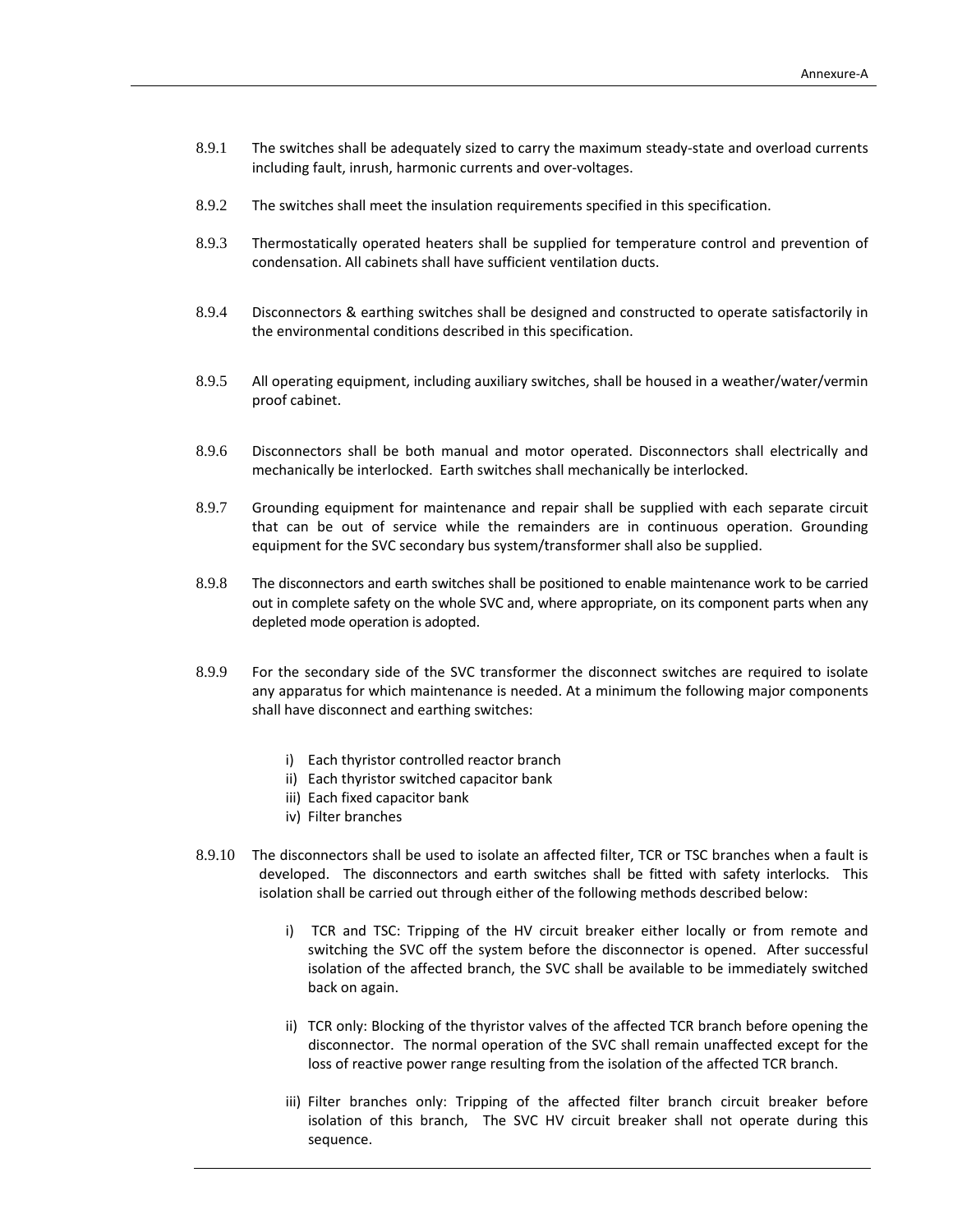- iv) Auxiliary transformer branch: Tripping of the auxiliary branch circuit breaker before isolation of this branch, the SVC HV circuit breaker shall not operate during this sequence.
- 8.9.11 All disconnect and earthing switches shall be indicated on the SVC Single Line Diagram provided by the Bidder.
- 8.9.12 Standards and Testing Requirements
- 8.9.12.1 The design and testing of the disconnectors/earthing switches shall comply with relevant latest editions of Company specification P‐128 and standards mentioned under sub‐clause 3.2 of the specification.
- 8.9.13 Information to be Supplied with the Bid
- 8.9.13.1 Complete data/drawings, ratings, dimensions, test reports etc. as per relevant Company/International standards including the following: Type and rating. i) Insulation level. ii) Creepage distances.

#### 8.10 **Surge Arrester**

- 8.10.1 All necessary surge arresters shall be supplied by the Contractor for the protection of the equipment particularly the main SVC transformer, thyristor valves, reactors and filter banks. The surge arresters shall be properly designed to meet the insulation co-ordination and discharge requirements in accordance with IEC & Company Standards.
- 8.10.2 Only gap-less arresters of the Zinc oxide type shall be accepted. The arrester shall have sufficient pressure relief capability in order to make them explosion free and to sure that personnel and equipment safety is guaranteed. On the primary side of the step-down transformer, it is recommended that the arresters shall be of class 4 or better. On the low voltage side of the transformer the arresters shall be of class 3 or better referring to IEC 60099.
- 8.10.3 All arresters placed on the high voltage side of the transformer shall be equipped with surge counters. Filter energisation shall not activate any surge counter.
- 8.10.4 The activation of a surge arrester on the primary side shall be indicated to remote centre also.
- 8.10.5 The surge arresters supplied for the SVC shall comply with the Company Standard selection/sizing taking also into account future shunt capacitors to be located in the nearby substations and over‐voltages due to switching, ferro‐resonance etc.

#### 8.10.6 Standards and Testing Requirements

8.10.6.1 The design and testing of the surge arresters shall comply with relevant latest editions of Company specification P‐181 and standards mentioned under sub‐clause 3.2 of the specification.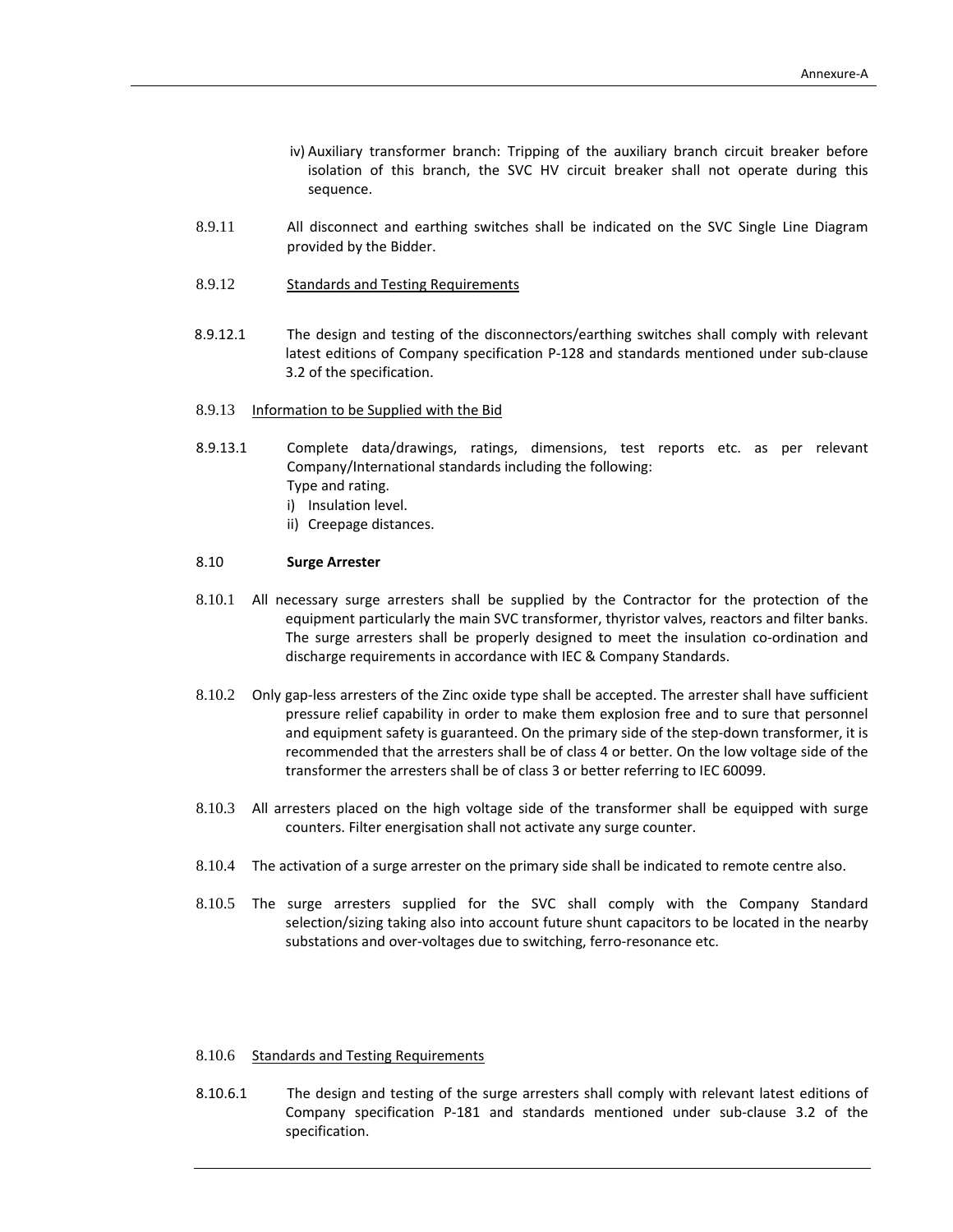# 8.10.7 Information to be Supplied with Bid

- 8.10.7.1 Complete data/drawings, ratings, dimensions, test reports etc. as per relevant Company/International standards including the following:
	- i) Type and Rating.
	- ii) Energy discharge capability
	- iii) Insulation level
	- iv) Creepage distances
	- v) Weights and physical dimensions
- 8.10.7.2 All surge arresters shall be indicated on the SVC Single Line Diagram provided by the Bidder.

#### 8.11 **Instrument Transformers**

- 8.11.1 The successful Bidder shall supply all necessary voltage and current transformers on the high voltage as well as on the low voltage side of the step-down transformer. These instrument transformers shall be manufactured and tested according to IEC and Company standards. The quantity of instrument transformers and corresponding current and voltage rating shall be calculated and designed by the bidder. The Bidder shall provide description, rating, performance, dimension and proposed tests for the instrument transformers.
- 8.11.2 All the insulation, minimum creepage and strike distance and local environmental conditions shall be met.
- 8.11.3 Current Transformers
- 8.11.3.1 CTs shall be suitably rated to match the full capabilities of the SVC. CT transformation ratios, outputs, and accuracy classes within the SVC scheme shall be selected by bidder to meet the requirements of the specific CT application. Full details of all the CTs being offered shall be provided by bidder.
- 8.11.3.2 All the current transformers for SVC component protection, indication, measurement and control purposes shall comply with the latest IEC & Company Standards.
- 8.11.3.3 The CT secondary's which are used for measurement; indications or control devices shall not be used for protection purposes.

#### 8.11.4 Standards and Testing Requirements

8.11.4.1 The design and testing of the CTs shall comply with relevant latest editions of Company specification P‐90 and standards mentioned

under clause 3 of the specification.

#### 8.11.5 Information to be Supplied with Bid

8.11.5.1 Complete data/drawings, ratings, dimensions, test reports etc. as per relevant Company/International standards shall be furnished with the bid. The numbers of current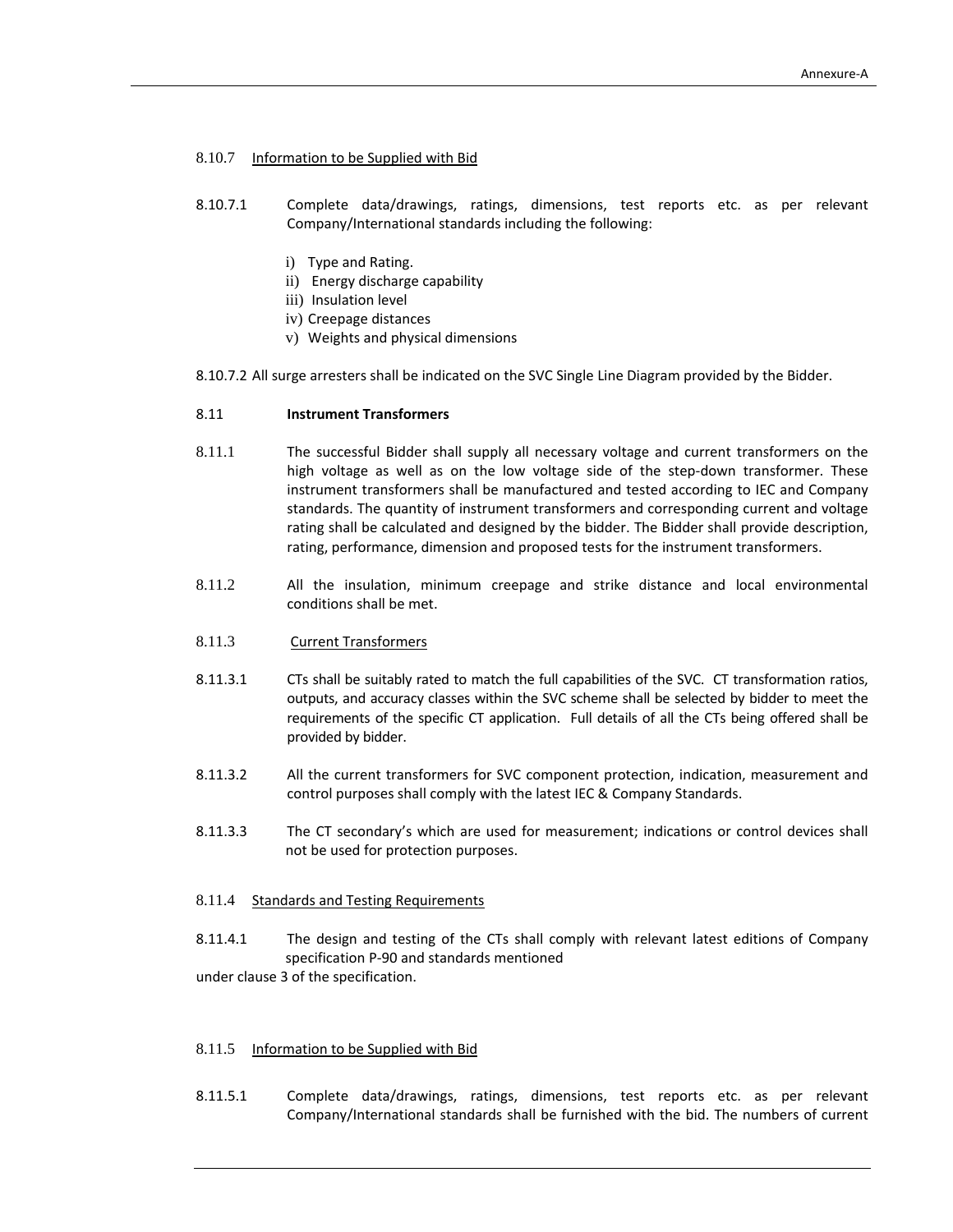transformer and corresponding ratings shall be indicated on the Protection Block Diagram‐ to be provided with the bid.

- 8.11.6 Voltage Transformers
- 8.11.6.1 VT transformation ratios, outputs, and accuracy classes within the SVC scheme shall be selected by the bidder to meet the requirements of the specific VT application. Full details of all the VTs being offered shall be provided by the bidder.
- 8.11.6.2 All the voltage transformers included in the bid for SVC component protection, indication, measurement and control purposes shall comply with latest IEC & Company Standards.
- 8.11.6.3 The voltage transformers shall be designed to avoid saturation at voltages up to at least 1.3 p.u. Further, no ferro‐resonance conditions shall occur between voltage transformers and capacitors including stray capacitances.
- 8.11.7 Standards and Testing Requirements
- 8.11.7.1 The design and testing of the VTs shall comply with relevant latest editions of Company specification P‐129 and standards mentioned under clause 3 of the specification.
- 8.11.8 Information to be Supplied with Bid
- 8.11.8.1 Complete data/drawings, ratings, dimensions, test reports etc. as per relevant Company/International standards shall be furnished with the bid. The numbers of voltage transformers and corresponding ratings shall be indicated on the Protection Block Diagram‐ to be provided with the bid.
- 8.12 **Control & Monitoring System**
- 8.12.1 General Requirements
- 8.12.1.1 The Contractor shall provide the necessary systems for the purpose of control, protection, operation, interlocking, indication and alarms for all equipment supplied as part of this contract. The Contractor shall also be responsible for defining and providing the co‐ ordination of the controls, protection, interlocking and switching sequences required for equipment during operation, testing and maintenance of the equipment. Reliability of operating equipment, availability of SVC system and safety of the personnel shall all be considered in the design.
- 8.12.1.2 The design and testing of all control and protection equipment shall comply with the latest applicable IEC Standards.
- 8.12.1.3 All events and alarms generated by the control system and external input signals (events and alarms) to the control system shall be stored in the control and protection system. It shall also be possible to analyze retrieved events and to print out these messages. All recordings and messages shall be given with a real time stamp. Correct time tagging must be ensured. The accuracy and resolution of the time tagging must at least be 1 ms. The station master clocks of the SVC must be synchronized. In case of loss of synchronization, the station master clocks must continue operation with the internal crystal with an accuracy of 1 ppm.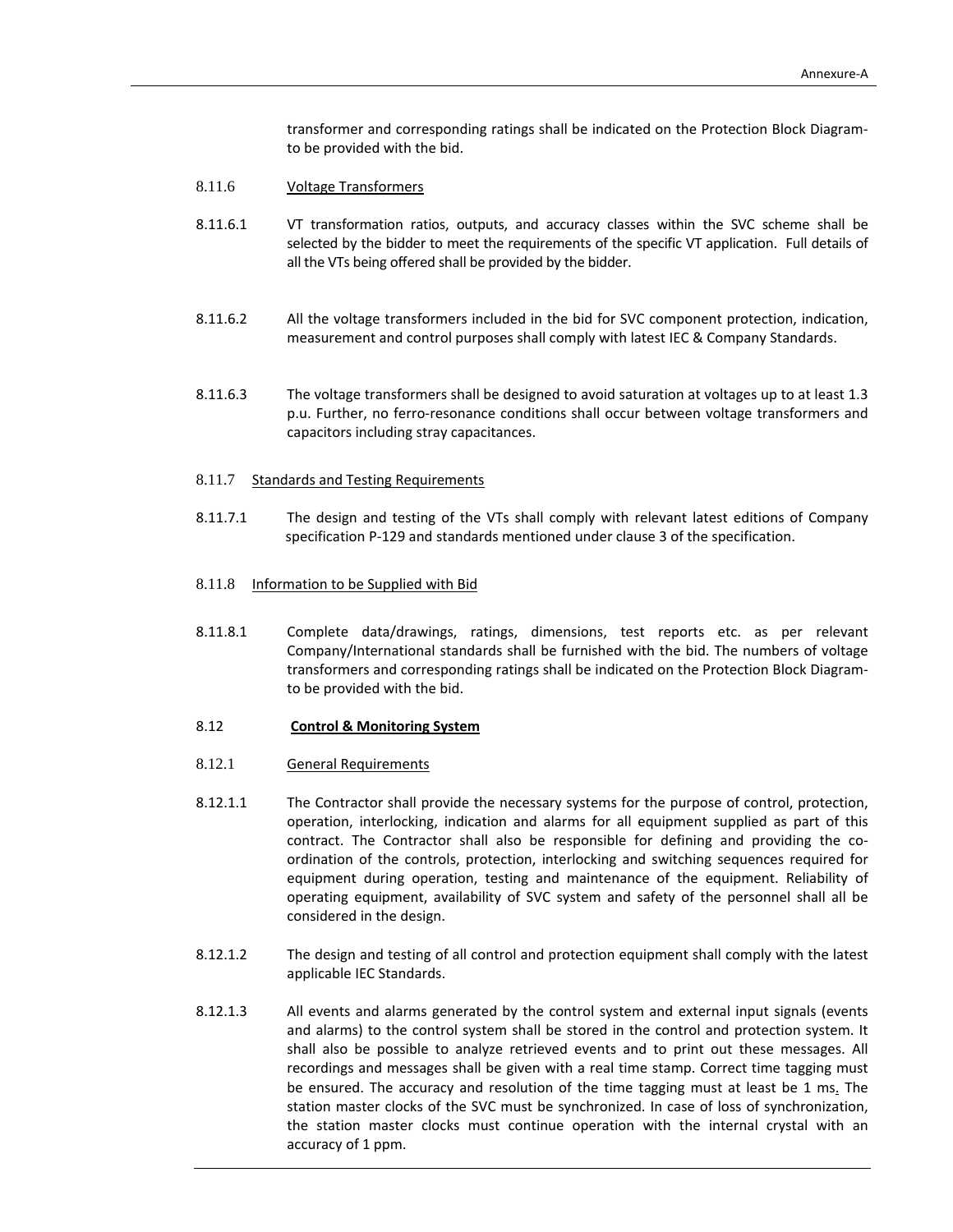- 8.12.1.4 Software in the control system determines to a great extent the performance of the SVC system. Software quality assurance is therefore essential. In this respect the entire life cycle of the software shall be considered:
	- i) Experience with compareable system
	- ii) Planning and design of software
	- iii) Implementation of software
	- iv) Testing of software during commissioning
	- v) Maintenance of software after commissioning
	- vi) Possible future extension of software
- 8.12.1.5 The design, quality requirements, testing and documentation of all software for the control system shall comply with the latest revision of relevant IEC standards. The application software shall be written and documented in a high level language, using graphical symbols for functional blocks, logic circuits and numerical elements.
- 8.12.1.6 Dedicated software for debugging of existing software as well as for the maintenance of existing software and development of additional software shall be part of the supplied package.
	- i) The software shall be designed if possible for standard hardware. Later upgrades of the hardware shall not necessarily result in major software changes.
	- ii) The software may be benchmarked with the results of RTDS studies performed in the factory before delivering of the SVC.
- 8.12.2 SVC Control ‐ General Requirements
- 8.12.2.1 The control systems shall achieve the functional objectives given in clause 7. The primary purpose of the control of the SVC is to control system voltage in response to measured system variables, auxiliary inputs for supplementary control, or operator inputs. The voltage and current measurements are included in the SVC scope of supply in order to ensure that they are compatible for the required response of controls.
- 8.12.2.2 A digital programmable controller shall be supplied to regulate the reactive output from the SVC. All necessary equipment for control, protection, monitoring, alarms and indications shall be housed in a relay panel provided by the Contractor. The controller shall have diagnostics and self‐checking features for both itself and interface circuits. The control and monitoring equipment shall be used to implement the functional requirements in this specification. Complete redundancy of control system must be ensured to meet the requirements of sub-clause 7.9 – SVC Availability and Reliability.
- 8.12.2.3 The accuracy of voltage shall be within  $\pm 1\%$  of the reference voltage. The accuracy of linearity of the slope delivered by the SVC shall be  $\pm 5\%$  of the slope setting of current, expressed as a percentage of nominal current at maximum output.
- 8.12.2.4 The valves and controls shall be designed to avoid any "cross-talk" interference between anti‐parallel thyristor pairs.
- 8.12.2.5 When TSC switching is included, the bidder shall detail the method of coordination between TCR and TSC switching in and out in order to achieve vernier control on smooth net output change.
- 8.12.3 Operator Interface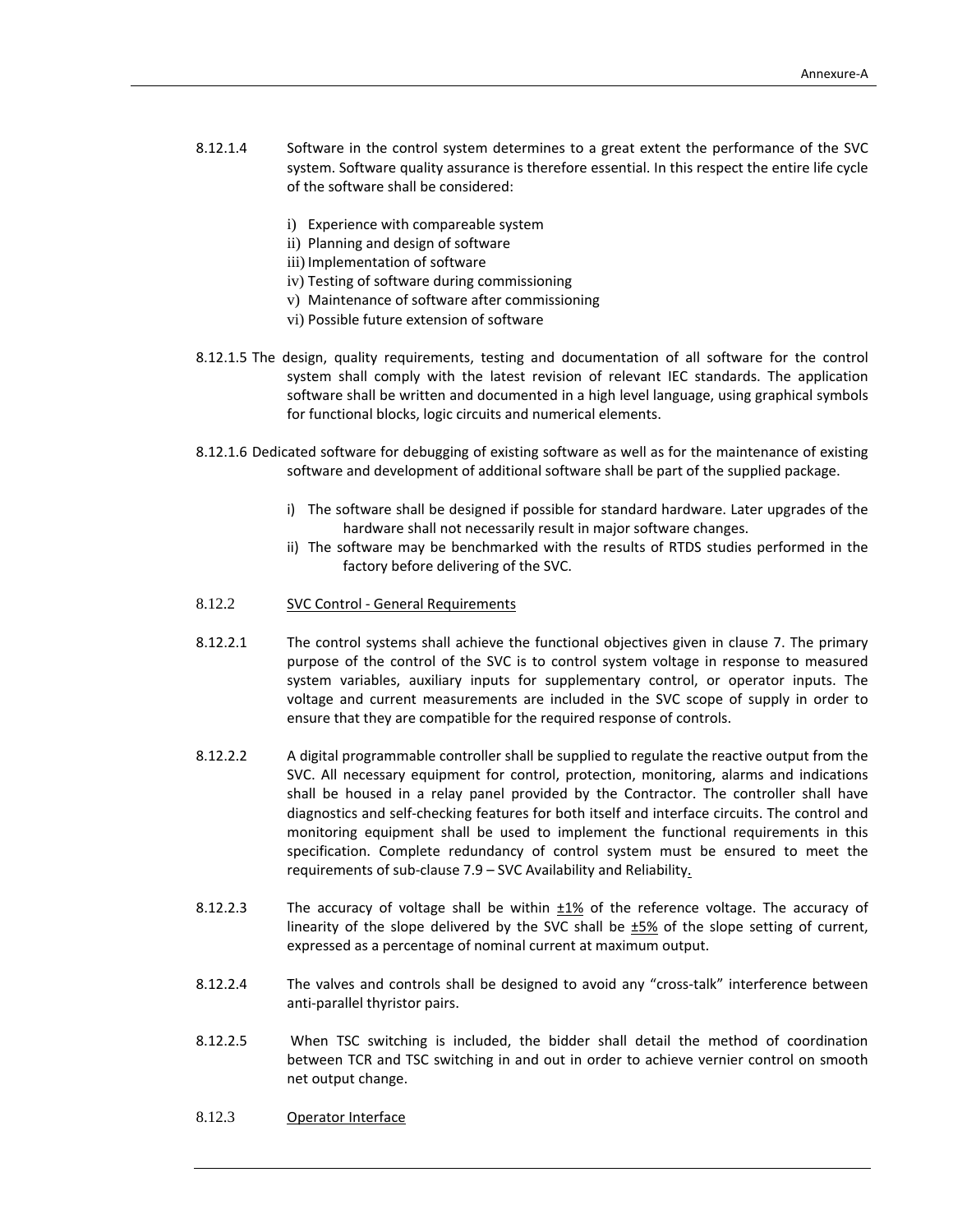- 8.12.3.1 The control interface shall provide for local and remote control points. Only one control point shall be active at any one time and as determined by a master control point, but it shall be possible to view plant status, control settings, and other SVC parameters at all control points.
- 8.12.3.2 The local control point shall be near the SVC control hardware. It shall permit the following control functions to be carried out:
	- i) Sensing and regulation of 132kV bus voltage.
	- ii) Alternate modes of operation, as required, including a manual mode for site testing and emergency shutdown by the operator.
	- iii) Voltage, current and reactive power measurements.
	- iv) SVC control by generation of appropriate firing pulses to the thyristor valves.
	- v) Orderly start‐up and shutdown sequencing of the SVC to facilitate smooth SVC energization and de‐energization.Monitoring and protecting the control itself in progress and the components it controls.
	- vi) Coordinating and controlling opening and closing of circuit breakers and disconnect switches.
	- vii) Performing certain protective functions.
	- viii) Change of reference voltage and slope settings.
	- ix) Alarm acceptance and where appropriate reset them.
	- x) The control and monitoring system shall be designed to meet the demands for availability and reliability specified.
- 8.12.3.3 A synchronizing scheme shall be used to produce properly spaced timing pulses synchronized to the AC system. The synchronizing function shall be designed to:
	- i) Be immune to severe harmonic distortion of voltage wave form.
	- ii) Be immune to large phase shifts in voltage wave form.

iii) Continue to operate during and following large voltage & frequency excursions.

- 8.12.3.4 The controls may also contain one or more of the followings:
	- i) Automatic return to manual mode of operation at the most recent voltage setting on the loss of input voltage measurement signal.
	- ii) Automatic voltage control, operative during start-up to prevent unnecessary switching of the reactive elements.
	- iii) Self-check facility at regular intervals which operates equipment to verify its correct operation.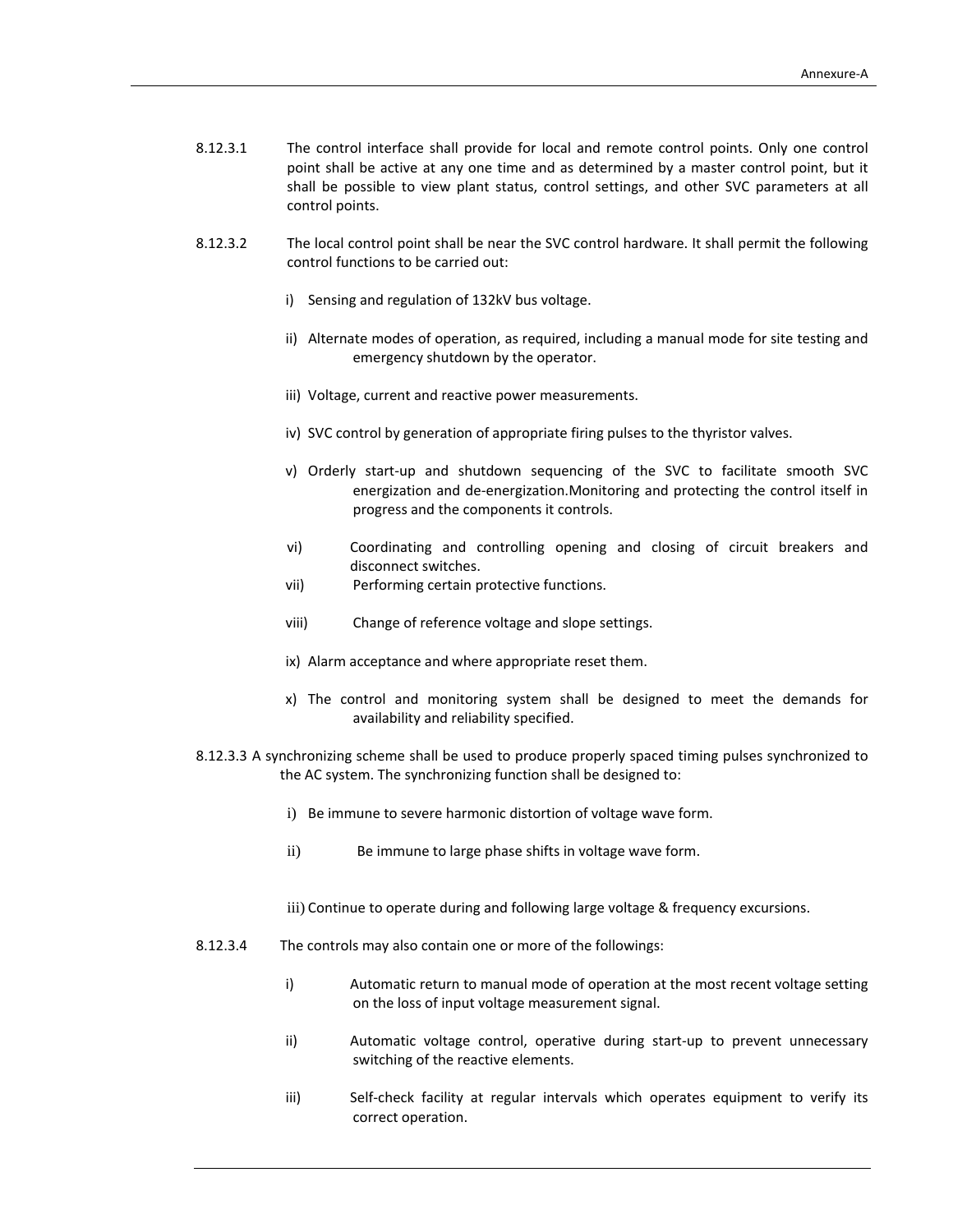- iv) Supplementary control modules for damping and var control.
- v) Control system damping with gain supervisor and gain optimizer. On gain supervision, details shall be given especially in the context of instability. This function shall also include an adjustable emergency gain. The criteria for detection of instability includes:
	- a) Frequency range of the oscillation
	- b) Amplitude of the oscillation
	- c) Number of consecutive oscillations above an adjustable threshold

# 8.12.4 Control System Construction Requirements

- 8.12.4.1 Possible requirements of control system construction are as follows:
	- i) The control system components shall be mounted in free-standing, indoor, metalclad cabinets with appropriate rating, where necessary.
	- ii) Control equipment shall be designed to operate properly at the expected maximum allowable ambient indoor air temperature. Supplemental cooling may be provided.
	- iii) Printed circuit cards shall have built-in test points indicating lights to facilitate testing and maintenance. Microprocessor‐based systems shall have self‐checking and fault diagnosis features to be described by the bidder.

#### 8.12.5 **Station Control and Monitoring Requirements**

- 8.12.5.1 The Contractor shall submit a local digital station control and monitoring system with the following minimum capabilities and features:
	- i) The system shall give the operator detailed information regarding the status of the equipment. Functional overview of the SVC, displays for the control of the SVC, status lists, measured values, indications, alarms etc. shall be present on the screen. Setting/adjustment of certain control parameters/protection settings and command of operating equipment (breakers, disconnectors etc.) shall be given from this system. Interlocking for safety of equipment and personnel shall be included.
	- ii) The control desk shall be equipped with a monitor for the current control of the SVC. The operator can freely select which information is to be shown on the monitor. All features of the local Station Control and Monitoring system shall be precisely identified to enable proper use by the system operators. The operator interface shall be realised using the standard Windows environment. Different levels (at least three) of access shall be distinguished, using passwords.
	- iii) The Contractors solution shall use two monitors. One being for local and the second for either local or remote control. In the commissioning phase both monitors are located at the local control location. Both monitors can be used for monitoring functions however only one for controlling the SVC.
	- iv) Supervision and recording of events, internal and external. Resolution shall be 1 ms or better. The event information shall be stored on recoverable data media in a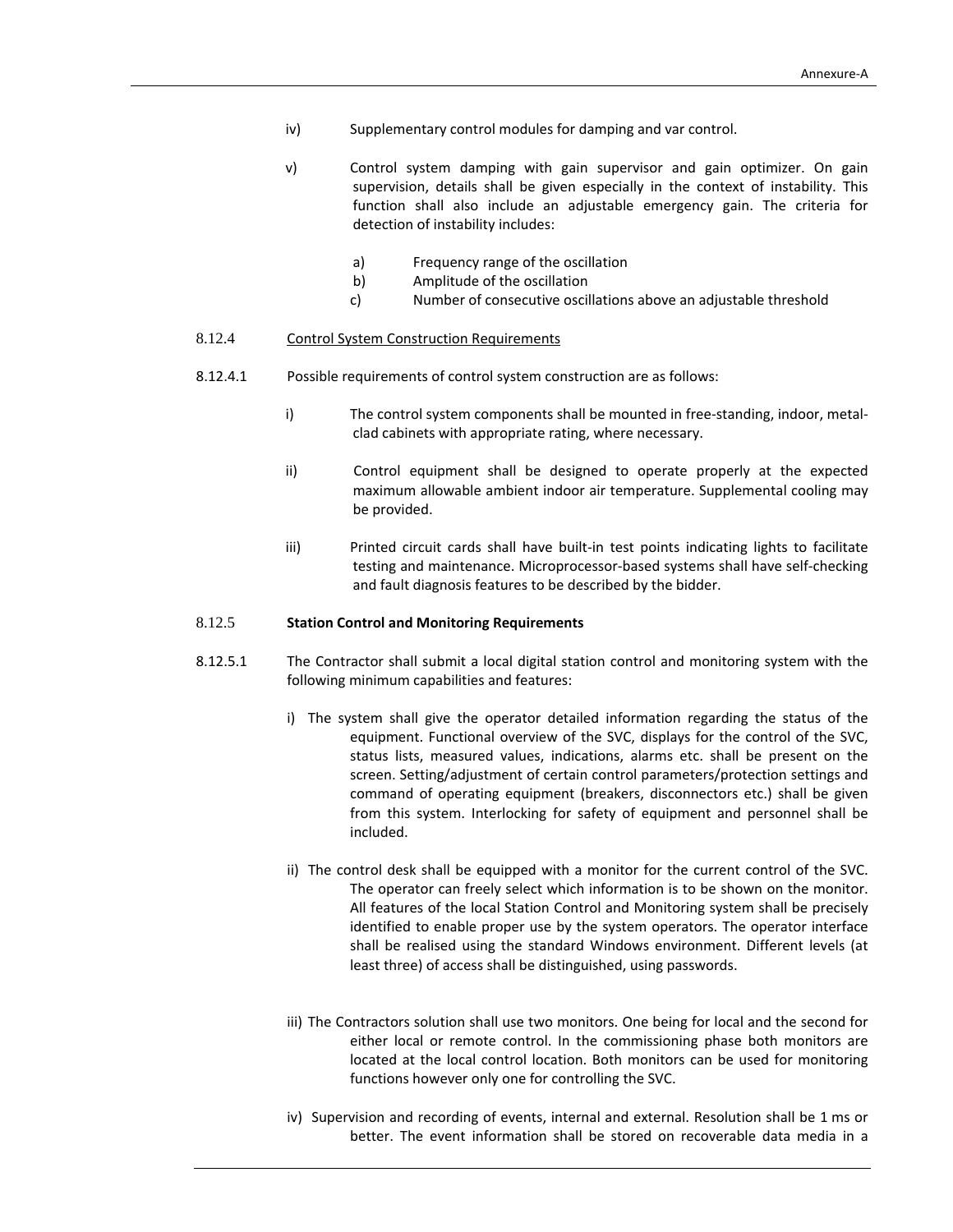standard format, for later access. In case of disturbances of the SVC, the system shall handle all the events without losing information.

- v) All alarm, event and help texts presented to the operators in the local station shall be in English. All messages must be identified by a unique index. The structure of one event line shall at least include date, time, alarm number, source, text, status.
- vi) The system shall be equipped with a powerful on‐line help function to advise local operators in the actions that have to be taken in any fault situation within the SVC.
- vii) There shall be a possibility for a remote dialled up connection to the local control system for maintenance purposes (PC anywhere). Measures to prevent unauthorised system access must be taken. There must be different levels of user access available for a dialled up connection.
- 8.12.5.2 A power quality measurement system shall continuously acquire, store and present information with respect to the quality of the AC voltages and currents.. At a minimum the following measured values shall be determined:
	- i) True RMS measurement of the phase voltages and currents
	- ii) Reactive and apparent power per phase and total
	- iii) Voltage and current unbalance
	- iv) Voltage sags and swells
	- v) Current sags and swells
	- vi) Individual harmonic distortion in the currents and voltages up to the  $40<sup>th</sup>$  harmonic
	- vii) Total harmonic distortion
	- viii) Voltage dips (∆U/∆t)
- 8.12.5.3 The device for power quality supervision shall automatically supervise the limits of voltages and currents according to IEC and register any violation of these limits. It must be possible for Company to define their own limitations which shall then be supervised accordingly.
- 8.12.5.4 The monitoring/recording of the AC harmonics shall comply with the latest applicable IEC standard.
- 8.12.5.5 The stored information in the recording equipment shall be accessible for later evaluation. Dedicated software to present all measured values and to allow for additional mathematical processing of the data shall be included.
- 8.12.5.6 The Contractor shall present the proposed system to the Company.
- 8.12.5.7 SCADA RTU will be required to accommodate all the SVC SCADA system requirements including 20% spare capacity without using the existing spare capacity. Communication of SVC analogue, status and alarm points to the substation operator via SCS Human Machine Interface in the line terminal substations.
- 8.12.5.8 A state of the art sequence of event recorder will be required. Resolution shall be 1ms or better. To the maximum extent practical, the SOE functionality shall monitor internal variables in the SVC Control and Protection System. It will monitor to the maximum extent possible, signals on an individual phase basis and identify each as such.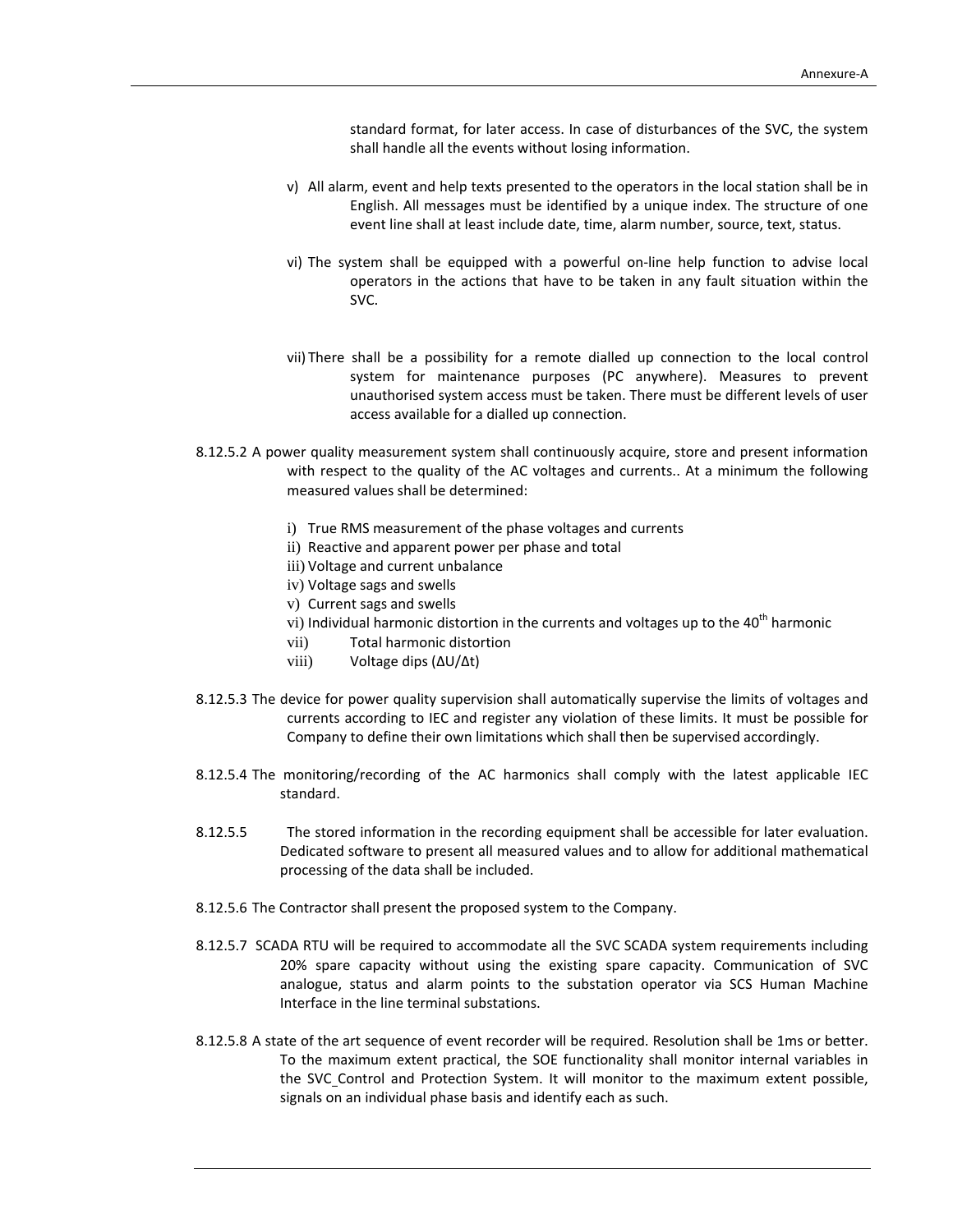- 8.12.5.9 A state of the art Transient Fault recorder (TFR)/ DFR (or equivalent) will be included to monitor the status of various SVC parameters. The TFR/DFR Device shall have a pre-fault capture and a post‐fault capture. The TFR/DFR Device shall have a variable sampling rate for short and long duration power system disturbance events. Disturbance and event recording facilities are required for local monitoring of the SVC following a disturbance on the power system or on the SVC. SVC voltages, currents, thyristors, TSC/TCR and filter currents will be monitored by the Transient Fault Recorder in addition to various other control and protective variables.
- 8.12.5.10 A state of the art Voltage Quality Recorder (VQR) shall be provided which shall monitor the SVC HV voltage (three phases) and current (three phases). The VQR shall be set up to measure power quality parameters in accordance with international standards from IEC/IEEE.
- 8.12.5.11 A state of the art DSM shall monitor all the main 220 kV and 132 kV circuits' voltages and currents – incoming and outgoing lines and transformers. It shall include all three phases of each circuit. The DSM shall also monitor the system frequency.
- 8.12.5.12 The integrated SVC controller together with the HMI, SOE, TFR, DSM and VQR shall be designed and configured that will allow future connection/interfacing to a network via Ethernet TCP/IP protocol, for remote access, fault diagnostics, data download and viewing. This is inclusive of all the hardware and software requirements for the SVC site and remote site but excludes the communication cabling/links.

#### 8.12.6 Local/Remote Control

- 8.12.6.1 SVC may be controlled either locally or remotely.
- 8.12.6.2 In case of remote control, the control system must spontaneously prepare all signals and changes in analogue values from the SVC control system for transmission to the control centre without delay.
- 8.12.6.3 Details of the response time of the signals shall be provided by the bidder in the bid.
- 8.12.6.4 There shall be no limitations in the transmission capacity to the control centre other than the limitations given by the available communication speed and the communication protocol.
- 8.12.6.5 Control selection
	- i) The control system shall be designed to permit a free choice between necessary setting and monitoring of the system from the local control room at the substation or from the control centre. Switching between local and remote control is to be carried out in the local control room.
	- ii) The "Switch" between local and remote control has to be placed locally in the SVC control room. It shall only be possible to control the SVC either from remote or from local. A key switch will be installed locally in the SVC control room.
	- iii) The switch "LOCAL" ‐ "REMOTE" shall have two positions:
		- a) **LOCAL:** only local control shall be possible. The operator in the SVC station can select whether all signals and measurements shall be transmitted to the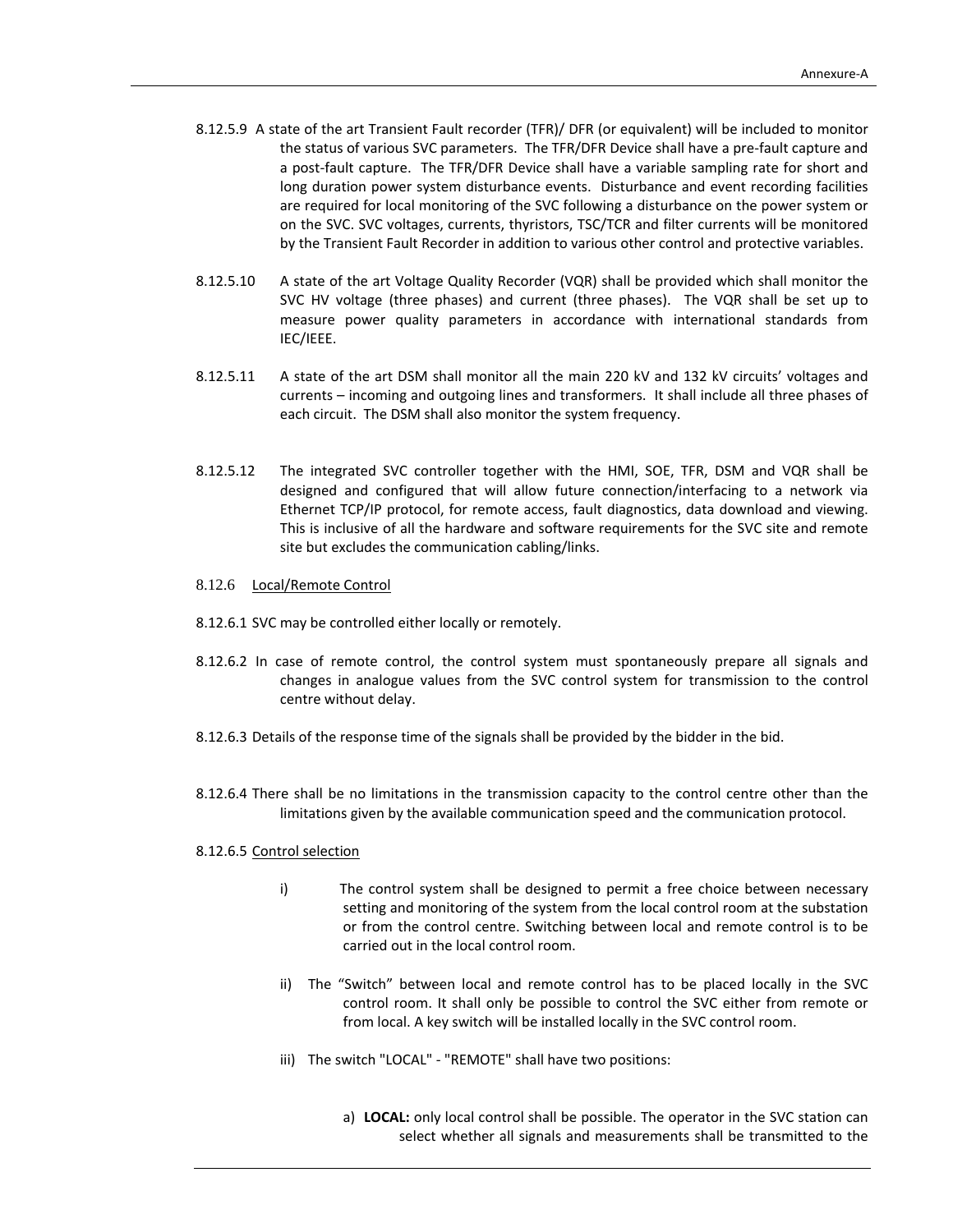remote control centre or not. Alarms and measurements shall be registered locally and presented on the HMI.

- b) **REMOTE:** only remote control shall be possible. All local audible functions shall be blocked. Alarms and measurements shall be registered locally and presented on the HMI.
- iv) A switch between local and remote control shall neither result in an unintentional jump in the power exchange nor in any electrical disturbances or unintended control actions.

#### 8.12.7 Telecommunication Failure

- 8.12.7.1 Any telecommunication failure must not cause any unintentional operation of the control system. If the telecommunication link between SVC control system and corresponding remote control centre breaks down during remote operation, the settings shall be frozen at the value at the time of the loss of the telecommunication link or a predefined status should be achieved. Any active control actions shall be terminated in a safe state.
- 8.12.7.2 When the telecommunication link is re‐established, the remote control of SVC shall automatically be re‐established. All alarms and indications issued in the SVC during the failure shall be transmitted in chronological order to the control centre.
- 8.12.8 Indications
- 8.12.8.1 Each control point shall indicate as a minimum:
	- i) Starting or stopping sequence in progress<br>ii) Reference voltage and slope settings
	- Reference voltage and slope settings
	- iii) The control point selected
	- iv) Any other settings such as supplementary stabilizing signals
	- v) SVC "on" indication
	- vi) SVC "off" indication
	- vii) Three‐phase high‐side line currents of the main transformer
	- viii) Total reactive power generated or absorbed by the compensator
	- ix) Primary voltage, single phase
	- x) Secondary voltage, single phase
	- xi) SVC branches in/out (where applicable)
- 8.12.9 Annunciations/Alarms
- 8.12.9.1 The central control unit shall monitor its own operation and the operations of the various SVC components. Two levels of protection i.e. warning and shutdown shall be provided. The first-level alarm (warning) indicates that a problem exists, but the equipment itself or its proper operation is not in immediate danger. The second-level alarm (shutdown) initiates a reduction in output range or a shutdown of the SVC due to equipment problems that might cause damage if left unattended.
- 8.12.9.2 The first-level alarms include the following as a minimum:
	- i) Auxiliary power supply failure; back-up supply in use
	- ii) Cooling system fan or pump failure; back‐up pump or fan is available
	- iii) Cooling system problems (e.g., low water resistivity, primary pump stopped)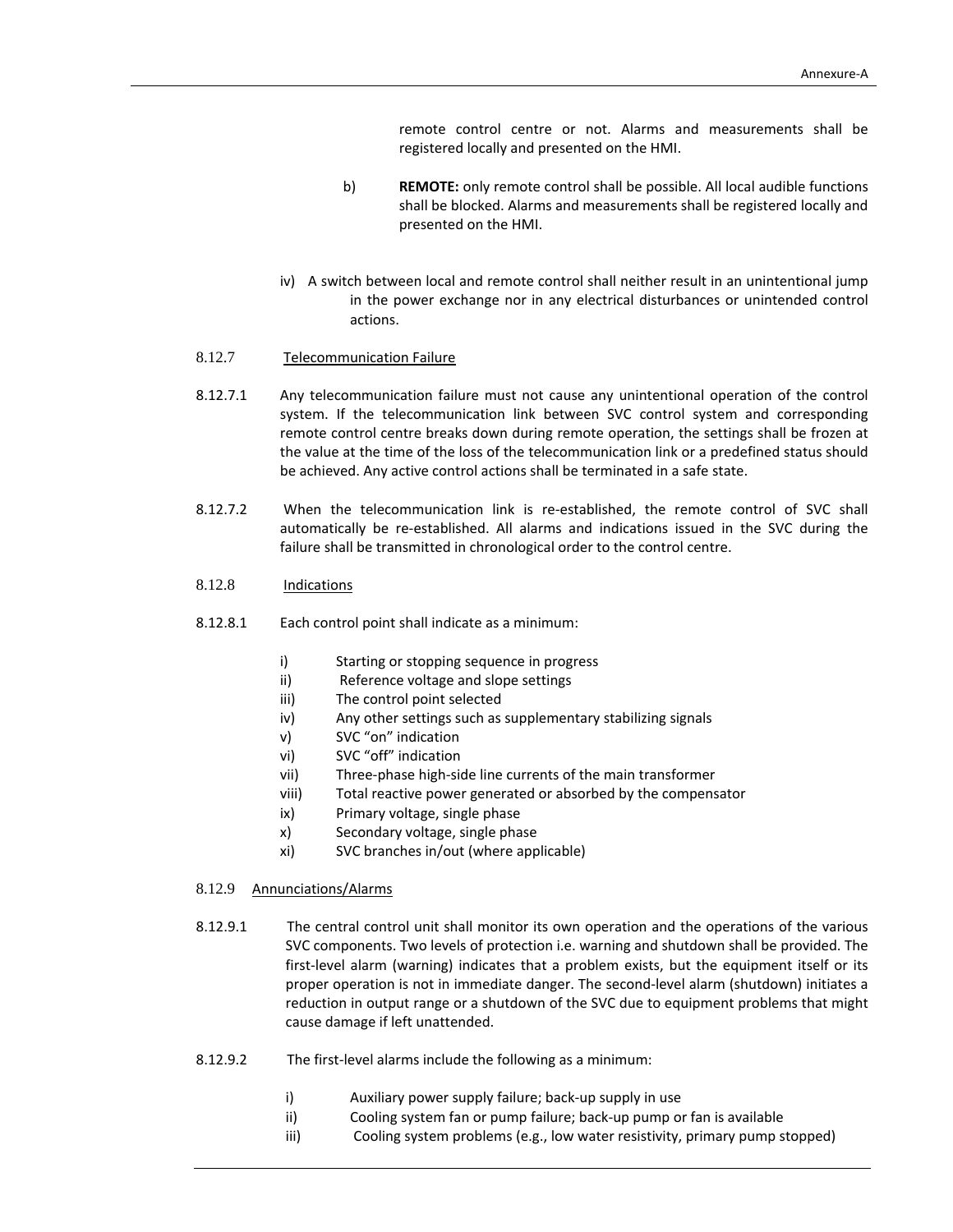- iv) Capacitor failures can exist, but within an acceptable quantity
- v) Loss of redundant thyristors
- vi) Branch availability
- vii) Loss of signal‐measuring controlled bus bar voltage, with the control continuing to maintain the last SVC operating point unless the regulated bus bar voltage is also the source of synchronizing voltage.
- 8.12.9.3 The second-level alarms include the following as a minimum:
	- i) Loss of all control power
	- ii) Loss of cooling system rated capabilities
	- iii) Loss of source of synchronizing voltage
	- iv) Excessive number of capacitor failures
	- v) Excessive over‐current in a thyristor valve
	- vi) Loss of thyristors in excess of redundancy margin
- 8.12.9.4 The central control unit shall also have a built-in protective system for self-monitoring.
- 8.12.9.5 It shall be possible to transfer alarms to the remote control centers as individual alarms and as combined alarms. The control system shall contain software that makes it possible to create combined alarms on the basis of detailed alarms of the SVC. Combined alarms shall be able to function as detail alarms at the creation of new combined alarms. Both detailed and combined alarms shall be stored in an archive in the local control system. On request from the HMI the alarms can be retrieved, displayed and sorted.
- 8.12.9.6 It shall be easy to block any erroneous detail alarm from being part of a combined alarm. It shall be possible to use logical operators without restrictions in the creation of combined alarms.
- 8.12.9.7 The SVC plant indications and alarm system shall register all real changes and shall ensure that the changes are also transferred to the remote control interface. Multiple alarms, for instance due to contact bouncing shall be prevented. False indications and alarms shall be avoided.
- 8.12.9.8 The alarms shall always show the real current status of the SVC equipment. Alarms shall not be pulsed. They shall disappear by themselves, once the activation criterion has disappeared, without having to be acknowledged in the station.
- 8.12.9.9 It will be considered as advantage if this selection is made by parameter definition or with graphical tools.

#### 8.12.10 Standard and Testing Requirements

- 8.12.10.1 All control plant and material shall be type tested for Surge Withstand Capability according to IEC 1000‐4‐5, Electrostatic Discharge according to IEC 1000‐4‐2, Electrical Fast Transient Burst according to IEC 1000‐4‐4 and Radio Freq. Interference according to IEC 1000‐4‐3.
- 8.12.11 Information to be supplied with the Bid
- 8.12.11.1 An overall description of the structure of the control and monitoring system shall be supplied in the bid. Key performance data (e.g. resolution in voltage control, resolution and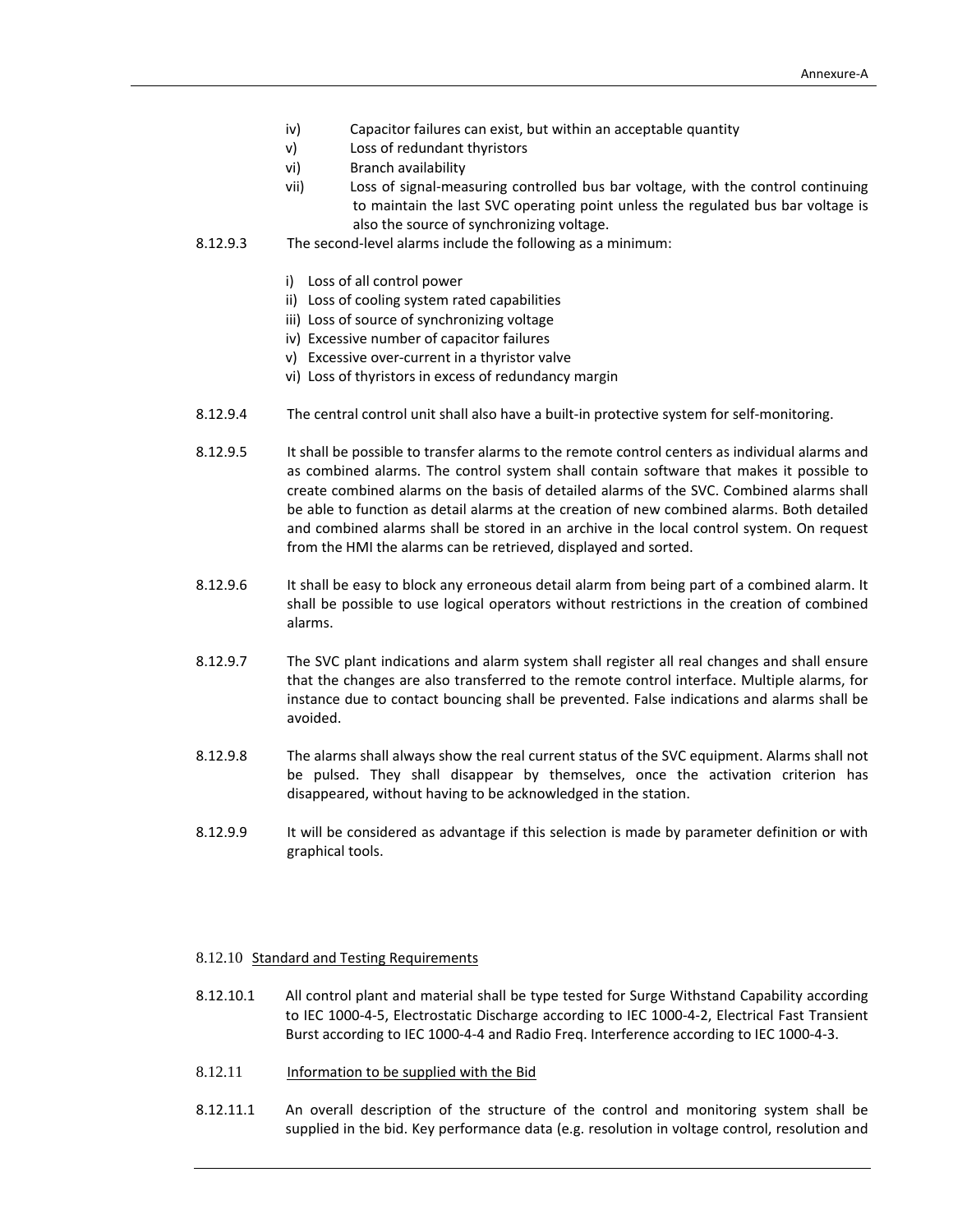symmetry in triggering angle, response time in voltage acquisition, intrinsic filtering of voltage harmonics etc.) shall be given and explained.

#### 8.13 **SVC Protection**

- 8.13.1 Depending on the technical specifications, operational requirements of the SVC as well as technical specifications of the existing protection system of the substation, the Contractor will be responsible for providing the appropriate protection solutions. The following solutions, but not limited, shall be provided/performed by the Contractor:
	- i) The SVC system supplied by Contractor shall be self‐protecting.
	- ii) The protection relays and equipment shall be mounted separate from the SVC control and interface cabinets.
	- iii) The protection system shall, to the extent applicable, be built on the principle of a main and a back‐up protection, for each protected zone/object. The two independent protection schemes, each capable of detecting all faults segregated to the extent that each uses separate secondaries of common current transformers, independently fused supplies from common voltage transformers, separate DC supplies and each tripping a separate circuit breaker trip coil through its own latching tripping relay, are required. The system must enable easy and clear identification of fault location and faulted element. The functionality of the protection system shall be given in a protection matrix.
	- iv) The functional requirements for the protection system are:
		- a) Protection equipment and personnel from damage and injury
		- b) Determination of the faulted zone
		- c) Protections shall be arranged in overlapping protective zones. A fast main protection shall be available for each fault type. This main protection shall be supported by a back‐up protection function, preferably based on a different measuring principle, that may be part of another main protection
		- d) Testing of protections shall be possible on‐line without affecting the operation of the SVC
	- v) The protection relays and equipment shall receive their primary input from CTs, VTs etc., that will be supplied as part of the SVC equipments by the Contractor. Redundant protective functions shall be included and demonstrated.
	- vi) All protection equipment and systems shall be properly coordinated to prevent incorrect operations of the protection equipment or systems during normal SVC operation, including anticipated abnormal conditions on the transmission system of the Company, as specified. Fail‐safe principles shall be applied throughout. The protection system shall be selective and the total protection time shall never exceed 100 ms in any case (including circuit‐breaker time).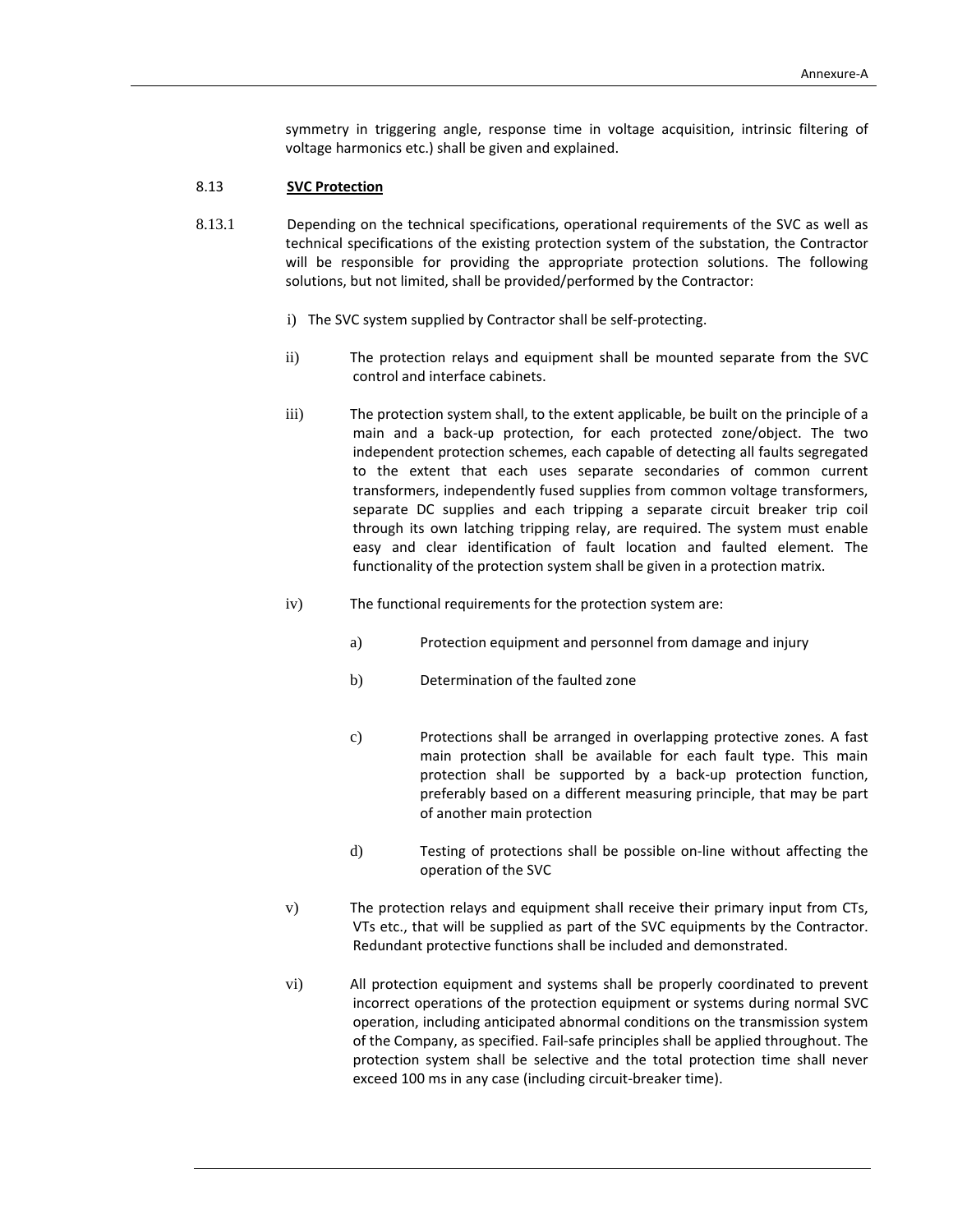- vii) Single point of failures in the protection system shall be avoided by a complete physical subdivision of the protection system (incl. analogue and digital input signals) in two parts. Both subsystems shall be connected to a separate auxiliary supply. Tripping paths to circuit breakers shall be redundant.
- viii) There must be no possibility that working/programming in the control system can influence the function on the protective devices.
- ix) The Bidder shall provide a report on the protection system and protection coordination with detailed drawings. This report shall provide a description of each type of protection, the co‐ordination of the protective devices and the recommended protective settings. The rating and performance of the instrument transformers as well as the co‐ordination with the protective relays is also part of this report.
- x) The Contractor shall supply a comprehensive electrical interlocking scheme to permit safe manual or automatic sequential connection and isolation of equipment. The interlocking scheme shall be designed to provide complete safety to personnel, hazard free equipment operation, failsafe operation in the event of component failure and maximum flexibility in operating the equipment.
- xi) During on‐line testing of the SVC, 100% protection of the SVC and the associated AC equipment must be ensured.
- xii) The power supply for the control and protection equipment and the trip paths shall be designed redundant.

#### 8.13.2 Component Protection

- 8.13.2.1 The following is a list of the possible required protection. Additional protection may be provided if deemed necessary.
	- i) Transformer and 132kV Bus
		- a) Transformer and SVC bus differential
		- b) SVC primary bus over‐current
		- c) Ground Over‐current
		- d) Breaker failure function
		- e) Low oil‐level
		- f) Sudden pressure relay/Buchholz relay
		- g) Over temperature (oil and windings)
		- h) Cooling circuit supervision
	- ii) SVC Low Voltage Bus
		- a) Over‐voltage
		- b) Under‐voltage
		- c) Residual voltage
		- d) Differential
		- e) Voltage zero‐sequence
		- f) Over current
		- g) Overvoltage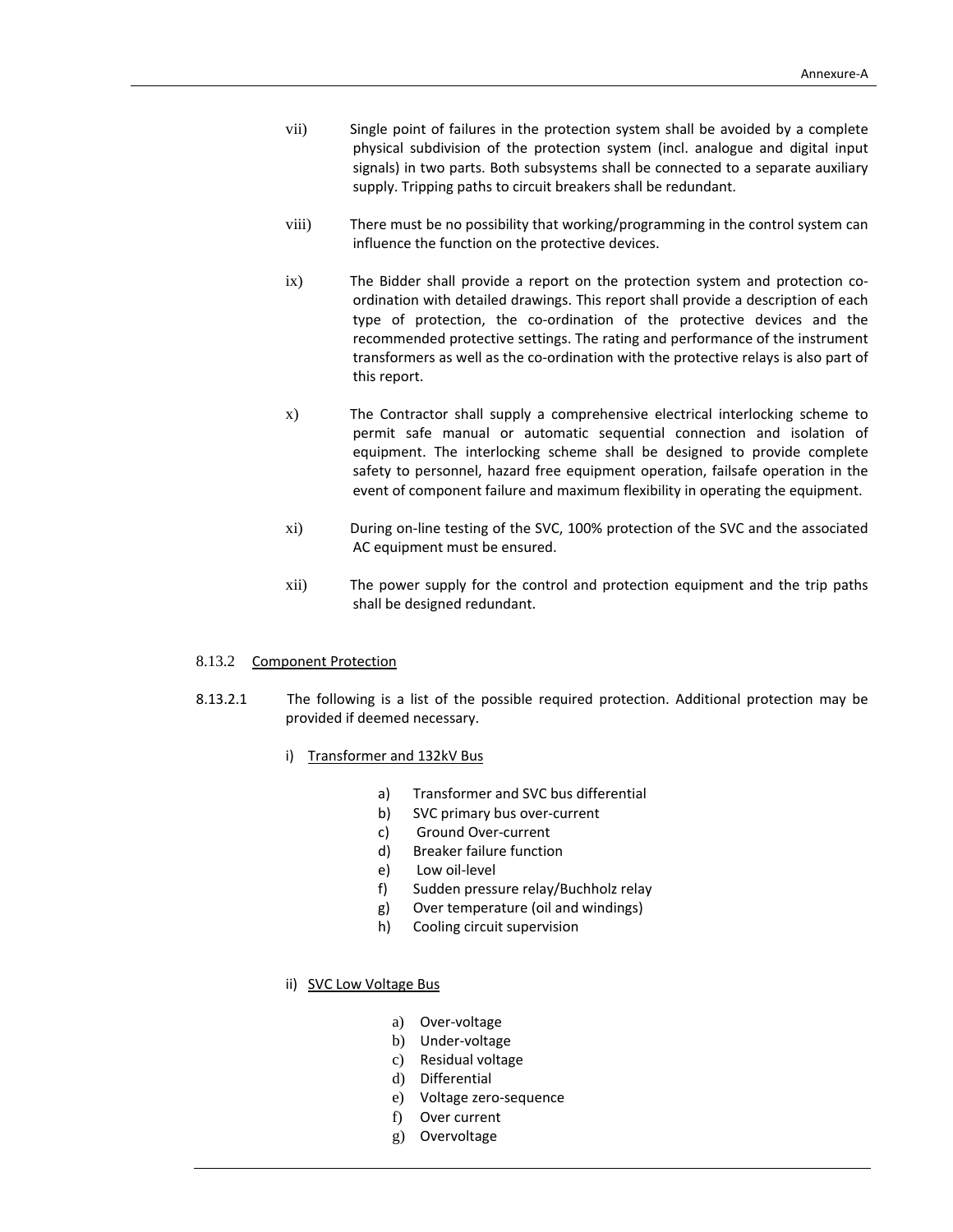- h) Ground over current
- iii) Thyristor Controlled Reactors (TCRs)
	- a) Three phase over-current
	- b) Three single‐phase differential
	- c) Thermal overload protection of reactors.

# iv) Thyristor Switched Capacitors (TSCs)

- a) Three phase over-current
- b) Three single‐phase differential
- c) Capacitor bank unbalance protection for the TSC delta
- d) Negative phase sequence
- e) Zero phase sequence
- f) Overload
- g) Ground over current

# v) Thyristor Valves in TCRs/TSCs

- a) Over‐voltage
- b) Overcurrent
- c) Thyristor failure
- d) Thermal overload

#### vi) Harmonic Filters

- a) Neutral voltage shift
- b) Unbalance
- c) Overvoltage
- d) Differential
- e) Ground Over current
- f) Three phase over‐current
- g) Overload protection

# vii) Master control

- a) Loss of control power
- b) Loss of synchronization signal
- viii) Cooling media
	- a) Temperature
	- b) Flow
	- c) Resistivity
	- d) Leakage
	- e) Transfer failure or power loss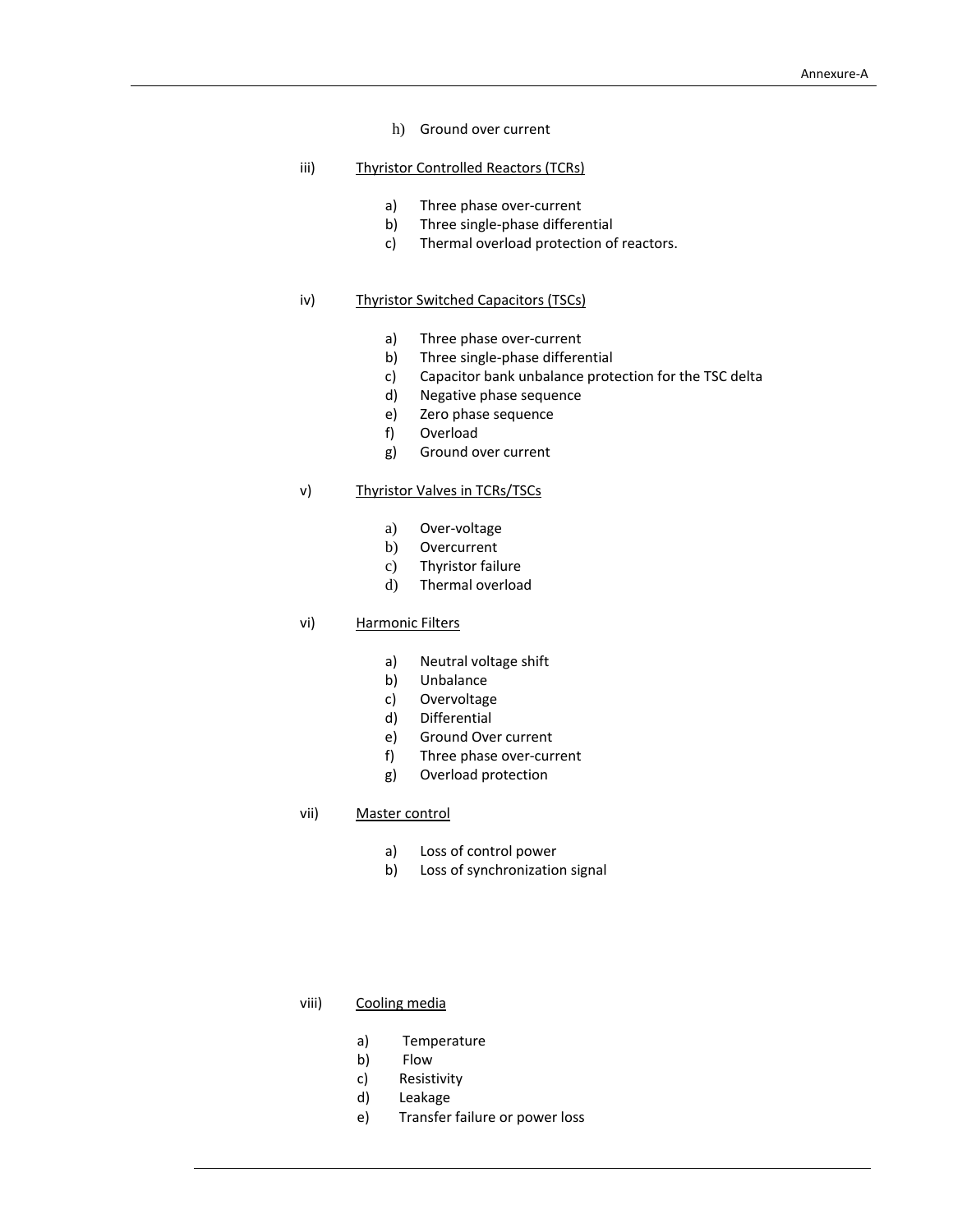# 8.13.3 **Accessories**

- 8.13.3.1 The term "hardware" is understood to cover both the central processing unit and the directly connected subsystems, e.g. the power supply, I/O‐gates, communication equipment and terminal equipment.
- 8.13.3.2 Only components of a high quality shall be used in the equipment. The Contractor shall use standard components. Connecting equipment for the terminal equipment shall be of a standard type.
- 8.13.3.3 The redundancy in the control and protection system shall be so arranged that loss of one auxiliary power source does not result in loss of control, cooling system or protection system. Two independent auxiliary power supplies shall be available. The design shall be such that the stand‐by control system and cooling system can be tested and maintained during normal operation of the SVC.
- 8.13.3.4 Electronic components which are designed to be operated between 0% and 100% of rated voltage, current or power shall not be operated long‐term at more than 70% of their rated voltage, current or power. Resistors shall be operated at not more than 50% of their rated power. Integrated digital and analogue circuits and others such as electronic components designed to be operated between a minimum voltage not equal to zero and a maximum voltage shall be operated approx. at the midpoint of their designed voltage range.
- 8.13.3.5 All cables between control cubicles, control desk etc. shall be terminated in terminals in the cubicles etc. The cubicles shall be of IP class 21 or higher. All components in the cubicles which have to be read or adjusted shall be located at a height above the floor of between 70 and 180 cm.
- 8.13.3.6 It is not permitted to fix more than one wire under a terminal. Multithread wires must be terminated with multicore cable ends.
- 8.13.3.7 Binary inputs of protective systems shall not operate on capacitive charge currents caused by earth faults in the DC‐auxiliary voltage.
- 8.13.3.8 Design of cubicles has to be according to IEC standards. Terminals and all electrical connections must be of such a type that accidental contact with voltage is impossible.
- 8.13.3.9 The cross section of cables shall be determined according to the requirements of the detailed engineering phase. However the lowest permissible cross section is:
	- i) For secondary circuits of current transformers 4 mm<sup>2</sup>

(1 A rated current)

- ii) For secondary circuits of voltage transformers  $-2.5$  mm<sup>2</sup>
- iii) For trip circuits  $-2.5$  mm<sup>2</sup>
- iv) For control circuits  $-1.5$  mm<sup>2</sup>
- 8.13.3.10 Current inputs of protective relays have to be designed for  $100^*I_N$  for 1 sec.
- 8.13.4 **Standards and Testing Requirements**
- 8.13.4.1 The design and testing of the protection equipments shall comply with relevant latest version of IEC standards.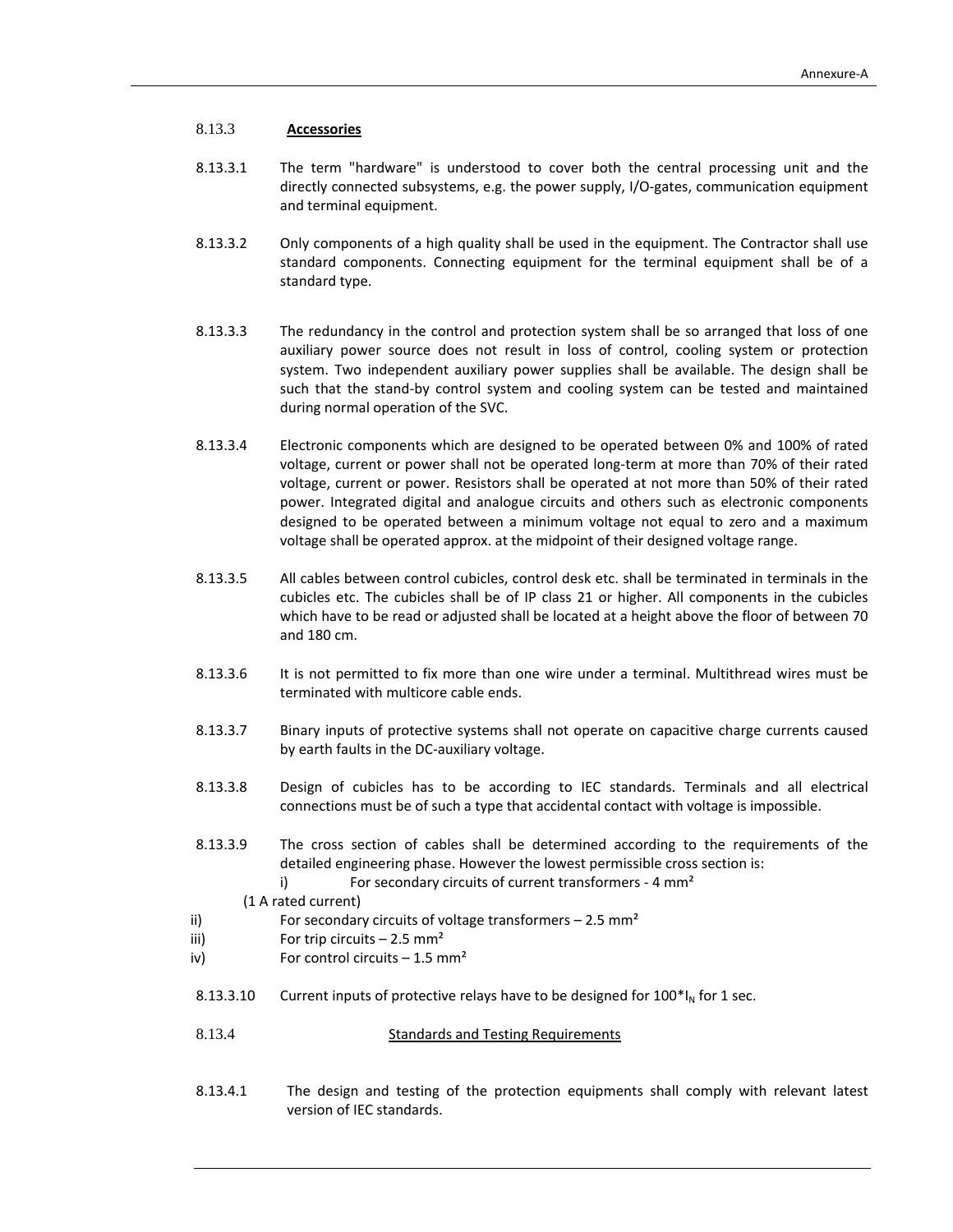#### 8.13.5 Information to be Supplied with the Bid

8.13.5.1 A detailed preliminary protection block diagram shall be included in the bid. Details of protection equipment including type, make, rating etc shall also be furnished with the bid.

# 8.14 **Auxiliary Power Supplies**

- 8.14.1 The SVC equipment shall include all the power supplies necessary for its operation, including step-down transformer, AC distribution boards, batteries, battery chargers, etc. The power supplies shall be sufficient to supply all pumps, fans, valves, valve cooling system and controls, building cooling and heating systems.
- 8.14.2 The SVC auxiliary power distribution shall include both AC & DC distributions. The following principle requirements shall be met:
	- i) Two independent sources (one from SVC MV bus bar and other from the existing 11kV panel) shall be installed for the AC auxiliary supply. The power quality of the supply and the required load from the SVC shall be specified by the Contractor. The redundant feeders from the existing 400V distribution of the substation will be used for the auxiliary supply of the SVC. The connection cables shall be provided and installed including end termination by the Contractor.
	- ii) An automatic switching sequence, for selection of input AC feeder shall be provided. Switching must not cause significant disturbances in the MVAR output of the SVC.
	- iii) Auxiliary supplies must provide LVRT (Low Voltage Ride through Capability) and Fault Ride through Capability for at least 10 sec.
	- iv) The SVC control and protection equipment shall be supplied from the DC distribution. This is specifically valid for the subsystems being critical for continuous operation of the SVC. Certain more peripheral parts of the control system, e.g. subsystems and components related to the operator interfaces, can have AC supply, in these cases a non-interruptible source (type UPS) has to be used.
	- v) The DC distribution for the control and protection equipment, concerning batteries, shall be divided into two independent circuits. Each battery shall be rated for the full load in order to assure unrestricted SVC operation in case of battery failure. The requirements regarding availability and reliability have to be considered.
	- vi) All required rectifiers and inverters shall be supplied by the Contractor.
	- vii) The capacity of the batteries shall be chosen for at least 10 hours operation without charging.
	- viii) All AC and DC sub-distributions shall be built with at least 20% spare outgoing circuits for possible extension.
	- ix) The design and testing of the AC and DC distribution, the batteries, the rectifiers and the inverters shall comply with all relevant NTDC Specification and IEC standards.
	- x) Control & Auxiliary Voltages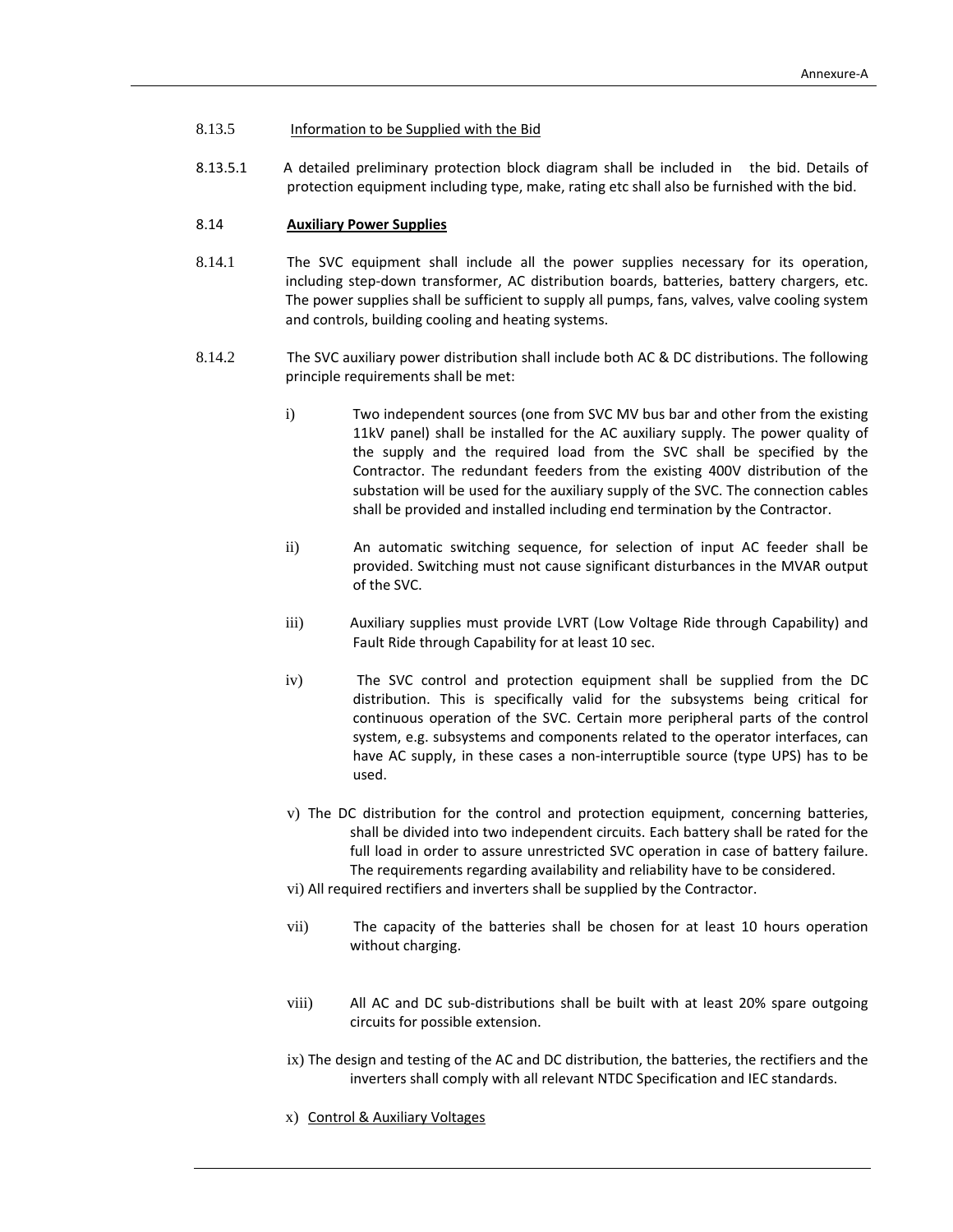| a) | Type of System                                                                                                                                                                | 3-phase, 4wire, neutral |
|----|-------------------------------------------------------------------------------------------------------------------------------------------------------------------------------|-------------------------|
| b) | Nominal voltage                                                                                                                                                               | 230/400 V               |
| c) | Limits of supply voltage which an AC<br>operating<br>device<br>auxiliary<br>or<br>equipment shall<br>be<br>capable of<br>correctly<br>within<br>the<br>operating<br>tolerance | $+10%$<br>$-15%$        |
| d) | Rated frequency                                                                                                                                                               | 50 Hz                   |
| e) | <b>Frequency limits</b>                                                                                                                                                       | 48-51 Hz                |
| f) | Initial symmetrical three phase short<br>circuit current                                                                                                                      | 15kA                    |
| g) | One<br>minute<br>frequency<br>Power<br>withstand voltage for the auxiliary<br>circuits                                                                                        | 2kV                     |
| h) | DC Voltage                                                                                                                                                                    |                         |
| i) | Tolerance                                                                                                                                                                     | +10%, -15%              |

# 8.15 **Spares**

- 8.15.1 General Requirements
- 8.15.1.1 The basic supply of the SVC shall include a full complement of essential spare parts, which are to be furnished at the same time and as part of the SVC supply. It is the Contractor's responsibility, based on the particular design for the SVC to provide adequate spare parts to meet the specified reliability and availability requirements.
- 8.15.1.2 All spare parts offered must be of the same quality and completely interchangeable with the original parts.
- 8.15.1.3 The Bidder shall submit a complete list of spare parts to be supplied for the SVC system including information regarding type, make, rating etc.
- 8.15.1.4 The Contractor shall allow enough room for storage of the recommended spare parts.
- 8.15.1.5 The Bidder shall guarantee that sufficient spare parts shall be available from the bidder for purchase by the Company after acceptance of the system for a sufficient period of time stated by the bidder.
- 8.15.1.6 If any items which are necessary for safe operation and maintenance fail during the guarantee period, they have to be replaced by the Contractor at his expense and new spare (s) has to be delivered.
- 8.15.2 Spares Strategy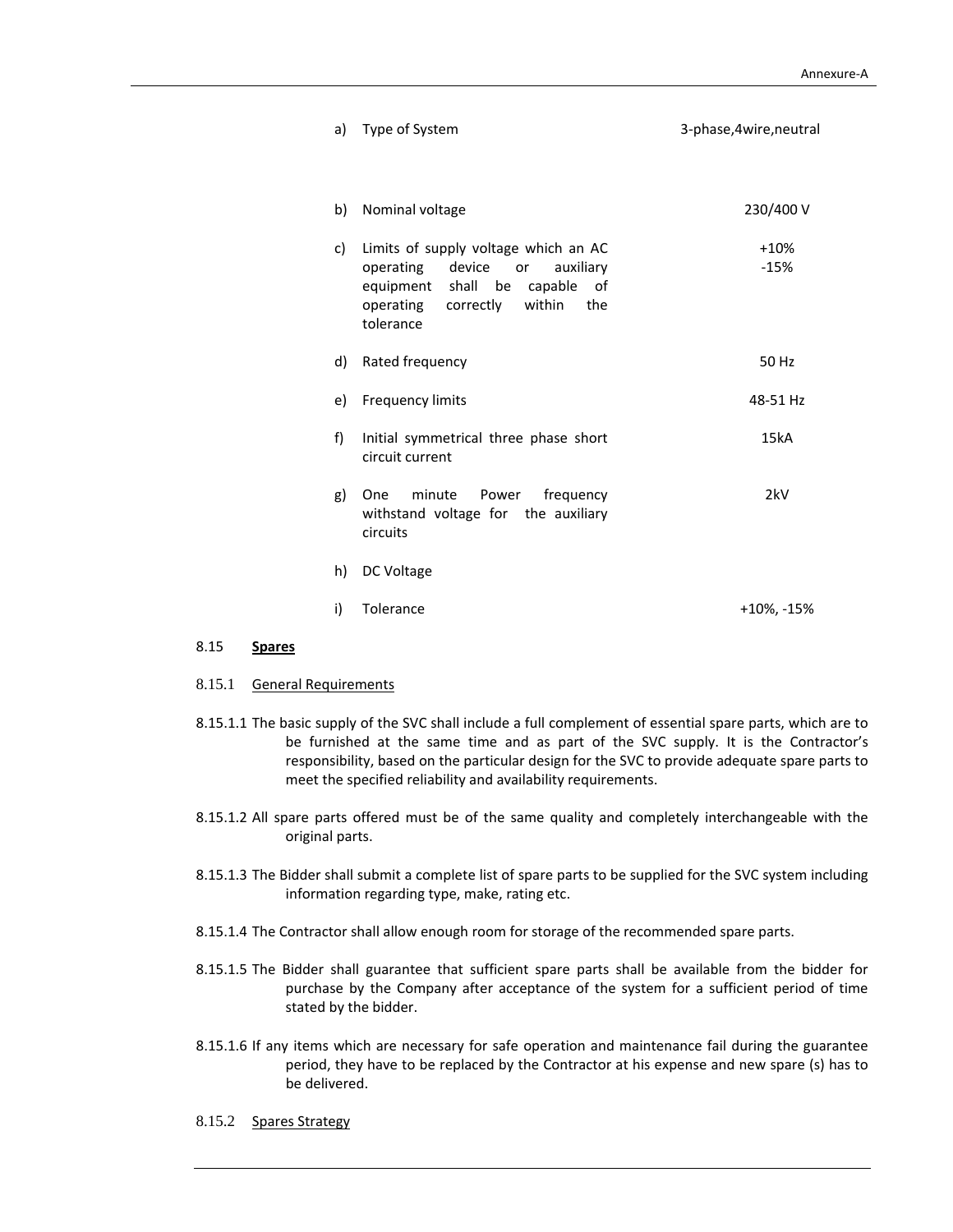- 8.15.2.1 A strategy for spare parts shall be developed to demonstrate that the complement of spare parts will be adequate to meet the specified reliability requirements.
- 8.15.2.2 The spares strategy shall be based on a tabulation of all of the components in the SVC, down to the level of the lowest replaceable module i.e. all components suitable for unit replacement at the first level of maintenance shall be included in the tabulation but individual devices that would not be replaced except as part of a shop or bench repair of a replaceable component shall not be in this tabulation.
- 8.15.2.3 Each component in the tabulation shall be identified for its importance to the operation of the SVC, according to the following classification:
	- i) Category A: SVC operation is not possible until this component has been repaired or replaced (e.g., main step‐down transformer, shunt reactor).
	- ii) Category B: SVC operation can continue (or resume) at reduced rating but further failures may lead to an SVC outage (e.g., TCR, TSC, MSR, MSC).
	- iii) Category C: SVC operation can continue on an emergency basis, but a critical function has been lost or bypassed. Some risk of further complications or equipment damage exists until the function is restored (e.g., one of two pumps out of service, protective relaying, UPS, or cooling alarm sensors not in service).
	- iv) Category D: Operation can continue without serious impairment (e.g., building services such as lighting or heating).
	- v) The tabulation shall include the failure rate or the expected replacement rate of the component over a 15 year period.
	- vi) The tabulation shall include the information regarding manufacturer, type, make, ratings and estimated delivery cycle etc.
	- vii) Each device shall either be:
		- a) Included on an inventory list of all site spares. The inventory list shall show the description, quantity, and storage location of each spare, assuming that any time that a spare is used, the item is reordered.
		- b) Provided with a contingency plan to obtain a replacement on short notice, if a spare is not being kept on hand.

#### 8.16 **Engineering Studies**

8.16.1 The Contractor shall perform studies to determine the design ratings and requirements of all plant and material to be supplied under this contract. The CONTRACTOR shall confirm the design ratings and requirements of all plant and material to be supplied under the contract. Engineering studies shall be performed within the scope of supply. Studies are required to demonstrate that the SVC meets all specified performance criteria. The bid must contain a list of all engineering studies.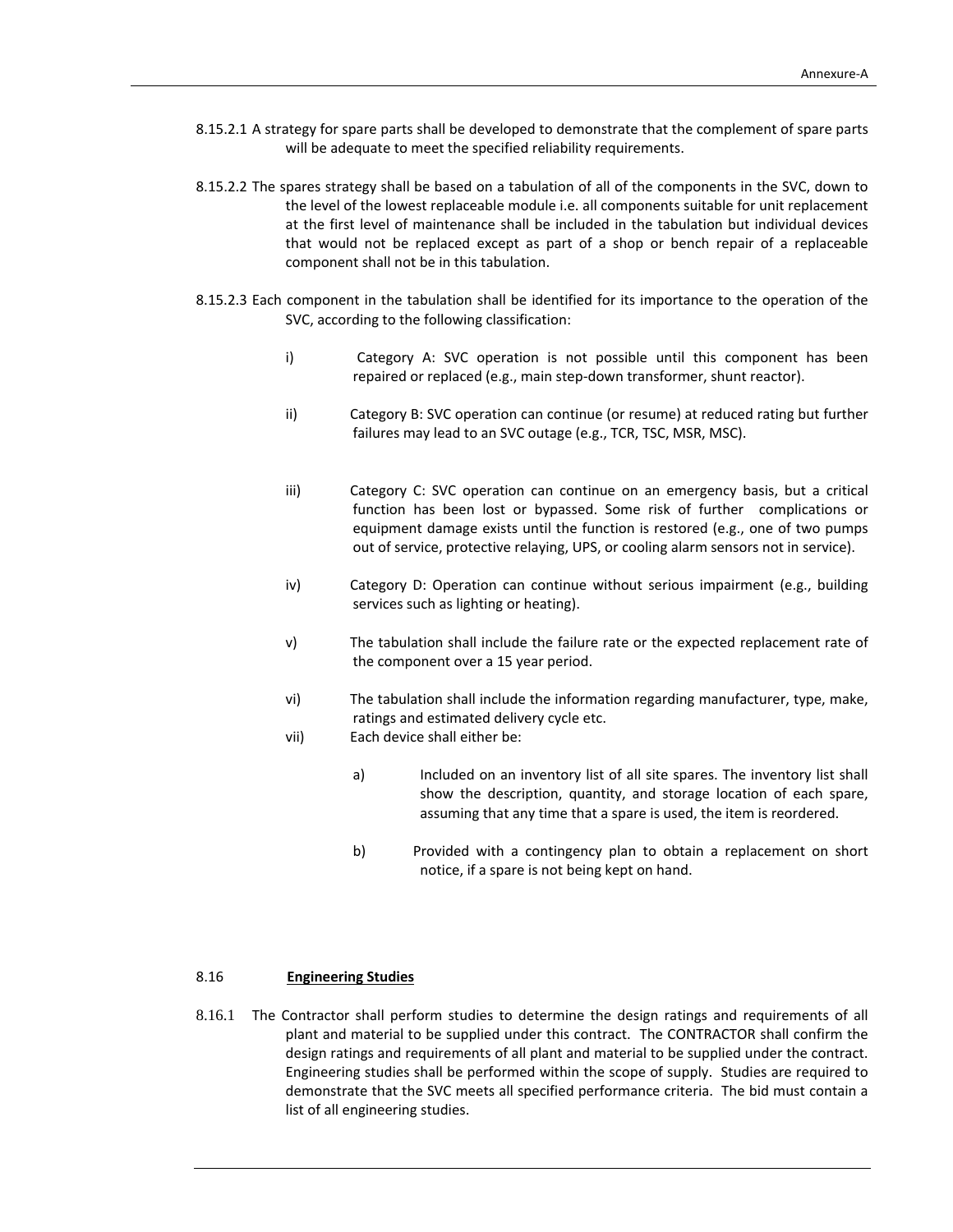- 8.16.2 Prior to manufacture of the SVC, the Contractor shall perform simulation studies within agreed time frames for review, comment and participation by the Company. The Company reserves the right to perform parallel verification studies on its own or by a third party. The Contractor shall provide all required information for independent design verification and system modelling. The Contractor will be utilizing the system analysis software of PSS/E and electromagnetic transient simulation package (PSCAD/EMTDC) for verification and require the data to be either in the correct format or available EMTDC data format. The results will be verified by performing studies on Real Time Digital Simulator (RTDS) as well, before delivery of the SVC.
- 8.16.3 Transient and stability studies using PSS/E (version 30) to verify the SVC control system performance, evaluate SVC control system function and optimize the control of SVC during system disturbances, such as major faults and load rejection in the Company network. The design shall investigate the adequacy of the SVC to ensure stability and prevent under‐ voltages & over-voltages during system transient, dynamic and fault conditions. This is inclusive of degraded modes for the SVC system.
- 8.16.4 Detailed harmonic impedance, impact design and measurements to verify the filter design. The detailed filter configuration shall be supplied. This is to verify the adequacy of the SVC harmonic filter design through simulation of the Company's equivalent network response to SVC harmonics. It shall include evaluating maximum harmonic levels at the SVC point of common coupling (PCC).
- 8.16.5 The Contractor shall provide the following digital models to enable simulation of the SVC and its control and protective functions during steady‐state operation, dynamic, and transient conditions in different timeframes:
	- i) PSCAD/EMTDC (latest version) model for time simulations from 1.0 ms up to 10.0 s.
	- ii) PSS/E (version 30) model for time simulations from 1.0 ms up to 60 s.
- 8.16.6 If the Company's or third party's studies indicate disagreement with the Contractor's results, the Contractor shall be required to work with the Company or his representatives to reach an agreement on the controversial issues and/or to make the required design corrections, in accordance with this specification.
- 8.16.7 The studies made by the Contractor shall result in a report which shall be submitted to the Company for information. The reports shall include but not be limited to:
	- i) Main Component Design

In this report, the analysis for the SVC equipment rating required to cover all modes of the SVC operation, considering the worst possible combination of manufacturing tolerances and frequency deviations, shall be presented. Power system characteristics shall be clearly stated and a summary of the rating of the SVC components shall be given including the calculation of fault currents for thermal and mechanical design.

ii) Insulation Coordination

In this report, analysis for the insulation levels shall be presented.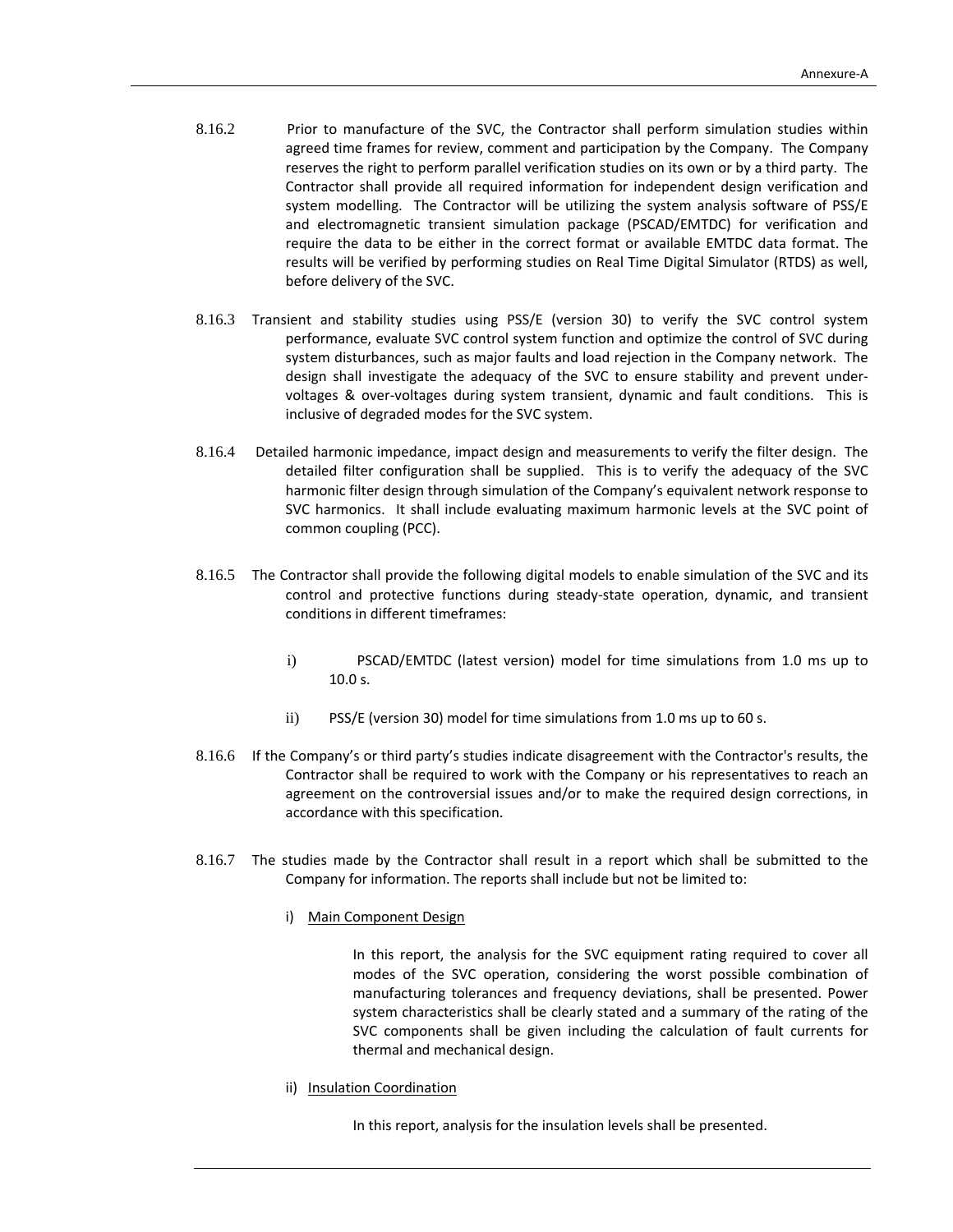#### iii) Thyristor Valve Design and Protection

In this report, the calculations for the rating of the thyristor valves shall be presented. Coordination of break over device levels and other protective functions shall be described. Control strategies for possible misfirings shall be specified in detail and cooling requirements shall also be stated in this report.

#### iv) Control System Strategy

In this report, the control strategies implemented in the control system shall be described in detail. The verification of the main strategies shall be done by running the real control system together with a simulator implementing a network equivalent together with the SVC high voltage components. The verification can be done during the factory validation test of the control system

#### v) Protective Relay Coordination

In this report, the calculation of relay protection setting levels shall be presented together with the principles for protection coordination. A summarized list of the protection settings shall be given.

#### vi) Loss Evaluation

In this report, the total SVC losses shall be calculated and compared with guaranteed values. Explanations to discrepancies, if any, shall be given. The Loss Evaluation report shall be based on component loss data obtained from factory tests and from calculations. Refer to sub‐clause 7.8 of this specification as well.

#### vii) Harmonic Filter Design and Performance

In this report, the harmonic filter design shall be described and the resulting maximum harmonic distortion generated by the SVC shall be presented.

# viii) Reliability Study

The Contractor shall be required to demonstrate that the SVC design will achieve availability specified in sub-clause 7.9. The Contractor shall resubmit during the SVC design phase, the Reliability Study updated to reflect the performance of actual components used in the SVC.

#### ix) Site Noise Level Study

The Contractor shall submit the details/data indicating how the noise limits of sub‐clause 7.7 shall be meet with. During the SVC design phase the Contractor shall perform a detailed site noise level study to confirm compliance with the noise limit specified. This study shall also determine site noise levels at extreme operating points and indicate how SVC generated noise varies across the full operating range (MVAR and voltage).

#### 8.17 **Documents and Drawings**

8.17.1 In addition to the detailed information requested elsewhere in this specification, the Bidder shall submit all technical documentation necessary to give a detailed and clear picture of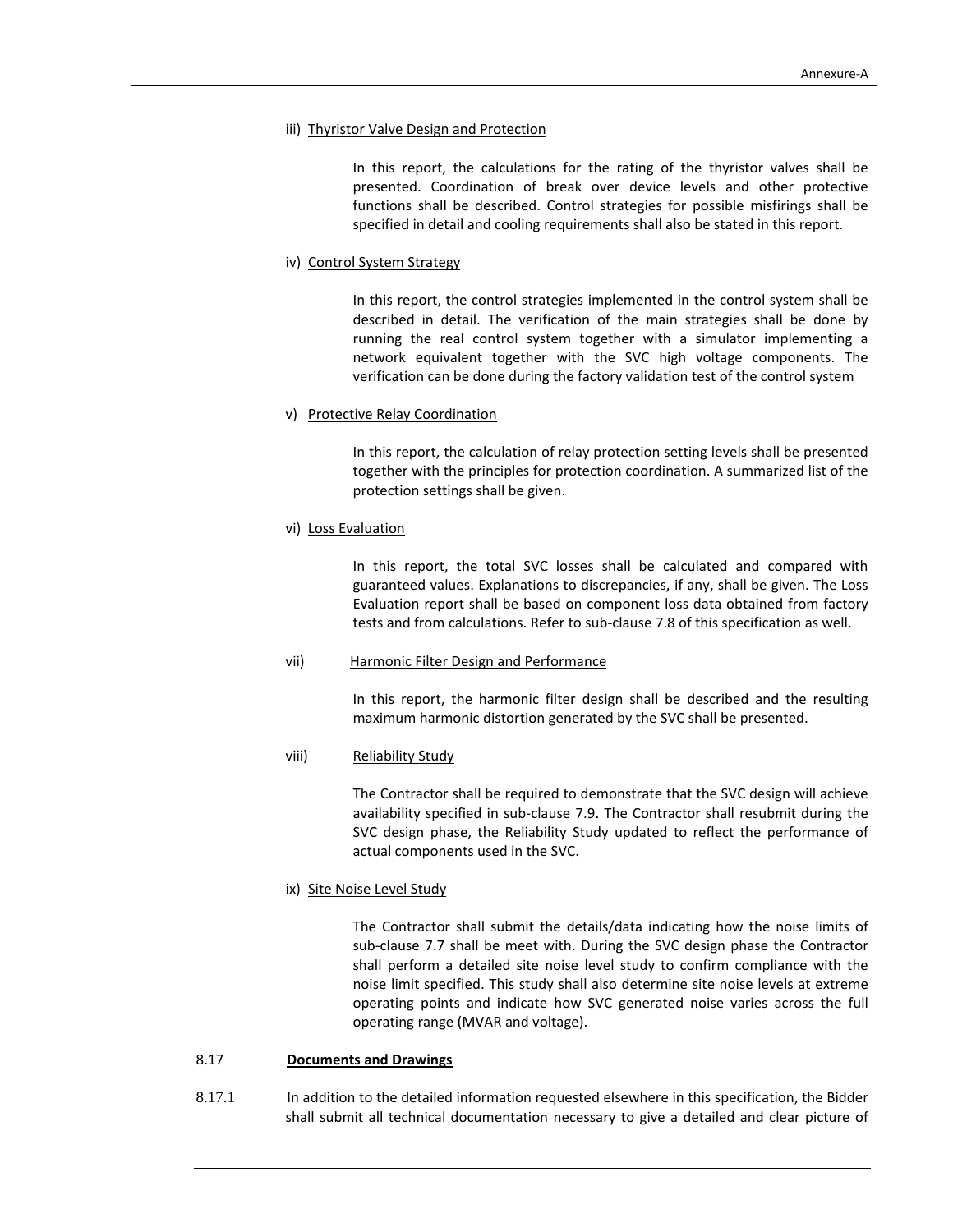the proposed delivery. The bid documentation shall further provide ample proof of the Bidder's compliance with all aspects of this specification.

- 8.17.2 Drawings, technical descriptions, instruction, manuals etc shall be in English.
- 8.17.3 The following guidelines apply for the presentation of technical documentation being part of the bid:
	- i) A descriptive document shall be included, which shall present the proposed SVC configuration, and its compliance with the rating and functional requirements. Assumptions and methodology used for calculation of fundamental frequency and harmonic stresses and performance, shall be presented within this document.
	- ii) A single‐line diagram of the SVC shall be included.
	- iii) A protection block diagram of the SVC shall be included.
	- iv) The losses of the proposed SVC, as a function of reactive power output, shall be presented as described in sub‐clause 7.8.
	- v) The audible noise levels, with consideration the Company requirements, and the proposed SVC layout shall be presented. This description shall also give the principles of the methodology used for calculation of noise levels.
	- vi) The reliability and availability of the proposed SVC shall be addressed. Results of availability calculations shall be presented, along with the assumptions taken and methodology used.
	- vii) Layout drawing showing the proposed SVC site and the location of the main components shall be included. Also a 3‐D plan of the SVC installations and building shall be provided.
	- viii) Preliminary inspection and test plans shall be provided for the factory tests of thyristor valves and SVC control system & allied equipment/material alongwith the commissioning tests, and the field verification tests.
- 8.17.4 The following documentation is, typically, required to be furnished by the bidder:
	- i) Technical reports
	- ii) Equipment specifications
	- iii) Quality assurance documentation
	- iv) Equipment test reports, if any
	- v) Control elementary drawings
	- vi) Plan and profile drawings, as built
	- vii) Civil/mechanical/architecture
	- viii) As built drawings

# **8.17.5 Plant Documentation**

8.17.5.1 The Contractor's plant documentation for the delivered SVC system shall contain documents, drawings, instructions and manuals necessary to operate and maintain the SVC system. As a minimum the following documentation (divided into groups) shall be provided: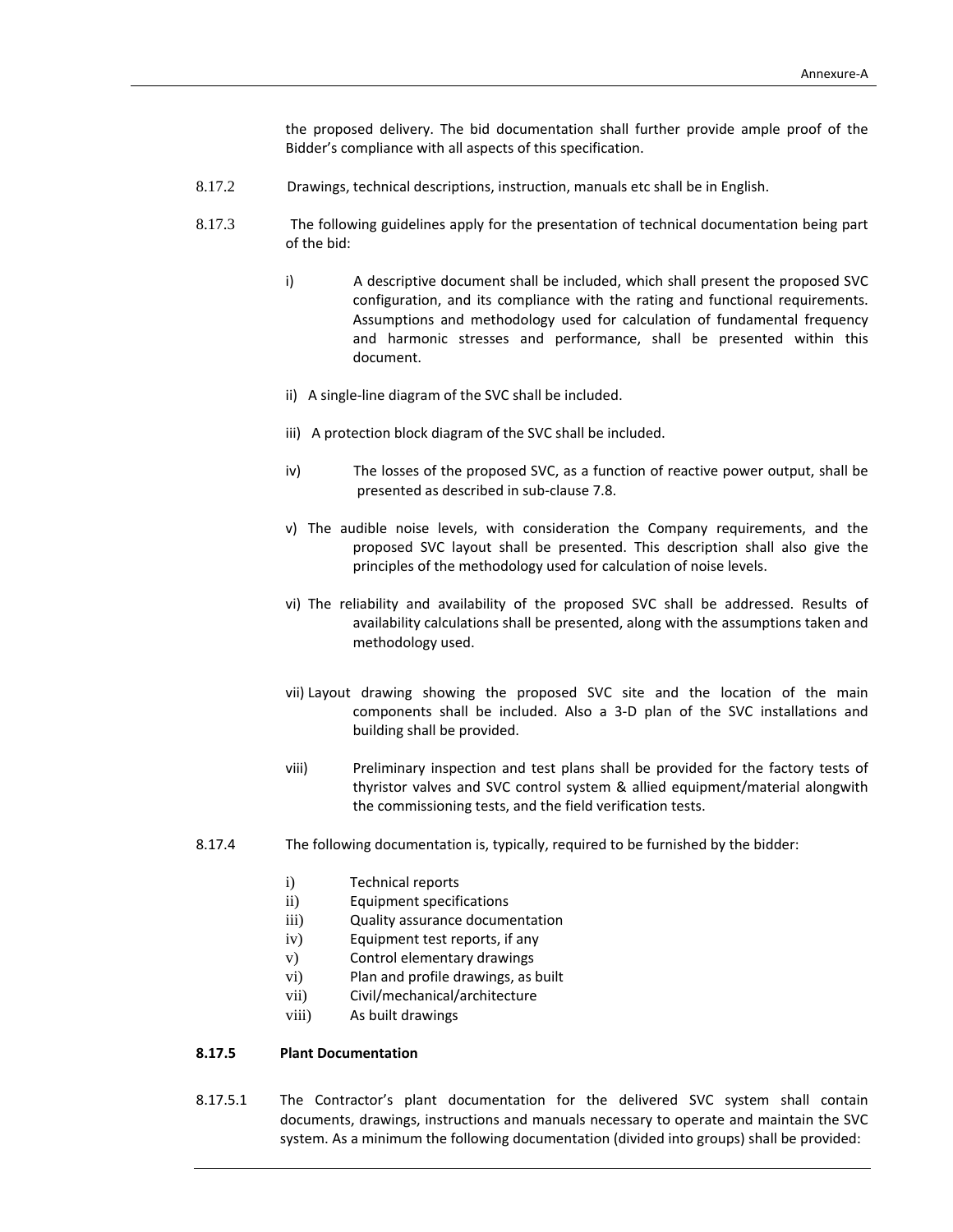#### i) System Description

This group shall provide overall system related information such as SVC system descriptions, single‐line diagrams, function block diagrams and plant circuit diagrams. The design reports in sub‐clause 8.16 of this specification shall be provided as part of this group.

#### ii) Operation and Maintenance

This group shall provide information on the operation, fault tracing and maintenance of the plant, such as operation instructions, general maintenance instructions, list of alarms and spare parts, etc.

#### iii) Equipment Documentation

This group shall provide information on the equipment included in the SVC system. The information shall include circuit diagrams, dimension prints, technical descriptions, assembly drawings etc.

#### iv) Plant Construction

This group shall provide information on items such as civil works, erection and installation, cabling and inter‐connection. The information shall include architectural drawings, station layouts, bills of materials, installation manuals and lists of cables.

#### v) Factory Testing:

This group shall include Inspection and test plans, and factory test records.

#### vi) Commissioning Documentation

This group shall contain field test records created and logged during the testing and commissioning of the SVC system.

#### vii) Field Verification Test report

The Field Verification Tests shall be documented in a report. This document shall include appropriate references to the performance requirements and to the performed design studies.

8.17.5.2 All drawings and documentation shall be in accordance with relevant International/IEC Standards.

# 8.18 **Trainings**

- 8.18.5 The Contractor shall arrange following training courses for the Company's Engineers:
- 8.18.5.1 Basic Engineering and Studies Regarding SVC Technology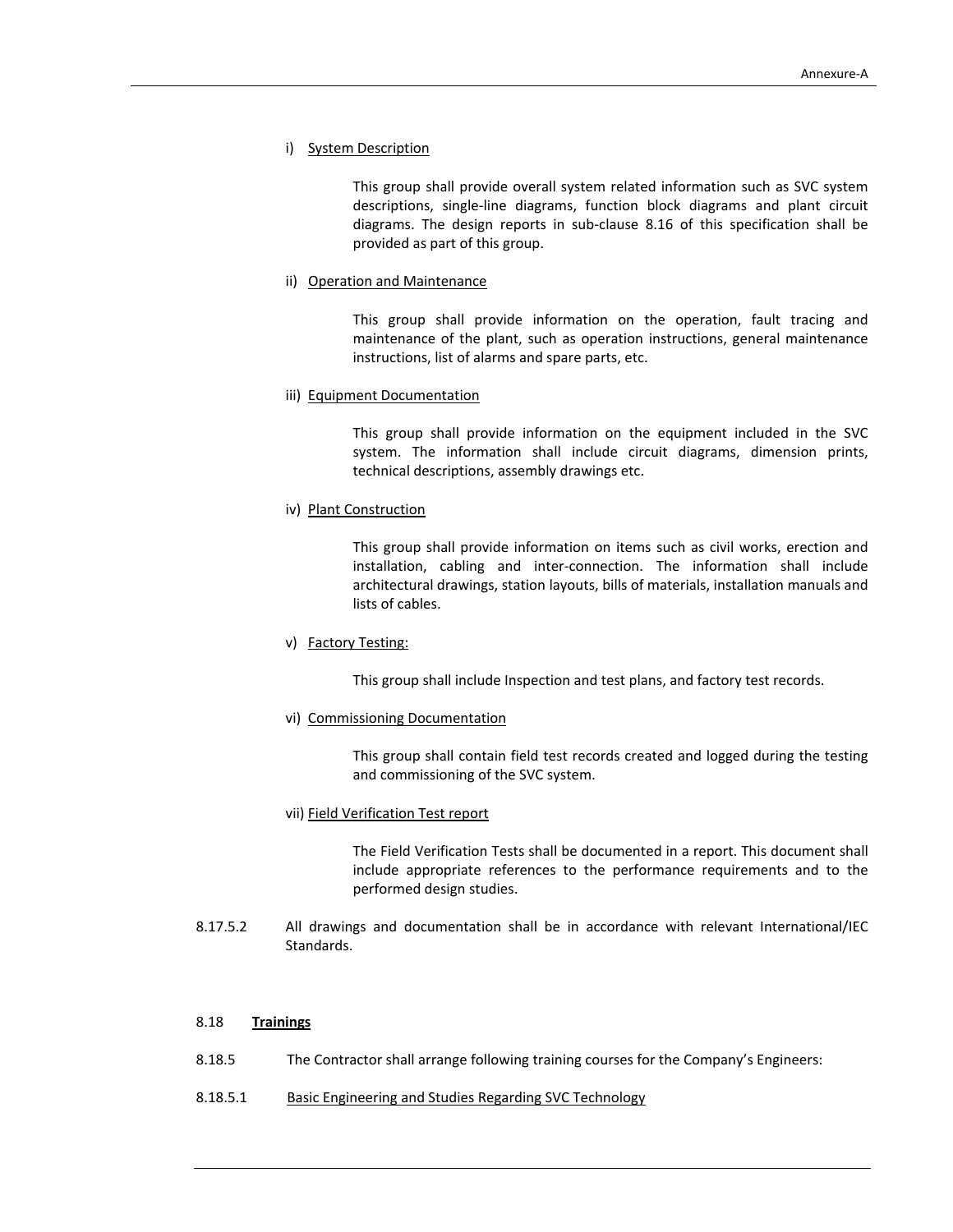- i) The Contractor shall provide courses from operational aspects with respect to hardware and software as well as training of the Engineers who will be responsible for operation, maintenance and repair. Appropriate training documentation shall be included. All the training shall be given in the English language.
- ii) The courses shall also include training in the factory during the testing of the complete SVC control system and allied equipments to Ten Company's Engineers on design, operation maintenance and repair of the system.
- iii) The Contractor shall arrange/provide courses from system analysis, planning and design aspects to verify and modify, if required, some control parameters of the SVC.

#### 8.18.5.2 On‐site Training

i) **A** comprehensive training programme including complete system design and function, operational aspects and preventive maintenance shall be arranged by the Contractor for Ten Company's Engineers.

#### 8.18.5.3 Site Visits

i) The Contractor shall arrange at his expense/cost the study tours/visits for five engineers of NTDC on at least two sites of SVCs, similar in size and performance as of this project within 3 months after award of contract.

#### **9. TESTING REQUIREMENTS**

#### 9.1 **General Requirements**

- 9.1.1 The Contractor shall be responsible for organizing and performing all tests in accordance with the applicable standards and any additional requirements in this specification. Where standards are not suitable or applicable, other common industry procedures and mutually acceptable methods shall be used.
- 9.1.2 All equipment included as part of the SVC system shall be tested before being placed in final operation. The bidder shall furnish the test plan/procedures.
- 9.1.3 The bidder shall submit a list of tests clearly stating the type tests that will be carried out for this project, and stating the type tests where instead a report from a previously performed test shall be considered in lieu of actual test performance. The list of tests shall also include routine tests and factory acceptance tests to be performed for this project.
- 9.1.4 The results obtained from type tests must demonstrate that the equipment conforms to the requirements of this specification and the latest applicable standards.
- 9.1.5 The results obtained from tests must be compiled and organized in writing. All test results must contain the appropriate signature of the Contractor.
- 9.1.6 Company reserves the right for itself and/or its nominated representatives to be present and witness all tests.
- 9.1.7 The Contractor shall furnish all labour, materials, instrumentation, testing facilities and inspection test plan (ITP) for all tests.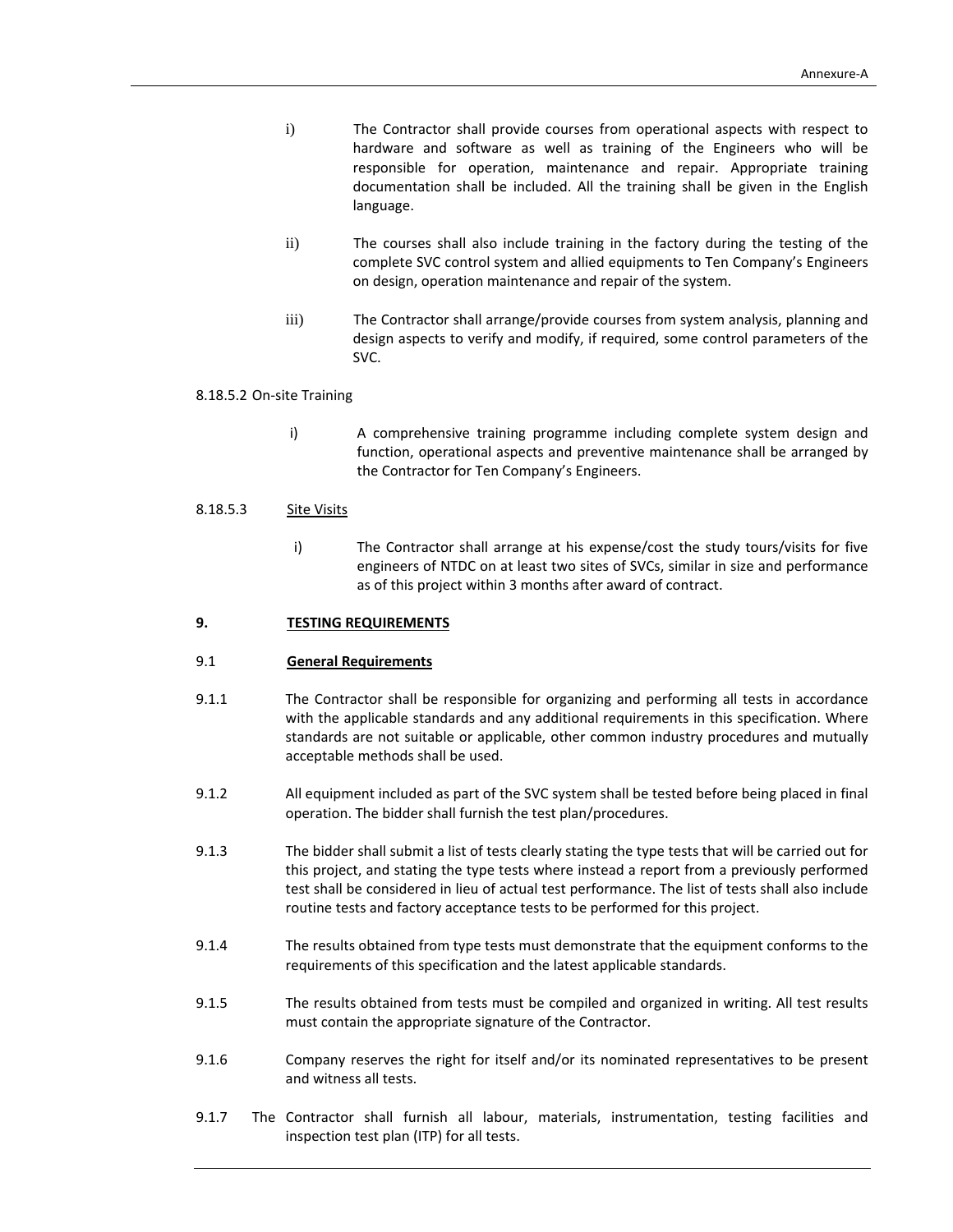- 9.1.8 If any piece of equipment provided as a part of the SVC does not pass a test or is damaged, the Contractor must replace or repair the failed or damaged equipment and modify the equipment design, if necessary. The Contractor may be required to repeat the tests previously done on any equipment which is replaced, repaired or modified. All expenses for the material, re‐installation and re‐testing will be borne by the Contractor.
- 9.1.9 The Contractor, at all times, must obtain permission from Company to perform field verification tests when the SVC is connected to the power system.

#### 9.2 **SVC Control System Testing**

- 9.2.1 A Factory Simulator Test shall be performed for the original control and protection system. The Contractor shall thoroughly test all control and protection functions on RTDS in the factory in the presence of Company's Engineers. These tests shall provide an initial verification of performance before the control and protection equipment is shipped to site. These tests shall include but are not limited to:
	- i) Verification of each control function
	- ii) Verification of control linearity
	- iii) Verification of the monitoring system
	- iv) Verification of the protection system
	- v) Verification of overall system performance for minor and major system disturbances
	- vi) Verification of processor loading of all digital controllers

## 9.3 **SVC Sub‐system Testing Before Energization**

9.3.1 The SVC subsystem tests are those tests to be performed at the site on the fully assembled SVC subsystems in the presence of Company's Engineers, without having the SVC connected to the power system. The Contractor shall submit a list of these tests. Company reserves the rights to approve the test plan.

#### 9.4 **SVC Commissioning Test & Field verification**

9.4.1 Upon satisfactory completion of the subsystem tests, energization of the SVC and field verification tests shall be performed in the presence of Company's Engineers. These tests are performed at the site on the fully assembled SVC with the SVC operating and connected to the power system. These tests need close co-operation with the responsible remote control centre from the Company. The Contractor shall submit a list of these tests. Company reserves the rights to approve the test plan.

### 9.5 **Schedule of Testing**

- 9.5.1 The Contractor shall give the Company **an** advance notice of type, routine and factory acceptance tests 2 months before the actual testing date.
- 9.5.2 Inspection and test plans shall be submitted for the Company's information prior to commencement of the test.
- 9.5.3 Company reserves the right to approve inspection and test plans.
- 9.6 **Trial Operation**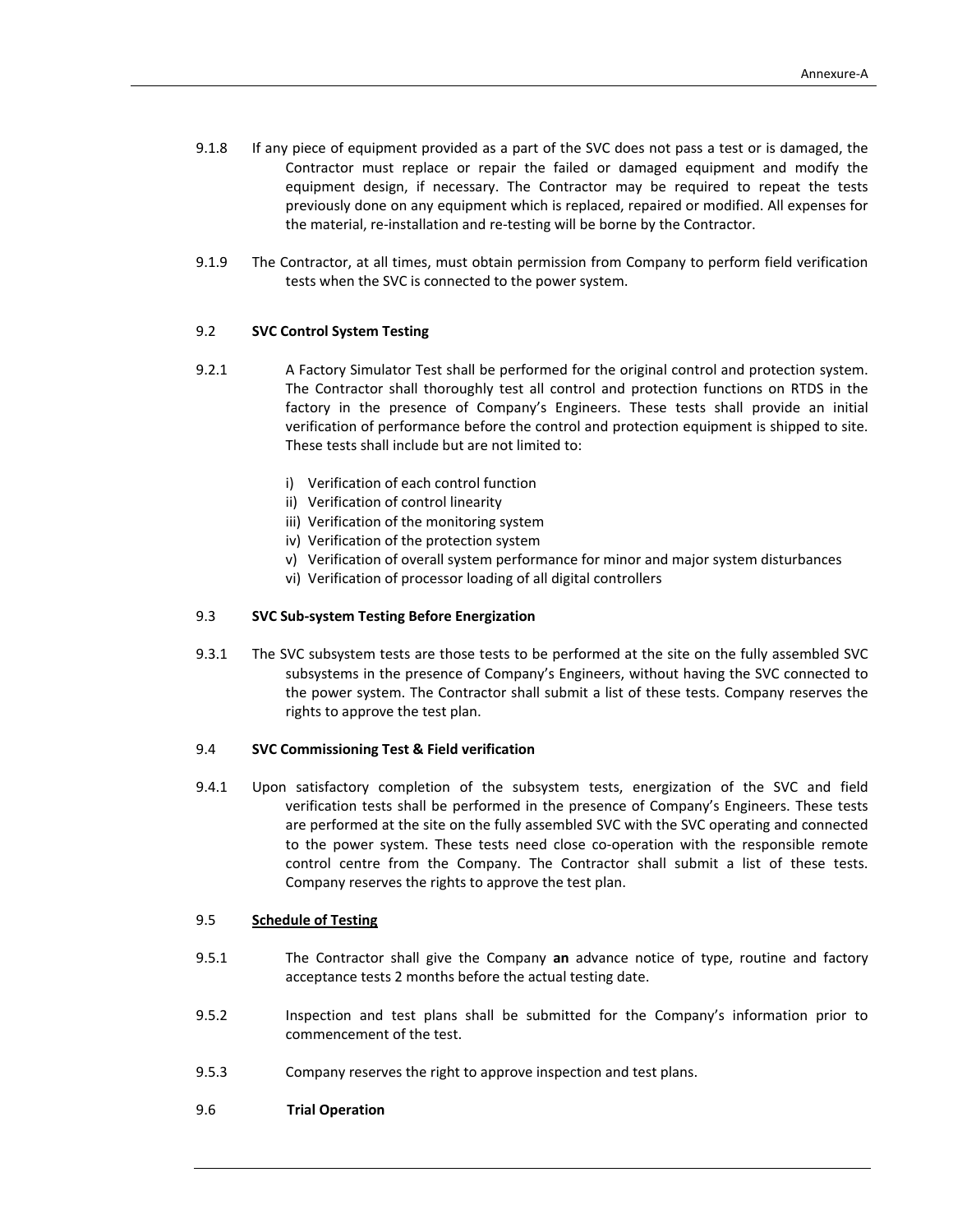- 9.6.1 As soon as commissioning and field verification tests have been completed, the Contractor shall advise Company in writing that the equipment is ready for service.
- 9.6.2 After successful commissioning and field verification tests of the SVC itself, the SVC will be part of the scope of testing within the grid reinforcement project of the Company.
- 9.6.3 A trial operation shall start according to the time schedule agreed upon. It lasts for a period of 3 months as a minimum extendable to another 3 months in case of maloperation during initial trail period. The Contractor will be responsible for the operation of the plant until it is formally taken over by Company. This applies even if operating periods fall outside normal working hours. During the trial operation Company's operating procedures shall be followed regarding switching, dispatching and access to high voltage areas. The Company will provide the staff necessary for taking care of these safety precaution tasks.
- 9.6.4 During trial operation the Contractor shall provide the agreed number of supervising engineers and service personnel on Site. The supervising engineers shall supervise the equipment on site, instruct the personnel of the Company and at the same time assist during testing etc.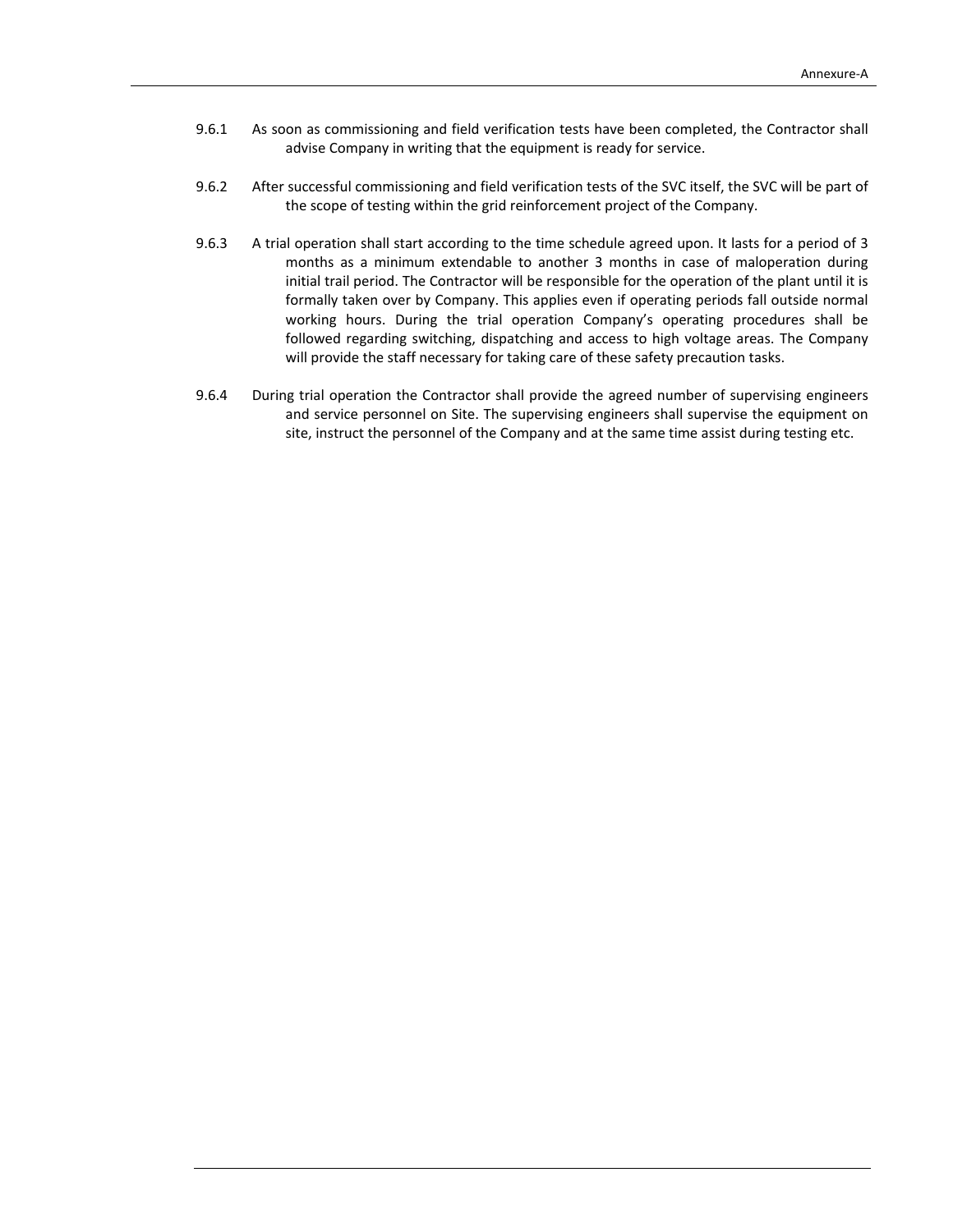## **Annexure‐A**

#### **SVC & Power System Description**

- A-I The SVC system is to be installed at 220/132 kV New Kot Lakhpat AIS, outdoor manned substation situated in Lahore, Pakistan.
- A‐II The following ac power system characteristics shall apply at the point of connection prior to SVC installation. Normal SVC operation is required within the parameter values and durations given hereunder:
	- i) The nominal capacitive reactive power output of the SVC at point A in Figure 1 (sub-clause 7.1) shall be 450 MVAR at 1.0 per unit AC bus voltage, nominal system frequency and at 50 °C ambient temperature.
	- ii) The nominal inductive reactive power output of the SVC at point B of Figure 1 (sub‐clause 7.1) shall be 50MVAR at 1.0 per unit AC bus voltage, nominal system frequency and at 50 °C ambient temperature.
	- iii) The nominal slope of the characteristic shall be adjustable in steps of not greater than 0.5% between 0% and 3%, on a basis of 100 MVA (sub‐clause 7.1, Figure 1).
	- iv) The SVC shall continue to generate reactive power during a temporary under voltage down to a value of 0.3 per unit for duration of 10s (point C in Figure 1). The SVC may be tripped if the under voltage persists for more than 10s.
	- v) The SVC shall continue to absorb reactive power during a temporary overvoltage in a controlled manner up to the value of 1.3 per unit for duration of 3s (point D on Figure 1). The SVC may be tripped if the overvoltage persists for more than 3s.
	- vi) These are the minimum requirements and the Contractor shall determine the maximum overload and over voltage requirement based on the network data provided in the specification. The SVC shall be rated and designed to withstand these over voltages.

#### A-III SVC Configuration

- i) The SVC shall consist of either six-pulse or twelve-pulse topology. The inductive part of the SVC system shall consist of TCR(s) branch. In case of more than one TCR branch, TCR branches shall be of equal size. The capacitive thyristor switched part of the SVC system shall be implemented by means of TSC branch. In case of more than one TSC branch, TSC branches shall be of equal size. Multi TCRs and/or TSCs shall operate on the principle of a master-follower.
- ii) The SVC system design has to allow partial operation in case of any single branch (TCR, TSC and FC) out of service.
- iv) The fixed capacitive part of the SVC will consist of filter branches of equal size, rating and configuration. Each one of the filter branches will consist of either a group of (3 single tuned LC filters) or a double tuned filter group. Damping on the filters may be needed.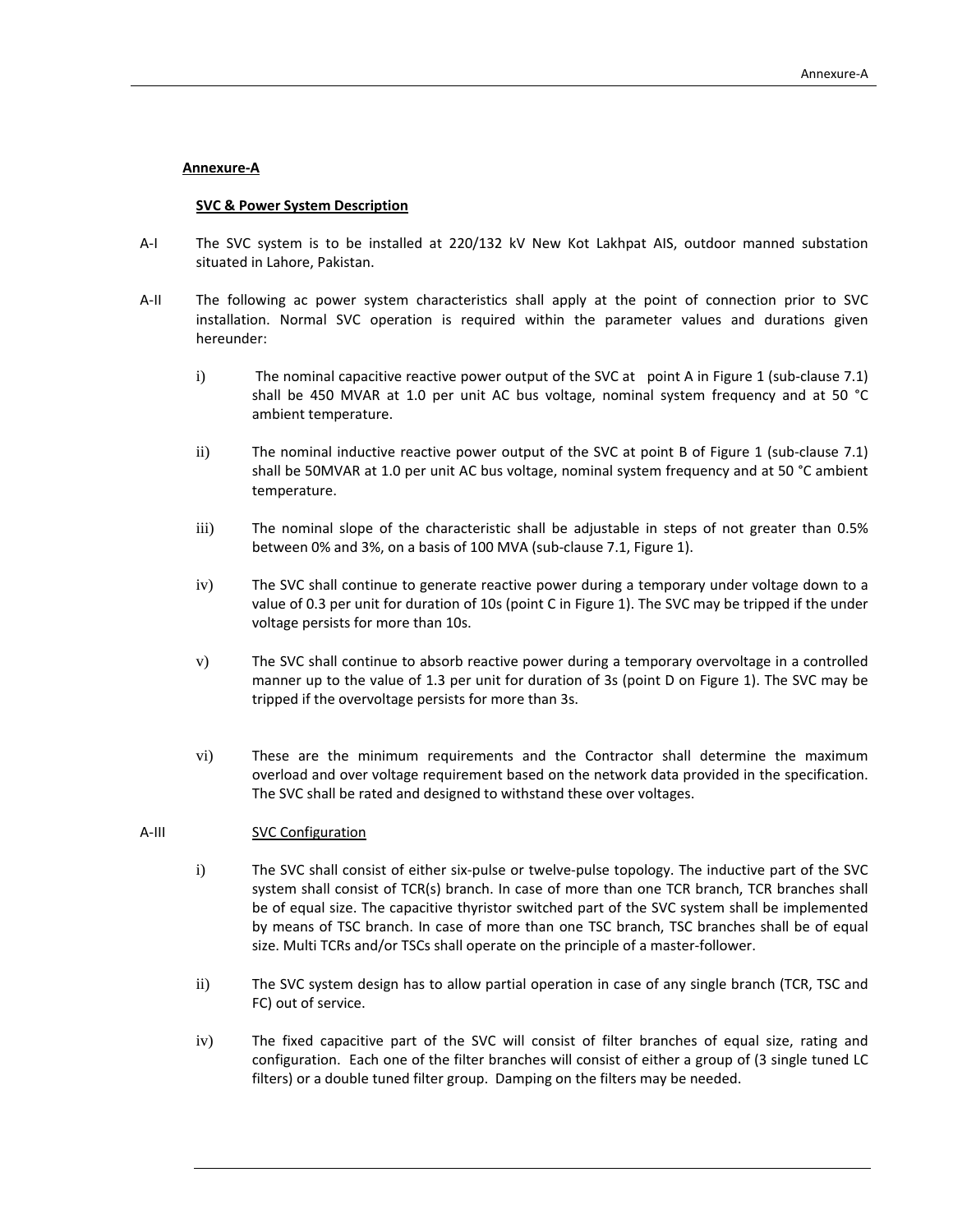# **Annexure‐B**

# B-I Frequency

| i)   | Nominal AC system frequency               | 50 Hz          |
|------|-------------------------------------------|----------------|
| ii)  | Maximum continuous AC system frequency    | 49.8 Hz        |
| iii) | Minimum continuous AC system frequency    | 50.2 Hz        |
| iv)  | Maximum short-term AC system<br>frequency | 50.5 Hz        |
| v)   | Minimum short-term AC system frequency    | 49.4 Hz        |
| vi)  | Network earthing                          | Directly earth |

# B‐II **Insulation Co‐ordination**

|    | Parameters Based on<br>prevailing Standards              | 132kV | <b>220kV</b> | 500kV |
|----|----------------------------------------------------------|-------|--------------|-------|
|    | Lightning impulse level<br>$(1.2/50 \mu$ Sec)            |       |              |       |
| a) | To earth and between<br>phases, kV peak                  | 650   | 1050         | 1550  |
| b) | Between open isolator<br>contacts, kV Peak               | 750   | 1200         | 1865  |
|    | minute<br>One<br>power<br>withstand<br>frequency<br>test |       |              |       |
| a) | To earth and between<br>phases, kV rms                   | 275   | 460          | 620   |
| b) | Between open isolator<br>contacts, kV rms                | 315   | 530          | 800   |

# B‐III **Short Circuit Levels**

| <b>Parameters</b>                                          | 132kV   | <b>220kV</b> | 500kV   |
|------------------------------------------------------------|---------|--------------|---------|
| Three phase symmetrical short circuit current,<br>kA rms   | 31.5/40 | 40           | 40      |
| Three phase symmetrical peak withstand<br>current, kA peak | 80/100  | 100/125      | 100/125 |